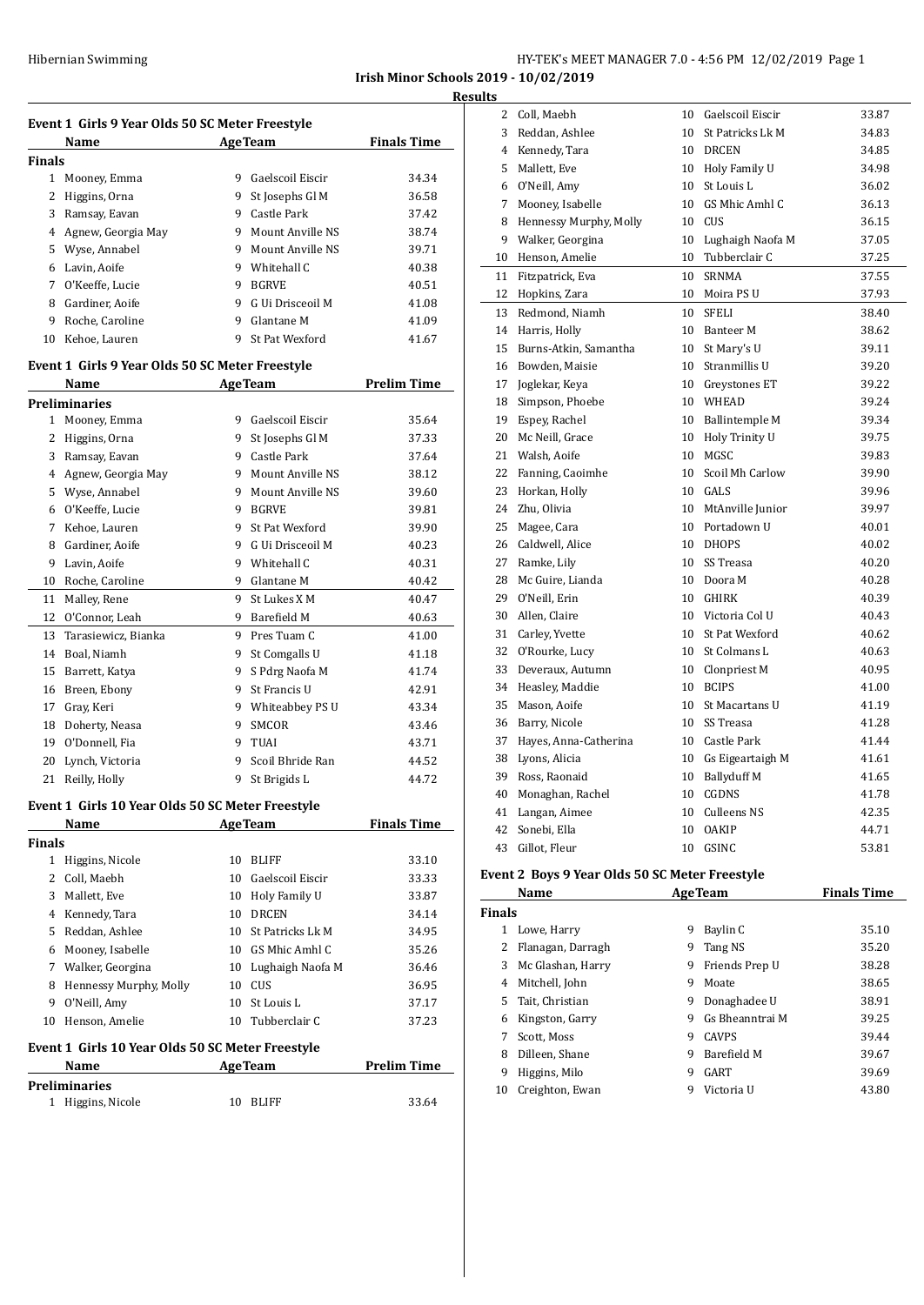| Hibernian Swimming |  | HY-TEK's MEET MANAGER 7.0 - 4:56 PM 12/02/2019 Page 2 |  |
|--------------------|--|-------------------------------------------------------|--|
|                    |  |                                                       |  |

**Irish Minor Schools 2019 - 10/02/2019 Results**

#### **Event 2 Boys 9 Year Olds 50 SC Meter Freestyle**

|    | Name              | <b>AgeTeam</b> |                 | <b>Prelim Time</b> |
|----|-------------------|----------------|-----------------|--------------------|
|    | Preliminaries     |                |                 |                    |
| 1  | Flanagan, Darragh | 9              | Tang NS         | 35.23              |
| 2  | Lowe, Harry       | 9              | Baylin C        | 35.64              |
| 3  | Mc Glashan, Harry | 9              | Friends Prep U  | 37.48              |
| 4  | Mitchell, John    | 9              | Moate           | 38.29              |
| 5  | Higgins, Milo     | 9              | GART            | 39.97              |
| 6  | Scott, Moss       | 9              | <b>CAVPS</b>    | 40.16              |
| 7  | Dilleen. Shane    | 9              | Barefield M     | 40.22              |
| 8  | Tait, Christian   | 9              | Donaghadee U    | 40.25              |
| 9  | Kingston, Garry   | 9              | Gs Bheanntrai M | 40.40              |
| 10 | Morgan, Shay      | 9              | KILC!           | 42.08              |
| 11 | Lynch, Shae       | 9              | St Francis U    | 43.90              |
| 12 | Creighton, Ewan   | 9              | Victoria U      | 44.24              |
|    |                   |                |                 |                    |

# **Event 2 Boys 10 Year Olds 50 SC Meter Freestyle**

|               | Name                | <b>AgeTeam</b> | <b>Finals Time</b>     |       |
|---------------|---------------------|----------------|------------------------|-------|
| <b>Finals</b> |                     |                |                        |       |
| 1.            | Weafer, Ashley      | 10             | St Marys C             | 31.93 |
|               | Rowlands, Eoghan    | 10             | Willow Park L          | 33.16 |
| 3             | Jackson, Cameron    | 10             | St Brigids L           | 33.73 |
| 4             | O'Grady, Matthew    | 10             | Ballisodare C          | 33.76 |
| 5             | Semchiy, Sean       | 10             | St Anthonys M          | 33.80 |
| 6             | O'Brien, Tadhg      | 10             | <b>Bunscoil Mhuire</b> | 34.11 |
| 7             | Scaringella, Davide | 10             | <b>STMAR</b>           | 34.83 |
| 8             | Hale, Alexander     | 10             | Methodist Col U        | 34.87 |
| 9             | Mc Alorum, John Og  | 10             | St Comgalls U          | 35.23 |
| 10            | Murphy, Kevin Og    | 10             | St Dominics Kena       | 35.50 |

# **Event 2 Boys 10 Year Olds 50 SC Meter Freestyle**

|              | Name                 |    | <b>AgeTeam</b>         | Prelim Time |
|--------------|----------------------|----|------------------------|-------------|
|              | <b>Preliminaries</b> |    |                        |             |
| $\mathbf{1}$ | Weafer, Ashley       | 10 | St Marys C             | 32.05       |
| 2            | Rowlands, Eoghan     | 10 | Willow Park L          | 33.10       |
| 3            | Semchiy, Sean        | 10 | St Anthonys M          | 33.37       |
| 4            | Jackson, Cameron     | 10 | St Brigids L           | 33.83       |
| 5            | O'Brien, Tadhg       | 10 | <b>Bunscoil Mhuire</b> | 34.81       |
| 6            | Scaringella, Davide  | 10 | <b>STMAR</b>           | 34.97       |
| 7            | O'Grady, Matthew     | 10 | Ballisodare C          | 35.09       |
| 8            | Mc Alorum, John Og   | 10 | St Comgalls U          | 35.44       |
| 9            | Murphy, Kevin Og     | 10 | St Dominics Kena       | 35.73       |
| 10           | Hale, Alexander      | 10 | Methodist Col U        | 35.89       |
| 11           | Rohan, Daniel        | 10 | <b>STBRE</b>           | 36.04       |
| 12           | Bugler, Thomas       | 10 | St Anthonys M          | 36.09       |
| 13           | Boersma, Jan         | 10 | Our Ldy Lourds M       | 36.13       |
| 14           | Rice, Matthew        | 10 | St Colmans U           | 36.64       |
| 15           | Byerly, Jack         | 10 | Gsmh Ui Chln M         | 37.67       |
| 16           | Rada, John           | 10 | <b>SAPS</b>            | 37.84       |
| 17           | Goss, Conor          | 10 | St Furseys NS          | 37.88       |
| 18           | Lennon, Tadgh        | 10 | Sc Mhuire U            | 38.48       |
| 19           | Finlayson, Daire     | 10 | St Andrews             | 38.81       |
| 20           | Brennan, Cathal      | 10 | Park M                 | 38.94       |
| 21           | Timmins, Lewis       | 10 | Gsmh Ui Chln M         | 39.48       |
| 22           | Kinnarney, Calan     | 10 | St Colmans L           | 39.96       |
| 23           | Baxter, Charlie      | 10 | <b>CBSAR</b>           | 41.76       |

# **Event 3 Girls 9 Year Olds 50 SC Meter Breaststroke**

|               | Name                      |   | <b>AgeTeam</b>   | <b>Finals Time</b> |
|---------------|---------------------------|---|------------------|--------------------|
| <b>Finals</b> |                           |   |                  |                    |
|               | Mc Keown, Amelie          | 9 | <b>SNICP</b>     | 50.46              |
|               | Boal, Niamh               | 9 | St Comgalls U    | 52.10              |
| 3             | Agnew, Georgia May        | 9 | Mount Anville NS | 52.20              |
| 4             | Sheehan Maguire, Ruby Mae | 9 | Ballintemple M   | 52.90              |
|               | 5 Tarasiewicz, Bianka     | 9 | Pres Tuam C      | 54.09              |
| 6             | Robb, Amelie              | 9 | Rathdown L       | 55.71              |
|               | Mc Cormack, Kate          | 9 | Knockraha M      | 56.26              |
| 8             | Turley, Rose              | 9 | Bridge U         | 56.41              |
| 9             | Keane, Blathnaid          |   | Scoil Mooncoin   | 57.16              |

#### **Event 3 Girls 9 Year Olds 50 SC Meter Breaststroke**

|              | Name                                                    |   | <b>AgeTeam</b>        | <b>Prelim Time</b> |  |  |
|--------------|---------------------------------------------------------|---|-----------------------|--------------------|--|--|
|              | <b>Preliminaries</b>                                    |   |                       |                    |  |  |
| $\mathbf{1}$ | Mc Keown, Amelie                                        | 9 | <b>SNICP</b>          | 49.39              |  |  |
| 2            | Agnew, Georgia May                                      | 9 | Mount Anville NS      | 50.77              |  |  |
| 3            | Boal, Niamh                                             | 9 | St Comgalls U         | 51.58              |  |  |
| 4            | Sheehan Maguire, Ruby Mae                               | 9 | <b>Ballintemple M</b> | 53.18              |  |  |
| 5            | Tarasiewicz. Bianka                                     | 9 | Pres Tuam C           | 54.24              |  |  |
| 6            | Hannon, Amelie F                                        | 9 | <b>CUALA</b>          | 55.17              |  |  |
| 7            | Turley, Rose                                            | 9 | Bridge U              | 55.22              |  |  |
| 8            | Mc Cormack, Kate                                        | 9 | Knockraha M           | 55.27              |  |  |
| 9            | Robb, Amelie                                            | 9 | Rathdown L            | 56.77              |  |  |
| 10           | Keane, Blathnaid                                        | 9 | Scoil Mooncoin        | 57.03              |  |  |
| 11           | Allen, Katie                                            | 9 | Strathearn U          | 57.18              |  |  |
| 12           | Breen, Ebony                                            | 9 | St Francis U          | 57.23              |  |  |
| 13           | Mallon, Nyla                                            | 9 | Strathearn U          | 58.44              |  |  |
| 14           | Verling, Margaret                                       | 9 | GS de Haoide M        | 59.44              |  |  |
| 15           | Gray, Keri                                              | 9 | Whiteabbey PS U       | 59.79              |  |  |
| 16           | Reilly, Holly                                           | 9 | St Brigids L          | 59.94              |  |  |
| 17           | Harty, Daisy                                            | 9 | <b>SIPSN</b>          | 1:00.23            |  |  |
| 18           | Tyler, Anna                                             | 9 | Scoil Mooncoin        | 1:00.82            |  |  |
| 19           | Kiely, Marianne                                         | 9 | Sc Iosagain M         | 1:00.89            |  |  |
| 20           | Bartley, Sarah                                          | 9 | <b>Ballyneale M</b>   | 1:01.19            |  |  |
| 21           | Pittam, Lucy                                            | 9 | Camphill U            | 1:01.83            |  |  |
|              | E-2004 2. Chile 4.0 Venu Olde FO CC Meter Dreambatrales |   |                       |                    |  |  |

#### **Event 3 Girls 10 Year Olds 50 SC Meter Breaststroke**

|               | Name                    |    | <b>AgeTeam</b>    | <b>Finals Time</b> |
|---------------|-------------------------|----|-------------------|--------------------|
| <b>Finals</b> |                         |    |                   |                    |
|               | Ramsay, Aisling         | 10 | Castle Park       | 42.24              |
| 2             | Mallett. Eve            | 10 | Holy Family U     | 42.68              |
| 3             | Connery, Niamh          | 10 | John Apostle C    | 45.03              |
| 4             | O'Loughlin Brophy, Maia | 10 | Castaheany ET L   | 45.78              |
| 5.            | Dunlop, Ellie           | 10 | <b>BMALP</b>      | 45.87              |
| 6             | Hopkins, Zara           | 10 | Moira PS U        | 46.72              |
|               | O'Brien, Lucy           | 10 | <b>St Nessans</b> | 47.64              |
| 8             | Fitzpatrick, Eva        | 10 | <b>SRNMA</b>      | 47.74              |
| 9             | Behme, Anna             | 10 | St Killians NS U  | 49.39              |
|               |                         |    |                   |                    |

#### **Event 3 Girls 10 Year Olds 50 SC Meter Breaststroke**

| Name |                  | <b>AgeTeam</b> |                   | <b>Prelim Time</b> |
|------|------------------|----------------|-------------------|--------------------|
|      | Preliminaries    |                |                   |                    |
| 1    | Ramsay, Aisling  |                | 10 Castle Park    | 42.71              |
|      | 2 Mallett, Eve   |                | 10 Holy Family U  | 43.07              |
|      | 3 Connery, Niamh |                | 10 John Apostle C | 45.54              |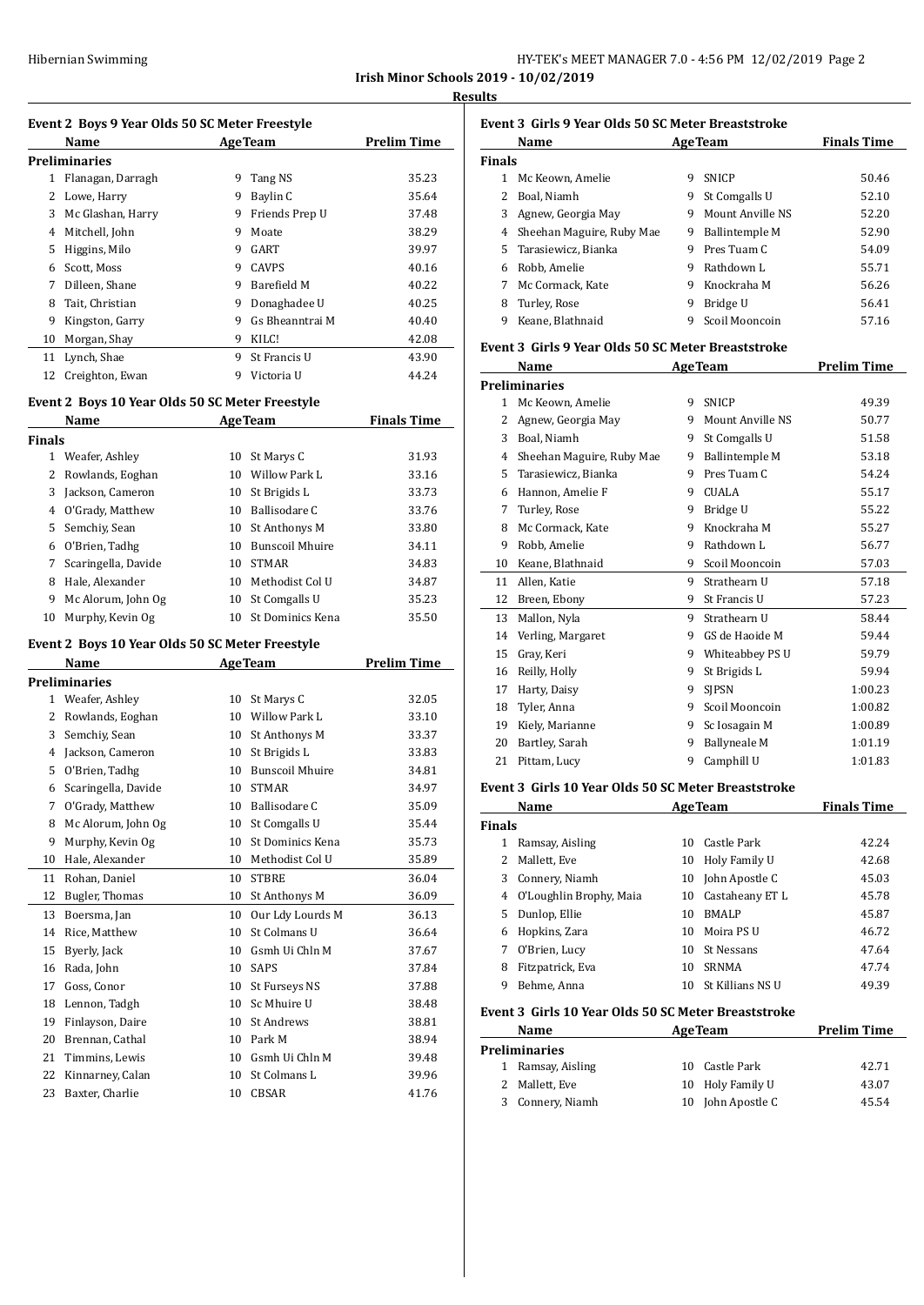#### **Irish Minor Schools 2019 - 10/02/2019 Results**

|        | Preliminaries  (Event 3 Girls 10 Year Olds 50 SC Meter Breaststroke)<br><b>AgeTeam</b> |    |                     |                    |  |  |
|--------|----------------------------------------------------------------------------------------|----|---------------------|--------------------|--|--|
|        | Name                                                                                   |    |                     | <b>Prelim Time</b> |  |  |
| 4      | O'Loughlin Brophy, Maia                                                                | 10 | Castaheany ET L     | 45.94              |  |  |
| 5      | O'Brien, Lucy                                                                          | 10 | St Nessans          | 47.14              |  |  |
|        | 6 Dunlop, Ellie                                                                        |    | 10 BMALP            | 47.68              |  |  |
| 7      | Hopkins, Zara                                                                          |    | 10 Moira PS U       | 47.90              |  |  |
|        | 8 Behme, Anna                                                                          |    | 10 St Killians NS U | 48.34              |  |  |
| 9      | Fitzpatrick, Eva                                                                       |    | 10 SRNMA            | 48.40              |  |  |
| 10     | Jones, Lily                                                                            |    | 10 Portstewart U    | 49.20              |  |  |
| 11     | Hayes, Anna-Catherina                                                                  |    | 10 Castle Park      | 49.45              |  |  |
| 12     | O'Neill, Amy                                                                           |    | 10 St Louis L       | 49.54              |  |  |
| 13     | Dunne, Lexi                                                                            | 10 | St Lukes D M        | 49.81              |  |  |
| 14     | Henson, Amelie                                                                         |    | 10 Tubberclair C    | 49.86              |  |  |
| 15     | O'Keeffe Byrne, Shauna                                                                 |    | 10 Pres Primary W M | 50.67              |  |  |
| 16     | Holly, Mia                                                                             | 10 | Mhicil Chiosog M    | 50.73              |  |  |
| 17     | Ryan, Katherine                                                                        |    | 10 Aughnacloy U     | 51.03              |  |  |
|        | 18 Drea, Caoimhe                                                                       | 10 | Scoil Iognaid C     | 51.24              |  |  |
| 19     | Mc Clean, Xyleena                                                                      | 10 | KKEEL               | 51.50              |  |  |
| 20     | Tohill, Hannah                                                                         |    | 10 SCPSK            | 51.64              |  |  |
| 21     | Taggart, Emily                                                                         |    | 10 Orchard County U | 51.96              |  |  |
| 22     | Caldwell, Alice                                                                        |    | 10 DHOPS            | 52.14              |  |  |
| 23     | Redmond, Niamh                                                                         |    | 10 SFELI            | 52.53              |  |  |
| 24     | Murphy, Ingrid                                                                         |    | 10 Barefield M      | 53.01              |  |  |
| 25     | Hogan, Roisin                                                                          | 10 | Mhicil Chiosog M    | 53.13              |  |  |
| 26     | Burns-Atkin, Samantha                                                                  | 10 | St Mary's U         | 53.29              |  |  |
| 27     | Maloney, Aisling                                                                       | 10 | Scoil Bhride Ran    | 53.73              |  |  |
| 28     | Keane, Heidi                                                                           |    | 10 Kilnamona M      | 53.76              |  |  |
| 29     | Young, Ruby                                                                            |    | 10 MILEN            | 53.83              |  |  |
| 30     | Ryan, Emily                                                                            |    | 10 BAGH             | 53.90              |  |  |
| 31     | Lynn, Aine                                                                             |    | 10 MGSC             | 54.20              |  |  |
| 32     | Espey, Rachel                                                                          |    | 10 Ballintemple M   | 54.21              |  |  |
| 33     | Horkan, Holly                                                                          |    | 10 GALS             | 54.35              |  |  |
|        | 34 Duff, Hannah-Rose                                                                   |    | 10 St Pius X L      | 54.59              |  |  |
| 35     | Harty, Isobel                                                                          |    | 10 Ballintemple M   | 54.83              |  |  |
| 36     | Phillips, Morgan                                                                       |    | 10 WHEAD            | 55.13              |  |  |
| 37     | Mallett, Aoife                                                                         | 10 | SMPSN               | 55.15              |  |  |
| 38     | Sonebi, Ella                                                                           | 10 | <b>OAKIP</b>        | 55.49              |  |  |
| 39     | Nolan, Emma                                                                            | 10 | Tubberclair C       | 55.76              |  |  |
| 40     | O'Donnell, Kate                                                                        |    | 10 Ballylooby M     | 55.80              |  |  |
| 41     | Lynott, Phoebe                                                                         | 10 | Carrick U           | 56.13              |  |  |
| 42     | Mc Crory, Cala                                                                         | 10 | Portadown U         | 56.15              |  |  |
| 43     | Morrison, Lucy                                                                         |    | 10 Model PS Ards U  | 56.40              |  |  |
|        | 44 Holland, Robyn                                                                      |    | 10 Scoil Bhride Ran | 56.65              |  |  |
| 45     | Fanning, Caoimhe                                                                       |    | 10 Scoil Mh Carlow  | 57.85              |  |  |
|        | 46 O'Sullivan, Grace                                                                   |    | 10 St Pius X L      | 57.98              |  |  |
| 47     | Fitzpatrick, Erin                                                                      |    | 10 ROWAN            | 58.24              |  |  |
| 48     | Heasley, Maddie                                                                        |    | 10 BCIPS            | 58.51              |  |  |
| 49     | Carley, Yvette                                                                         | 10 | St Pat Wexford      | 58.63              |  |  |
| 50     | Swaris, Selisha                                                                        | 10 | Melview C           | 59.13              |  |  |
| 51     | Daly, Erin                                                                             | 10 | SPPSM               | 59.38              |  |  |
|        |                                                                                        |    |                     |                    |  |  |
|        | Event 4 Boys 9 Year Olds 50 SC Meter Breaststroke                                      |    |                     |                    |  |  |
|        | Name                                                                                   |    | <b>AgeTeam</b>      | <b>Finals Time</b> |  |  |
| Finals |                                                                                        |    |                     |                    |  |  |
|        | $1$ Dudo Scott                                                                         |    | $Q$ $CT$ $C$ $M$    | 1617               |  |  |

| als |                     |                    |       |  |
|-----|---------------------|--------------------|-------|--|
|     | 1 Duda, Scott       | 9 ST CW            | 46.17 |  |
|     | 2 Conway, Sean      | 9 Mhicil Chiosog M | 53.27 |  |
|     | 3 Mc Glashan, Harry | 9 Friends Prep U   | 53.80 |  |

| LS. |                 |    |                    |         |
|-----|-----------------|----|--------------------|---------|
| 4   | Creighton, Ewan | 9  | Victoria U         | 54.65   |
| 5.  | Dilleen, Shane  | 9  | Barefield M        | 55.00   |
|     | Tait, Christian | 9  | Donaghadee U       | 55.68   |
| 7   | Gray, Ross      | 9. | Friends Prep U     | 59.86   |
| 8   | Griffin, Eoghan | 9  | <b>PHOPS</b>       | 1:00.15 |
| 9   | Mulcahy, Dylan  |    | 9 Sc Mbuachailli M | 1:02.94 |
|     | --- Meegan, Sam |    | Coosan C           | DO      |

#### **Event 4 Boys 9 Year Olds 50 SC Meter Breaststroke**

|    | Name                 | <b>AgeTeam</b> |                  | <b>Prelim Time</b> |
|----|----------------------|----------------|------------------|--------------------|
|    | <b>Preliminaries</b> |                |                  |                    |
| 1  | Duda, Scott          | 9              | ST <sub>CW</sub> | 46.12              |
| 2  | Conway, Sean         | 9              | Mhicil Chiosog M | 53.09              |
| 3  | Dilleen, Shane       | 9              | Barefield M      | 53.77              |
| 4  | Mc Glashan, Harry    | 9              | Friends Prep U   | 54.14              |
| 5. | Creighton, Ewan      | 9              | Victoria U       | 54.16              |
| 6  | Tait, Christian      | 9              | Donaghadee U     | 54.97              |
| 7  | Griffin, Eoghan      | 9              | <b>PHOPS</b>     | 58.18              |
| 8  | Mulcahy, Dylan       | 9              | Sc Mbuachailli M | 58.41              |
| 9  | Gray, Ross           | 9              | Friends Prep U   | 1:00.20            |
| 10 | Meegan, Sam          | 9              | Coosan C         | 1:00.52            |
| 11 | Gross, Adam          | 9              | Marys/Gerards    | 1:00.79            |
| 12 | Looney, Conor        | 9              | Rathpeacon M     | 1:01.01            |
|    | Lynch, Shae          | 9              | St Francis U     | DO                 |

# **Event 4 Boys 10 Year Olds 50 SC Meter Breaststroke**

|               | Name<br><b>AgeTeam</b> |    |                      | <b>Finals Time</b> |
|---------------|------------------------|----|----------------------|--------------------|
| <b>Finals</b> |                        |    |                      |                    |
| 1             | Merrigan, Luke         | 10 | - Realt na Mara M    | 43.40              |
| 2             | Gallagher, Callean     | 10 | BKELL                | 45.68              |
| 3             | Mc Connon, Sean        | 10 | <b>SMGLA</b>         | 46.55              |
|               | 4 Alexander, Scott     | 10 | Ballyholme U         | 47.59              |
| 5.            | Cojocaru, Dan          | 10 | - St Pauls L         | 48.37              |
| 6             | Scaringella, Davide    | 10 | <b>STMAR</b>         | 48.40              |
| 7             | Rice. Matthew          | 10 | St Colmans U         | 49.59              |
| 8             | Mc Ilroy, James        | 10 | <b>St Colemans M</b> | 50.05              |
| 9             | Yanushkevich, Michael  | 10 | Model PS Ards U      | 50.08              |
|               | Finlayson, Daire       | 10 | St Andrews           | DO                 |

#### **Event 4 Boys 10 Year Olds 50 SC Meter Breaststroke**

|    | Name                  |    | <b>AgeTeam</b>    | <b>Prelim Time</b> |
|----|-----------------------|----|-------------------|--------------------|
|    | <b>Preliminaries</b>  |    |                   |                    |
| 1  | Merrigan, Luke        | 10 | Realt na Mara M   | 44.17              |
| 2  | Gallagher, Callean    | 10 | BKELL             | 47.16              |
| 3  | Cojocaru, Dan         | 10 | St Pauls L        | 47.33              |
| 4  | Mc Connon, Sean       | 10 | <b>SMGLA</b>      | 47.60              |
| 5. | Scaringella, Davide   | 10 | <b>STMAR</b>      | 47.74              |
| 6  | Alexander, Scott      | 10 | Ballyholme U      | 48.00              |
| 7  | Mc Ilroy, James       | 10 | St Colemans M     | 49.31              |
| 8  | Rice, Matthew         | 10 | St Colmans U      | 49.57              |
| 9  | Yanushkevich, Michael | 10 | Model PS Ards U   | 50.59              |
| 10 | Finlayson, Daire      | 10 | <b>St Andrews</b> | 50.84              |
| 11 | Hwang, Jun            | 10 | Rahara C          | 51.50              |
| 12 | Dempsey, Aiden        | 10 | Snugboro C        | 51.80              |
| 13 | Scandrett, Ben        | 10 | CGDNS             | 52.30              |
| 14 | Newman, Joshua        | 10 | Ballyholme U      | 52.72              |
| 15 | Maher, Frank          | 10 | Rathfarnham Pns   | 54.31              |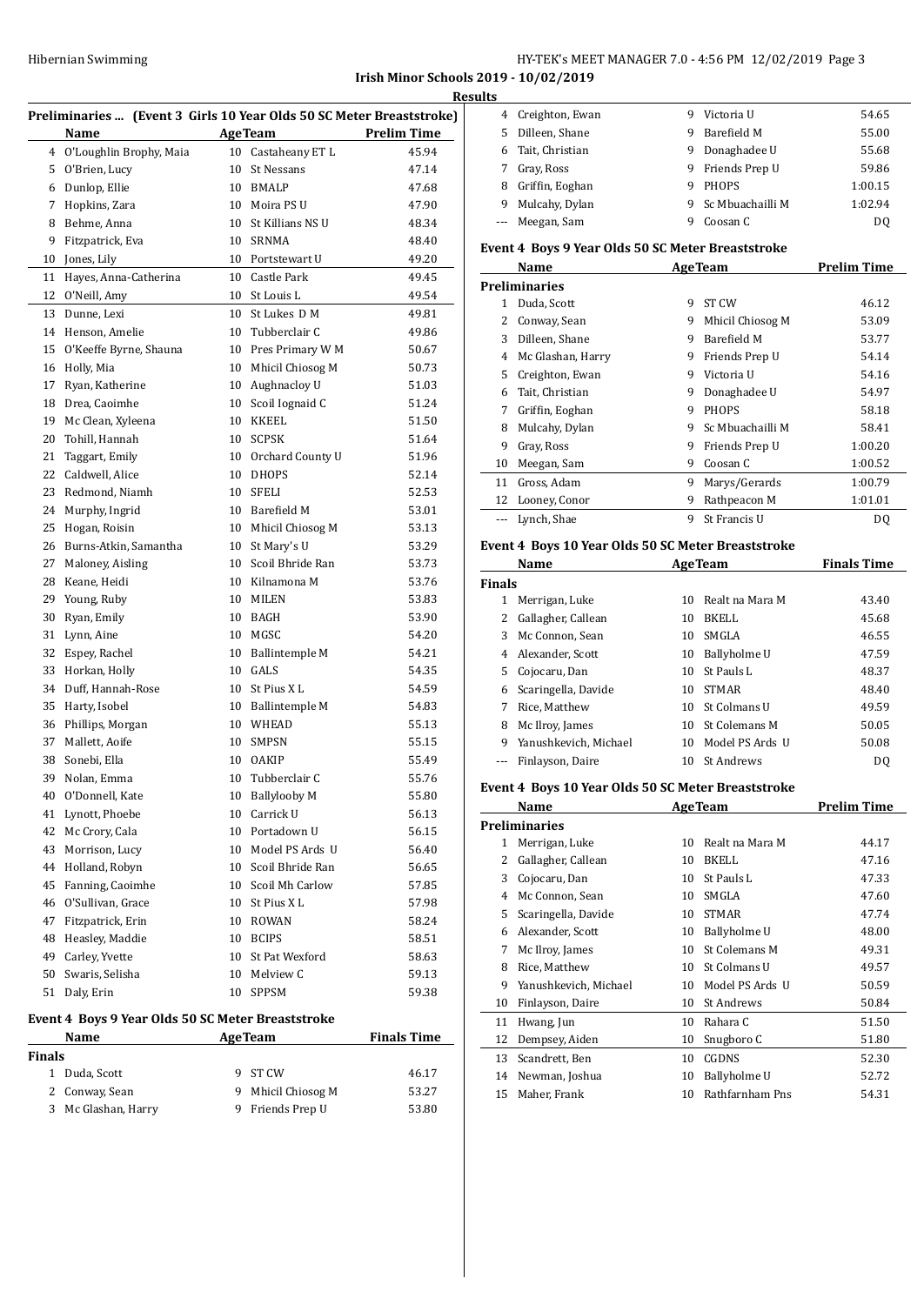#### **Irish Minor Schools 2019 - 10/02/2019**

|    |                                                                     |         |                |                |                    | <b>Results</b> |
|----|---------------------------------------------------------------------|---------|----------------|----------------|--------------------|----------------|
|    | Preliminaries  (Event 4 Boys 10 Year Olds 50 SC Meter Breaststroke) |         |                |                |                    |                |
|    | Name                                                                |         | <b>AgeTeam</b> |                | <b>Prelim Time</b> |                |
|    | 16 Meagher, Cillian                                                 |         | 10 Cahir M     |                | 1:02.68            |                |
|    | Event 5 Girls 9-10 200 SC Meter Medley Relay                        |         |                |                |                    |                |
|    | Team                                                                |         | Relay          |                | <b>Finals Time</b> |                |
|    | 1 Castle Park                                                       |         | A              |                | 2:55.49            |                |
|    | 42.24                                                               | 1:31.17 | 2:10.69        | 2:55.49        |                    | 1              |
|    | 2 Mhicil Chiosog M                                                  |         | A              |                | 2:58.71            |                |
|    | 43.08                                                               | 1:34.52 | 2:18.91        | 2:58.71        |                    |                |
| 3  | Scoil Bhride Ran                                                    |         | A              |                | 3:13.89            | 1              |
|    | 48.02                                                               | 1:48.48 | 2:32.20        | 3:13.89        |                    |                |
|    | 4 GS Claremorris C                                                  |         | A              |                | 3:16.19            |                |
|    | 46.97                                                               | 1:44.37 | 2:36.23        | 3:16.19        |                    |                |
| 5. | Scoil Iognaid C                                                     |         | A              |                | 3:26.01            |                |
|    | 56.51                                                               | 1:48.70 | 2:38.46        | 3:26.01        |                    |                |
| 6  | <b>SFRAN</b>                                                        |         | A              |                | 3:37.56            |                |
|    | 1:07.16                                                             | 1:57.98 | 2:56.87        | 3:37.56        |                    | 1              |
| 7  | Hollypark L                                                         |         | A              |                | 3:44.34            | 2              |
|    | 1:04.16                                                             | 2:11.57 | 3:01.36        | 3:44.34        |                    |                |
|    | Portstewart U                                                       |         | A              |                | DQ                 |                |
|    | 49.13                                                               | 1:52.09 | 2:34.15        | D <sub>0</sub> |                    |                |
|    |                                                                     |         |                |                |                    |                |

#### **Event 6 Boys 9-10 200 SC Meter Medley Relay**

|    | Team             |         | Relay   |         | <b>Finals Time</b> |
|----|------------------|---------|---------|---------|--------------------|
| 1  | Claremorris C    |         | A       |         | 3:04.07            |
|    | 47.40            | 1:43.90 | 2:22.43 | 3:04.07 |                    |
|    | 2 St Anthonys M  |         | A       |         | 3:09.44            |
|    | 43.20            | 1:43.89 | 2:25.61 | 3:09.44 |                    |
| 3  | Ballyholme U     |         | A       |         | 3:22.38            |
|    | 55.72            | 1:41.06 | 2:27.99 | 3:22.38 |                    |
| 4  | Gsmh Ui Chln M   |         | A       |         | 3:41.84            |
|    | 53.56            | 2:12.12 | 3:00.38 | 3:41.84 |                    |
| 5. | Sc Mbuachailli M |         | A       |         | 4:06.88            |
|    | 55.83            | 2:15.42 | 3:10.03 | 4:06.88 |                    |
|    | Scoil Iognaid C  |         | A       |         | DQ                 |
|    | 56.63            | 1:55.72 | 2:47.74 | DQ      |                    |
|    | Friends Prep U   |         | A       |         | DQ                 |
|    | 58.90            | 1:58.68 | 2:52.95 | DO      |                    |

#### **Event 7 Girls 9 Year Olds 50 SC Meter Backstroke**

|                                                  | Name              |   | <b>AgeTeam</b>   | <b>Finals Time</b> |  |
|--------------------------------------------------|-------------------|---|------------------|--------------------|--|
| <b>Finals</b>                                    |                   |   |                  |                    |  |
| 1                                                | Ramsay, Eavan     | 9 | Castle Park      | 41.97              |  |
|                                                  | Aylward, Ilaria   | 9 | DKILL            | 43.50              |  |
| 3                                                | Lavin, Aoife      | 9 | Whitehall C      | 44.59              |  |
| 4                                                | Healy, Aislinn    | 9 | Marys/Gerards    | 45.06              |  |
| 5.                                               | Verling, Margaret | 9 | GS de Haoide M   | 46.44              |  |
| 6                                                | O'Donnell, Fia    | 9 | TUAI             | 47.14              |  |
| 7                                                | Wyse, Annabel     | 9 | Mount Anville NS | 47.30              |  |
| 8                                                | Malley, Rene      | 9 | St Lukes X M     | 47.33              |  |
| 9                                                | O'Keeffe, Lucie   | 9 | <b>BGRVE</b>     | 47.38              |  |
| 10                                               | O'Connor, Leah    | 9 | Barefield M      | 48.50              |  |
| Event 7 Girls 9 Year Olds 50 SC Meter Backstroke |                   |   |                  |                    |  |

| <b>Name</b>          | <b>AgeTeam</b> | <b>Prelim Time</b> |
|----------------------|----------------|--------------------|
| <b>Preliminaries</b> |                |                    |
| 1 Ramsay, Eavan      | 9 Castle Park  | 42.10              |
| 2 Aylward, Ilaria    | DKILL          | 42.61              |

| ults |                |                           |   |                       |       |
|------|----------------|---------------------------|---|-----------------------|-------|
|      | 3              | Lavin, Aoife              | 9 | Whitehall C           | 43.72 |
|      | 4              | Healy, Aislinn            | 9 | Marys/Gerards         | 46.41 |
|      | 5              | O'Donnell, Fia            | 9 | <b>TUAI</b>           | 46.65 |
|      | 6              | Wyse, Annabel             | 9 | Mount Anville NS      | 46.71 |
|      | 7              | O'Connor, Leah            | 9 | Barefield M           | 46.82 |
|      | 8              | Verling, Margaret         | 9 | GS de Haoide M        | 46.89 |
|      | 9              | O'Keeffe, Lucie           | 9 | <b>BGRVE</b>          | 47.19 |
|      | 10             | Malley, Rene              | 9 | St Lukes X M          | 47.21 |
|      | 11             | Connaughton, Sarah        | 9 | GSDA                  | 48.28 |
|      | 12             | Gardiner, Aoife           | 9 | G Ui Drisceoil M      | 49.12 |
|      | 13             | Kehoe, Lauren             | 9 | St Pat Wexford        | 49.75 |
|      | 14             | Mooney, Olivia            | 9 | Stranmillis U         | 49.90 |
|      | 15             | Harty, Daisy              | 9 | <b>SIPSN</b>          | 50.01 |
|      | 16             | Keane, Blathnaid          | 9 | Scoil Mooncoin        | 50.48 |
|      | 17             | Robb, Amelie              | 9 | Rathdown L            | 50.96 |
|      | 18             | Campbell, Flora           | 9 | Methodist Col U       | 50.98 |
|      | 19             | Park, Cecily              | 9 | Strathearn U          | 51.87 |
|      | 20             | Allen, Katie              | 9 | Strathearn U          | 54.40 |
|      | $\overline{a}$ | Nic An Ghaill, Sadhbh     | 9 | GS Oilibheir          | DQ    |
|      | $\cdots$       | Pepper, Sadie             | 9 | Methodist Col U       | DQ    |
|      |                | Sheehan Maguire, Ruby Mae | 9 | <b>Ballintemple M</b> | DQ    |
|      |                |                           |   |                       |       |

#### **Event 7 Girls 10 Year Olds 50 SC Meter Backstroke**

|               | Name                   |    | <b>AgeTeam</b>     | <b>Finals Time</b> |
|---------------|------------------------|----|--------------------|--------------------|
| <b>Finals</b> |                        |    |                    |                    |
| 1             | Dawnay, Chloe          | 10 | <b>St Louis L</b>  | 38.53              |
| 2             | Reddan, Ashlee         | 10 | St Patricks Lk M   | 39.74              |
| 3             | Kennedy, Tara          | 10 | <b>DRCEN</b>       | 39.94              |
| 4             | Higgins, Nicole        | 10 | <b>BLIFF</b>       | 40.90              |
| 5.            | Hennessy Murphy, Molly | 10 | CUS                | 42.97              |
|               | 6 Connery, Niamh       | 10 | John Apostle C     | 43.25              |
| 7             | Behme, Anna            | 10 | St Killians NS U   | 43.31              |
| 8             | Ross, Raonaid          | 10 | <b>Ballyduff M</b> | 43.35              |
| 9             | Todd, Eimear           | 10 | <b>PPSPU</b>       | 43.68              |
| 10            | Ramsey, Naoise         | 10 | MT PL              | 43.74              |

#### **Event 7 Girls 10 Year Olds 50 SC Meter Backstroke**

|       | Name                   |    | <b>AgeTeam</b>     | Prelim Time |
|-------|------------------------|----|--------------------|-------------|
|       | <b>Preliminaries</b>   |    |                    |             |
| 1     | Dawnay, Chloe          | 10 | St Louis L         | 38.34       |
| 2     | Reddan, Ashlee         | 10 | St Patricks Lk M   | 39.71       |
| 3     | Kennedy, Tara          | 10 | <b>DRCEN</b>       | 40.34       |
| 4     | Ramsey, Naoise         | 10 | MT PL              | 41.96       |
| 5     | Connery, Niamh         | 10 | John Apostle C     | 42.67       |
| 6     | Hennessy Murphy, Molly | 10 | CUS                | 42.77       |
| 7     | Behme, Anna            | 10 | St Killians NS U   | 43.00       |
| 8     | Ross, Raonaid          | 10 | <b>Ballyduff M</b> | 43.11       |
| 9     | Todd, Eimear           | 10 | <b>PPSPU</b>       | 43.21       |
| 10    | Higgins, Nicole        | 10 | <b>BLIFF</b>       | 43.96       |
| 11    | Mc Cusker, Nancy       | 10 | Edenderry U        | 43.97       |
| 12    | Dunne, Lexi            | 10 | St Lukes D M       | 44.25       |
| 13    | Mc Guire, Lianda       | 10 | Doora M            | 44.61       |
| 14    | Murphy, Ingrid         | 10 | Barefield M        | 44.72       |
| $*15$ | Mc Neill, Grace        | 10 | Holy Trinity U     | 44.79       |
| $*15$ | Holly, Mia             | 10 | Mhicil Chiosog M   | 44.79       |
| 17    | Crowley, Emma          | 10 | Castlelyons M      | 44.99       |
| 18    | Ryan, Emily            | 10 | <b>BAGH</b>        | 45.09       |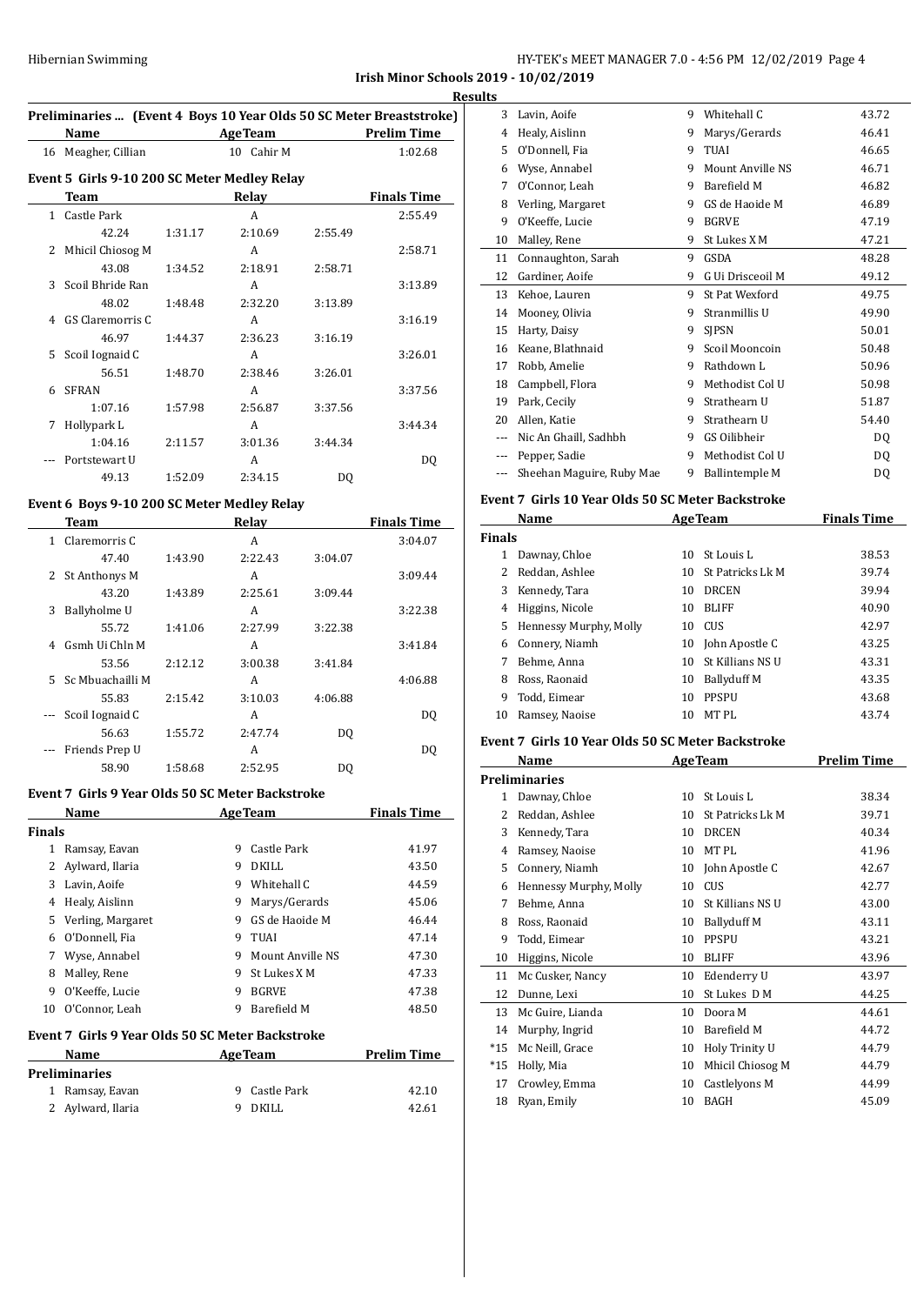**Irish Minor Schools 2019 - 10/02/2019 Results**

| Preliminaries  (Event 7 Girls 10 Year Olds 50 SC Meter Backstroke) |                           |    |                     |                    |  |
|--------------------------------------------------------------------|---------------------------|----|---------------------|--------------------|--|
|                                                                    | Name                      |    | <b>AgeTeam</b>      | <b>Prelim Time</b> |  |
| 19                                                                 | Tohill, Hannah            | 10 | <b>SCPSK</b>        | 45.48              |  |
| 20                                                                 | Mason, Aoife              | 10 | St Macartans U      | 45.53              |  |
| $*21$                                                              | Young, Chloe              |    | 10 Victoria Col U   | 45.73              |  |
| $*21$                                                              | Harris, Holly             |    | 10 Banteer M        | 45.73              |  |
| 23                                                                 | Mc Kenna, Aoife           | 10 | <b>GS Ultain U</b>  | 45.96              |  |
| 24                                                                 | Mc Clean, Xyleena         | 10 | <b>KKEEL</b>        | 46.17              |  |
| 25                                                                 | Jeffers, Poppy            | 10 | <b>MILEN</b>        | 46.39              |  |
| 26                                                                 | Brennan, Emma             | 10 | St Marys C          | 46.54              |  |
| 27                                                                 | Ryan, Katherine           | 10 | Aughnacloy U        | 46.77              |  |
| 28                                                                 | O'Keeffe Byrne, Shauna    | 10 | Pres Primary W M    | 46.90              |  |
| 29                                                                 | Brown McClements, Madison | 10 | Model PS Ards U     | 47.11              |  |
| 30                                                                 | Lyons, Alicia             | 10 | Gs Eigeartaigh M    | 47.20              |  |
| 31                                                                 | O'Neill, Erin             | 10 | GHIRK               | 47.31              |  |
| 32                                                                 | Troy, Eleanor             | 10 | Scoil Iognaid C     | 47.67              |  |
| 33                                                                 | Clark, Rachel             | 10 | Model PS Ards U     | 47.86              |  |
| 34                                                                 | James, Hannah             | 10 | <b>TVIEW</b>        | 47.95              |  |
| 35                                                                 | Barry, Nicole             | 10 | SS Treasa           | 48.03              |  |
| 36                                                                 | Hance, Helen              | 10 | Marys/Gerards       | 48.07              |  |
| 37                                                                 | Fitzpatrick, Erin         | 10 | <b>ROWAN</b>        | 48.10              |  |
| 38                                                                 | Mallon, Anna              | 10 | <b>CBSAR</b>        | 48.15              |  |
| 39                                                                 | Quinn, Rachel             | 10 | <b>St Fintans</b>   | 48.24              |  |
| 40                                                                 | Johansson, Sophia         |    | 10 Scoil Bhride Ran | 48.36              |  |
| 41                                                                 | Griffiths-Maher, Carys    |    | 10 Carbury C        | 48.42              |  |
| 42                                                                 | Kelly, Alana              | 10 | GS Claremorris C    | 48.48              |  |
| 43                                                                 | Delaney, Faith            |    | 10 Melview C        | 48.53              |  |
| 44                                                                 | Zhu, Olivia               | 10 | MtAnville Junior    | 48.73              |  |
| 45                                                                 | Ramke, Lily               | 10 | SS Treasa           | 48.86              |  |
| 46                                                                 | Higgins, Olivia           |    | 10 Portstewart U    | 49.02              |  |
| 47                                                                 | Mc Mahon, Maya            |    | 10 Knockskeagh M    | 49.25              |  |
| 48                                                                 | Tuite, Amelia             | 10 | Scoil Aonghusa      | 49.53              |  |
| 49                                                                 | Kelly, Matilda            | 10 | Creagh C            | 50.19              |  |
| 50                                                                 | Treanor, Aine             | 10 | GS Claremorris C    | 50.65              |  |
| 51                                                                 | Reilly, Abbie             | 10 | St Brigids L        | 51.23              |  |
| 52                                                                 | Lynott, Phoebe            | 10 | Carrick U           | 51.38              |  |
| 53                                                                 | Simpson, Phoebe           | 10 | <b>WHEAD</b>        | 51.86              |  |
| 54                                                                 | Nolan, Emily              | 10 | Our Ladys Island    | 51.93              |  |

# **Event 8 Boys 9 Year Olds 50 SC Meter Backstroke**

|               | Name                                            |    | <b>AgeTeam</b>         | <b>Finals Time</b> |
|---------------|-------------------------------------------------|----|------------------------|--------------------|
| <b>Finals</b> |                                                 |    |                        |                    |
| 1             | Mathers, Shea                                   | 9  | St Joseph's U          | 44.10              |
| 2             | Lowe, Harry                                     | 9  | Baylin C               | 44.14              |
| 3             | Leonard, Cillian                                | 9  | <b>ST CM</b>           | 46.01              |
| 4             | Morgan, Shay                                    | 9  | KILC!                  | 46.64              |
| 5             | Keating, Oisin                                  | 9. | <b>St Laurences NS</b> | 46.80              |
| 6             | Mitchell, John                                  | 9  | Moate                  | 47.05              |
| 7             | Liddane, Samuel                                 | 9  | Ennis M                | 47.06              |
| 8             | Geng, Preston                                   | 9  | Sc Einde C             | 47.16              |
| 9             | Holly, Dan                                      | 9  | Mhicil Chiosog M       | 49.07              |
|               | Nicholl, Matthew                                | 9  | <b>CREAU</b>           | DO.                |
|               | Event 8 Boys 9 Year Olds 50 SC Meter Backstroke |    |                        |                    |
|               | <b>B</b> T $\sim$ $\sim$ $\sim$ $\sim$          |    | $\blacksquare$         | D., 11., 11.       |

| <b>Name</b>     | <b>AgeTeam</b>  | <b>Prelim Time</b> |
|-----------------|-----------------|--------------------|
| Preliminaries   |                 |                    |
| 1 Lowe, Harry   | 9 Baylin C      | 43.24              |
| 2 Mathers, Shea | 9 St Joseph's U | 45.76              |

| lllə  |                  |   |                        |           |
|-------|------------------|---|------------------------|-----------|
| 3     | Keating, Oisin   | 9 | <b>St Laurences NS</b> | 46.15     |
| 4     | Leonard, Cillian | 9 | ST <sub>CM</sub>       | 46.25     |
| 5     | Mitchell, John   | 9 | Moate                  | 46.39     |
| 6     | Morgan, Shay     | 9 | KILC!                  | 46.87     |
| 7     | Liddane, Samuel  | 9 | Ennis M                | 47.12     |
| 8     | Geng, Preston    | 9 | Sc Einde C             | 47.61     |
| 9     | Holly, Dan       | 9 | Mhicil Chiosog M       | 48.14     |
| 10    | Nicholl, Matthew | 9 | <b>CREAU</b>           | 49.35     |
| 11    | Mc Grady, Ben    | 9 | Donaghadee U           | 49.50     |
| 12    | Coleman, Murray  | 9 | Londonderry PS U       | 50.55     |
| 13    | Gray, Ethan      | 9 | St Peter's PS U        | 52.65     |
| 14    | Wilson, Joshua   | 9 | <b>TVIEW</b>           | 54.34     |
| 15    | Gray, Ross       | 9 | Friends Prep U         | 1:01.97   |
|       | Higgins, Milo    | 9 | GART                   | DQ        |
| $---$ | Cairns, James    | 9 | Campbell Col U         | <b>DQ</b> |

# **Event 8 Boys 10 Year Olds 50 SC Meter Backstroke**

|               | Name               |    | <b>AgeTeam</b>         | <b>Finals Time</b> |
|---------------|--------------------|----|------------------------|--------------------|
| <b>Finals</b> |                    |    |                        |                    |
|               | Weafer, Ashley     | 10 | St Marys C             | 38.18              |
|               | Jackson, Cameron   | 10 | St Brigids L           | 39.37              |
| 3             | Hale, Alexander    | 10 | Methodist Col U        | 39.97              |
| 4             | O'Grady, Matthew   | 10 | Ballisodare C          | 40.30              |
| 5.            | Gallagher, Callean | 10 | BKELL                  | 40.70              |
| 6             | Semchiy, Sean      | 10 | St Anthonys M          | 40.86              |
|               | Rada, John         | 10 | <b>SAPS</b>            | 41.15              |
| 8             | O'Brien, Tadhg     | 10 | <b>Bunscoil Mhuire</b> | 41.29              |
| 9             | Goss, Conor        | 10 | St Furseys NS          | 41.45              |
| 10            | Carroll, Conor     | 10 | Scoil Mh Gabhran       | 46.40              |

#### **Event 8 Boys 10 Year Olds 50 SC Meter Backstroke**

|              | Name                 |                 | <b>AgeTeam</b>         | <b>Prelim Time</b> |
|--------------|----------------------|-----------------|------------------------|--------------------|
|              | <b>Preliminaries</b> |                 |                        |                    |
| $\mathbf{1}$ | Weafer, Ashley       | 10              | St Marys C             | 39.06              |
| 2            | Jackson, Cameron     | 10              | St Brigids L           | 40.09              |
| 3            | Hale, Alexander      | 10              | Methodist Col U        | 40.75              |
| 4            | Semchiy, Sean        | 10              | St Anthonys M          | 41.49              |
| 5            | Rada, John           | 10              | <b>SAPS</b>            | 41.67              |
| 6            | O'Brien, Tadhg       | 10              | <b>Bunscoil Mhuire</b> | 41.72              |
| 7            | Goss, Conor          | 10              | St Furseys NS          | 42.09              |
| 8            | Gallagher, Callean   | 10              | BKELL                  | 42.12              |
| 9            | O'Grady, Matthew     | 10 <sup>1</sup> | Ballisodare C          | 42.50              |
| 10           | Carroll, Conor       | 10              | Scoil Mh Gabhran       | 42.99              |
| 11           | Rohan, Daniel        | 10              | <b>STBRE</b>           | 43.17              |
| 12           | Read, Culann         | 10              | GS Ni Riada M          | 43.29              |
| 13           | Marchenko, Ignat     | 10              | <b>BALLR</b>           | 44.13              |
| 14           | Mc Kinlay, Archie    | 10              | St Pius X L            | 44.35              |
| 15           | Tolan, Michael       | 10              | Scoil Bhride Ran       | 44.45              |
| 16           | Laudon, Bjarne       | 10              | Castle Park            | 44.48              |
| 17           | Bugler, Thomas       | 10              | St Anthonys M          | 44.92              |
| 18           | Vargas Faxio, Daniel | 10              | Castle Park            | 45.47              |
| 19           | Staats, Sam          | 10              | <b>MACOS</b>           | 45.49              |
| 20           | O'Neill, Padraig     | 10              | Tubberclair C          | 45.62              |
| 21           | Murphy, Sean         | 10              | Caherleaheen M         | 45.81              |
| 22           | Kennelly, Daniel     | 10              | GS Mhic Amhl C         | 46.31              |
| 23           | Brennan, Cathal      | 10              | Park M                 | 46.57              |
| 24           | Kinnarney, Calan     | 10              | St Colmans L           | 46.79              |
|              |                      |                 |                        |                    |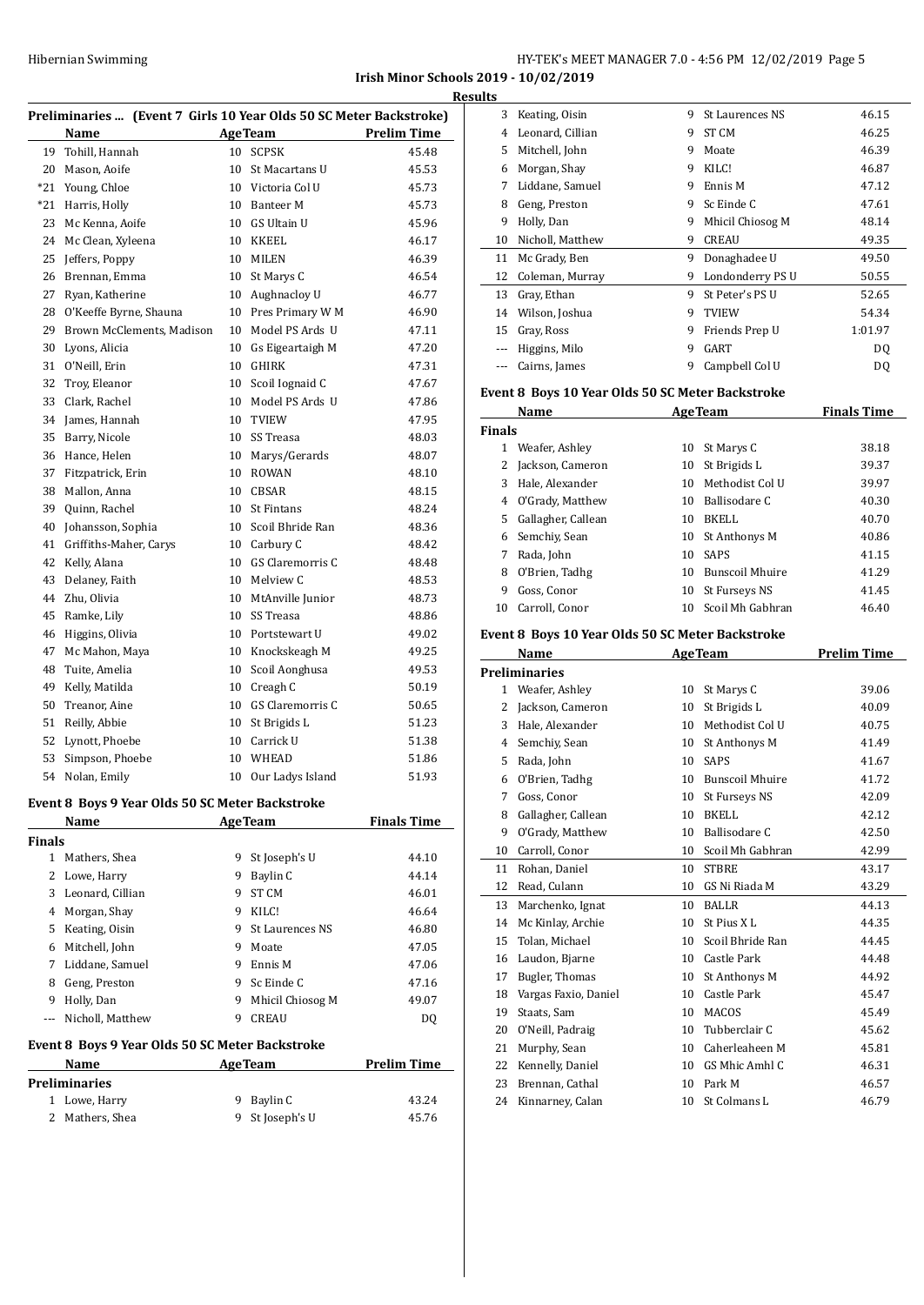| Hibernian Swimming | HY-TEK's MEET MANAGER 7.0 - 4:56 PM 12/02/2019 Page 6 |  |
|--------------------|-------------------------------------------------------|--|
|                    |                                                       |  |

**Irish Minor Schools 2019 - 10/02/2019 Results**

| Preliminaries  (Event 8 Boys 10 Year Olds 50 SC Meter Backstroke) |                                                  |    |                    |                    |
|-------------------------------------------------------------------|--------------------------------------------------|----|--------------------|--------------------|
|                                                                   | Name                                             |    | <b>AgeTeam</b>     | <b>Prelim Time</b> |
| 25                                                                | Stevenson, Jack                                  | 10 | <b>SCPRU</b>       | 47.52              |
|                                                                   | 26 Wallace, Ben                                  | 10 | <b>HWOOD</b>       | 47.75              |
|                                                                   | 27 Rather, Shaane                                |    | 10 GS Mhic Amhl C  | 47.79              |
|                                                                   | 28 Phillips, Charlie                             |    | 10 Grange M        | 47.98              |
|                                                                   | 29 Baxter, Charlie                               |    | 10 CBSAR           | 48.15              |
|                                                                   | 30 Harrngton, Culann                             |    | 10 Cloghroe M      | 48.90              |
|                                                                   | 31 Brennan, Finn                                 |    | 10 All Saints      | 48.97              |
| 32                                                                | Mullan, Neal                                     |    | 10 St Bride's U    | 49.07              |
| 33                                                                | Staunton, Rory                                   |    | 10 Willow Park L   | 49.64              |
|                                                                   | 34 Aspell, Alexander                             |    | 10 St Pius X L     | 50.44              |
| 35                                                                | Herlihy, Sam                                     |    | 10 Harold Sch L    | 53.89              |
|                                                                   | 36 Mc Clements, Conor                            |    | 10 Victoria U      | 54.24              |
|                                                                   | Event 9 Girls 9 Year Olds 50 SC Meter Butterfly  |    |                    |                    |
|                                                                   | Name                                             |    | <b>AgeTeam</b>     | <b>Finals Time</b> |
| <b>Finals</b>                                                     |                                                  |    |                    |                    |
|                                                                   | 1 Higgins, Orna                                  |    | 9 St Josephs Gl M  | 40.11              |
|                                                                   | 2 Mooney, Emma                                   |    | 9 Gaelscoil Eiscir | 40.73              |
|                                                                   | 3 Mc Keown, Amelie                               | 9  | <b>SNICP</b>       | 44.08              |
|                                                                   | 4 Healy, Aislinn                                 | 9  | Marys/Gerards      | 44.15              |
|                                                                   | 5 Campbell, Flora                                | 9  | Methodist Col U    | 46.71              |
|                                                                   | 6 Aylward, Ilaria                                | 9  | DKILL              |                    |
|                                                                   |                                                  |    |                    | 46.90              |
|                                                                   | 7 Barrett, Katya                                 | 9  | S Pdrg Naofa M     | 52.45              |
|                                                                   | 8 Connaughton, Sarah                             | 9  | GSDA               | 53.35              |
| --- 1                                                             | Mc Cormack, Kate                                 | 9  | Knockraha M        | DNF                |
|                                                                   | Event 9 Girls 9 Year Olds 50 SC Meter Butterfly  |    |                    |                    |
|                                                                   | Name                                             |    | <b>AgeTeam</b>     | <b>Prelim Time</b> |
|                                                                   | <b>Preliminaries</b>                             |    |                    |                    |
|                                                                   | 1 Higgins, Orna                                  | 9  | St Josephs Gl M    | 40.24              |
|                                                                   | 2 Mooney, Emma                                   |    | 9 Gaelscoil Eiscir | 42.11              |
|                                                                   | 3 Healy, Aislinn                                 | 9  | Marys/Gerards      | 44.93              |
|                                                                   | 4 Mc Keown, Amelie                               | 9  | SNICP              | 45.02              |
|                                                                   | 5 Aylward, Ilaria                                |    | 9 DKILL            | 46.93              |
|                                                                   | 6 Campbell, Flora                                | 9  | Methodist Col U    | 47.42              |
|                                                                   | 7 Barrett, Katya                                 | 9  | S Pdrg Naofa M     | 51.98              |
|                                                                   | 8 Connaughton, Sarah                             | 9  | GSDA               | 55.25              |
|                                                                   | 9 Mc Cormack, Kate                               |    | 9 Knockraha M      | 56.64              |
|                                                                   | Event 9 Girls 10 Year Olds 50 SC Meter Butterfly |    |                    |                    |
|                                                                   | Name                                             |    | <b>AgeTeam</b>     | <b>Finals Time</b> |
| <b>Finals</b>                                                     |                                                  |    |                    |                    |
|                                                                   | 1 Ramsay, Aisling                                | 10 | Castle Park        | 37.81              |
|                                                                   | 2 Walker, Georgina                               | 10 | Lughaigh Naofa M   | 38.55              |
| 3                                                                 | Dawnay, Chloe                                    | 10 | St Louis L         | 39.42              |
|                                                                   | 4 O'Loughlin Brophy, Maia                        | 10 | Castaheany ET L    | 40.32              |
|                                                                   | 5 O'Brien, Lucy                                  | 10 | St Nessans         | 41.44              |
|                                                                   | 6 Dempsey, Alisia                                |    | 10 Portadown U     | 42.06              |
| 7                                                                 | Mooney, Isabelle                                 | 10 | GS Mhic Amhl C     | 42.72              |
|                                                                   | 8 Dunlop, Ellie                                  | 10 | <b>BMALP</b>       | 43.62              |
|                                                                   | 9 Allen, Claire                                  |    | 10 Victoria Col U  | 43.73              |
|                                                                   | 10 Todd, Eimear                                  |    | 10 PPSPU           | 43.90              |
|                                                                   |                                                  |    |                    |                    |

| Event 9 Girls 10 Year Olds 50 SC Meter Butterfly |                           |    |                    |                    |  |
|--------------------------------------------------|---------------------------|----|--------------------|--------------------|--|
|                                                  | Name                      |    | <b>AgeTeam</b>     | <b>Prelim Time</b> |  |
|                                                  | <b>Preliminaries</b>      |    |                    |                    |  |
| 1                                                | Ramsay, Aisling           | 10 | Castle Park        | 39.00              |  |
| $\mathcal{L}$                                    | Walker, Georgina          | 10 | Lughaigh Naofa M   | 39.31              |  |
| 3                                                | Dawnay, Chloe             | 10 | St Louis L         | 39.37              |  |
| 4                                                | O'Brien, Lucy             | 10 | <b>St Nessans</b>  | 41.85              |  |
| 5                                                | Allen, Claire             | 10 | Victoria Col U     | 42.21              |  |
| 6                                                | O'Loughlin Brophy, Maia   | 10 | Castaheany ET L    | 42.27              |  |
| 7                                                | Dunlop, Ellie             | 10 | <b>BMALP</b>       | 43.57              |  |
| 8                                                | Mooney, Isabelle          | 10 | GS Mhic Amhl C     | 44.19              |  |
| 9                                                | Dempsey, Alisia           | 10 | Portadown U        | 44.46              |  |
| 10                                               | Todd, Eimear              | 10 | <b>PPSPU</b>       | 44.74              |  |
| 11                                               | Hogan, Roisin             | 10 | Mhicil Chiosog M   | 47.98              |  |
| 12                                               | Nolan, Emma               | 10 | Tubberclair C      | 48.05              |  |
| 13                                               | Young, Chloe              | 10 | Victoria Col U     | 48.80              |  |
| 14                                               | Joglekar, Keya            | 10 | Greystones ET      | 49.74              |  |
| 15                                               | Monaghan, Rachel          | 10 | CGDNS              | 49.75              |  |
| 16                                               | Mc Mahon, Maya            | 10 | Knockskeagh M      | 51.45              |  |
| 17                                               | Jeffers, Poppy            | 10 | <b>MILEN</b>       | 51.64              |  |
| 18                                               | Mc Cusker, Nancy          | 10 | Edenderry U        | 53.13              |  |
| 19                                               | Mc Kenna, Aoife           | 10 | <b>GS Ultain U</b> | 54.40              |  |
| 20                                               | Brown McClements, Madison | 10 | Model PS Ards U    | 57.04              |  |
| ---                                              | Coll, Maebh               | 10 | Gaelscoil Eiscir   | DO.                |  |
|                                                  |                           |    |                    |                    |  |

# **Event 10 Boys 9 Year Olds 50 SC Meter Butterfly**

|               | Name<br><b>AgeTeam</b> |   | <b>Finals Time</b> |       |
|---------------|------------------------|---|--------------------|-------|
| <b>Finals</b> |                        |   |                    |       |
|               | Duda, Scott            | 9 | ST CW              | 40.33 |
|               | Flanagan, Darragh      | 9 | Tang NS            | 43.26 |
| 3             | Mathers, Shea          | 9 | St Joseph's U      | 45.06 |
|               | 4 Conway, Sean         | 9 | Mhicil Chiosog M   | 47.99 |
| 5.            | Scott, Moss            | 9 | <b>CAVPS</b>       | 50.24 |
|               | Leonard, Cillian       | 9 | ST <sub>CM</sub>   | 53.24 |
|               | Coleman, Murray        | 9 | Londonderry PS U   | 58.59 |

# **Event 10 Boys 9 Year Olds 50 SC Meter Butterfly**

|                      | Name              | <b>AgeTeam</b> |                  | <b>Prelim Time</b> |
|----------------------|-------------------|----------------|------------------|--------------------|
| <b>Preliminaries</b> |                   |                |                  |                    |
|                      | Duda, Scott       | 9              | <b>ST CW</b>     | 40.70              |
| 2                    | Flanagan, Darragh | 9              | Tang NS          | 42.39              |
| 3                    | Mathers, Shea     | 9              | St Joseph's U    | 45.25              |
| 4                    | Conway, Sean      | 9              | Mhicil Chiosog M | 49.42              |
| 5.                   | Scott. Moss       | 9              | <b>CAVPS</b>     | 49.62              |
| 6                    | Leonard, Cillian  | 9              | <b>ST CM</b>     | 52.01              |
|                      | Coleman, Murray   | 9              | Londonderry PS U | 59.13              |
|                      | Nicholl, Matthew  | 9              | <b>CREAU</b>     | DO.                |

# **Event 10 Boys 10 Year Olds 50 SC Meter Butterfly**

|               | Name                    |     | <b>AgeTeam</b>     | <b>Finals Time</b> |
|---------------|-------------------------|-----|--------------------|--------------------|
| <b>Finals</b> |                         |     |                    |                    |
| 1             | Merrigan, Luke          |     | 10 Realt na Mara M | 37.94              |
|               | 2 Rowlands, Eoghan      | 10. | Willow Park L      | 38.32              |
| 3.            | Woolley, David          | 10. | Claremorris C      | 39.13              |
|               | 4 Mc Alorum, John Og    |     | 10 St Comgalls U   | 39.64              |
|               | 5 Yanushkevich, Michael |     | Model PS Ards. U   | 41.76              |
| 6             | Byerly, Jack            |     | Gsmh Ui Chln M     | 42.53              |
|               |                         |     |                    |                    |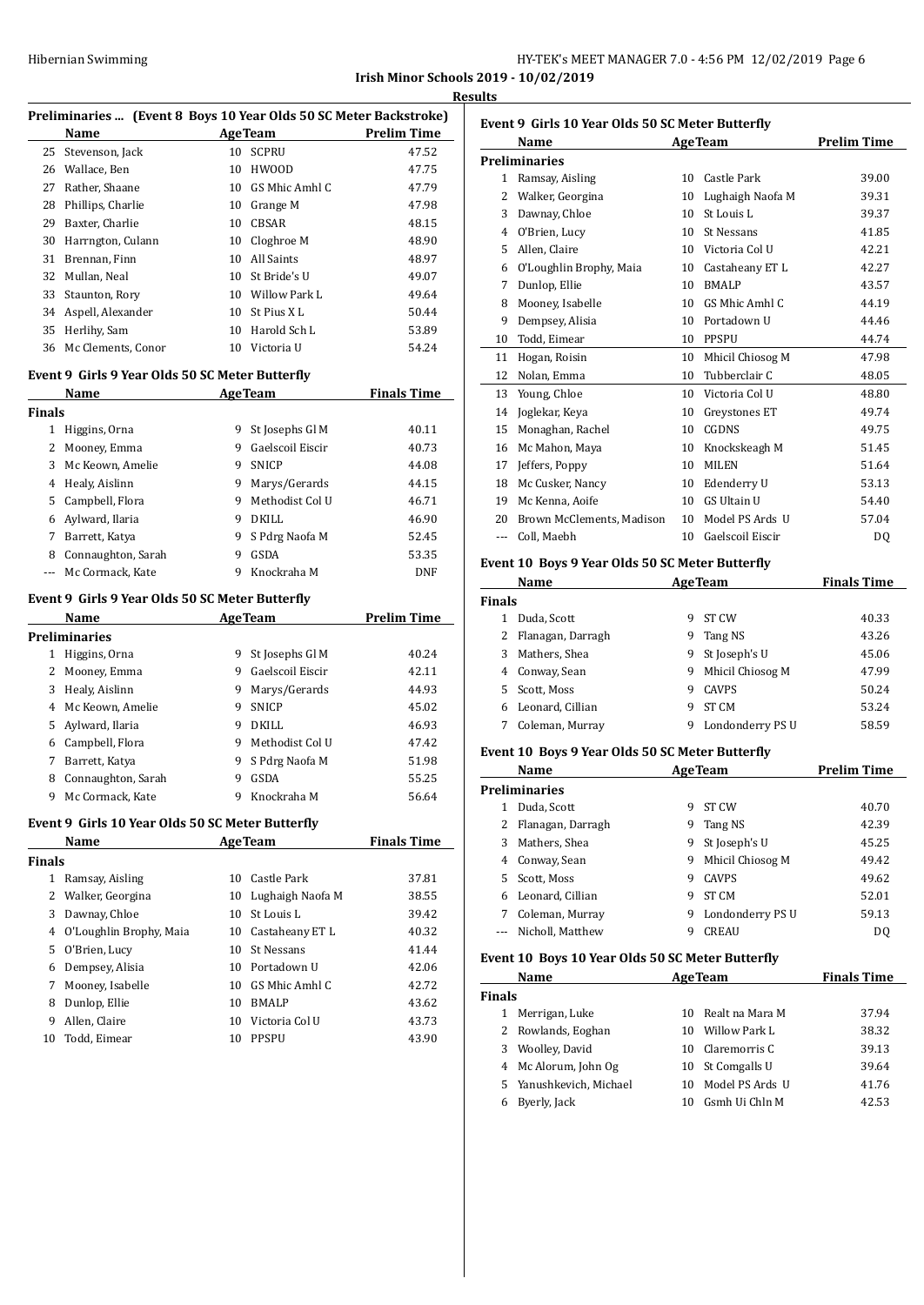| Hibernian Swimming | HY-TEK's MEET MANAGER 7.0 - 4:56 PM 12/02/2019 Page 7 |
|--------------------|-------------------------------------------------------|
|--------------------|-------------------------------------------------------|

**Irish Minor Schools 2019 - 10/02/2019 Results**

|                | Finals  (Event 10 Boys 10 Year Olds 50 SC Meter Butterfly)<br>Name |         |    | <b>AgeTeam</b>      |         | <b>Finals Time</b> |
|----------------|--------------------------------------------------------------------|---------|----|---------------------|---------|--------------------|
|                | 7 Read, Culann                                                     |         |    | 10 GS Ni Riada M    |         | 42.88              |
|                | 8 Carroll, Conor                                                   |         |    | 10 Scoil Mh Gabhran |         | 43.15              |
|                | 9 Alexander, Scott                                                 |         |    | 10 Ballyholme U     |         | 43.95              |
|                | --- Boersma, Jan                                                   |         |    | 10 Our Ldy Lourds M |         | DQ                 |
|                |                                                                    |         |    |                     |         |                    |
|                | Event 10 Boys 10 Year Olds 50 SC Meter Butterfly                   |         |    |                     |         |                    |
|                | Name                                                               |         |    | <b>AgeTeam</b>      |         | <b>Prelim Time</b> |
|                | <b>Preliminaries</b>                                               |         |    |                     |         |                    |
|                | 1 Woolley, David                                                   |         | 10 | Claremorris C       |         | 39.13              |
| $\overline{2}$ | Merrigan, Luke                                                     |         |    | 10 Realt na Mara M  |         | 39.18              |
| 3              | Rowlands, Eoghan                                                   |         |    | 10 Willow Park L    |         | 40.88              |
|                | 4 Mc Alorum, John Og                                               |         |    | 10 St Comgalls U    |         | 41.47              |
| 5              | Boersma, Jan                                                       |         |    | 10 Our Ldy Lourds M |         | 42.10              |
| 6              | Yanushkevich, Michael                                              |         | 10 | Model PS Ards U     |         | 42.80              |
| 7              | Read, Culann                                                       |         |    | 10 GS Ni Riada M    |         | 42.97              |
| *8             | Byerly, Jack                                                       |         |    | 10 Gsmh Ui Chln M   |         | 43.10              |
| *8             | Carroll, Conor                                                     |         |    | 10 Scoil Mh Gabhran |         | 43.10              |
| 10             | Alexander, Scott                                                   |         |    | 10 Ballyholme U     |         | 44.55              |
| 11             | Mc Connon, Sean                                                    |         |    | 10 SMGLA            |         | 46.22              |
| 12             | Agbaje, Reuben                                                     |         |    | 10 Campbell Col U   |         | 46.61              |
| 13             | Mc Ilroy, James                                                    |         | 10 | St Colemans M       |         | 46.67              |
|                | 14 Lennon, Tadgh                                                   |         |    | 10 Sc Mhuire U      |         | 49.23              |
| 15             | Staunton, Rory                                                     |         |    | 10 Willow Park L    |         | 49.41              |
|                | 16 Newman, Joshua                                                  |         | 10 | Ballyholme U        |         | 49.85              |
| 17             | Staats, Sam                                                        |         | 10 | <b>MACOS</b>        |         | 50.56              |
| 18             | Laudon, Bjarne                                                     |         |    | 10 Castle Park      |         | 50.75              |
|                | Event 11 Girls 9-10 200 SC Meter Freestyle Relay                   |         |    |                     |         |                    |
|                | Team                                                               |         |    | Relay               |         | Finals Time        |
| 1              | Mhicil Chiosog M                                                   |         |    | A                   |         | 2:38.35            |
|                | 39.88                                                              | 1:19.69 |    | 2:00.62             | 2:38.35 |                    |
| 2              | Castle Park                                                        |         |    | A                   |         | 2:39.79            |
|                | 39.27                                                              | 1:19.72 |    | 2:07.03             | 2:39.79 |                    |
| 3              | <b>GS Claremorris C</b>                                            |         |    | A                   |         | 2:52.22            |
|                | 44.93                                                              | 1:31.15 |    | 2:11.13             | 2:52.22 |                    |
| 4              | Portadown U                                                        |         |    | A                   |         | 2:52.89            |
|                | 40.54                                                              | 1:27.00 |    | 2:11.70             | 2:52.89 |                    |
| 5              | Tubberclair C                                                      |         |    | A                   |         | 3:00.70            |
|                | 41.75                                                              | 1:25.17 |    | 2:23.89             | 3:00.70 |                    |
| 6              | Scoil Bhride Ran                                                   |         |    | A                   |         | 3:01.56            |
|                | 42.84                                                              | 1:26.07 |    | 2:17.29             | 3:01.56 |                    |
| 7              | Stranmillis U                                                      |         |    | A                   |         | 3:02.29            |
|                | 42.19                                                              | 1:27.27 |    | 2:23.74             | 3:02.29 |                    |
| 8              | Portstewart U                                                      |         |    | A                   |         | 3:06.81            |
|                | 47.51                                                              | 1:39.18 |    | 2:26.49             | 3:06.81 |                    |
| 9              | Scoil Iognaid C                                                    |         |    | A                   |         | 3:11.54            |
|                | 45.78                                                              |         |    | 2:28.91             | 3:11.54 |                    |
| 10             | Hollypark L                                                        |         |    | A                   |         | 3:36.14            |
|                | 47.23                                                              | 1:42.84 |    | 2:38.70             | 3:36.14 |                    |
|                | Event 12 Boys 9-10 200 SC Meter Freestyle Relay                    |         |    |                     |         |                    |
|                | Team                                                               |         |    | <b>Relay</b>        |         | <b>Finals Time</b> |
| $\mathbf{1}$   | St Anthonys M                                                      |         |    | A                   |         | 2:39.13            |

38.49 2:05.59 2:39.13 2 Claremorris C A 2:43.76 43.24 1:29.40 2:06.47 2:43.76

| э  |                  |         |         |         |         |
|----|------------------|---------|---------|---------|---------|
| 3  | Ballyholme U     |         | A       |         | 2:47.34 |
|    | 40.50            | 1:27.15 | 2:47.34 |         |         |
| 4  | Gsmh Ui Chln M   |         | A       |         | 2:49.76 |
| 5. | Willow Park L    |         | A       |         | 2:50.66 |
|    | 34.62            | 1:19.79 | 2:06.96 | 2:50.66 |         |
| 6  | St Bride's U     |         | A       |         | 3:01.29 |
|    | 48.71            | 1:34.57 | 2:21.37 | 3:01.29 |         |
| 7  | Scoil Iognaid C  |         | A       |         | 3:02.79 |
|    | 47.12            | 1:34.75 | 2:21.62 | 3:02.79 |         |
| 8  | Friends Prep U   |         | A       |         | 3:07.08 |
|    | 49.73            | 1:42.80 | 2:27.20 | 3:07.08 |         |
| 9  | Scoil Bhride Ran |         | A       |         | 3:09.70 |
|    | 43.16            |         | 2:22.97 | 3:09.70 |         |
| 10 | Sc Mbuachailli M |         | A       |         | 3:22.47 |
|    | 47.55            | 1:37.90 | 2:37.21 | 3:22.47 |         |

# **Event 13 Girls 11 Year Olds 100 SC Meter IM**

|              | <b>Name</b>                 |         |    | <b>AgeTeam</b>          | <b>Finals Time</b> |
|--------------|-----------------------------|---------|----|-------------------------|--------------------|
| $\mathbf{1}$ | Hehir, Aida                 |         | 11 | Shountrade M            | 1:21.08            |
|              | 37.75                       | 1:21.08 |    |                         |                    |
|              | 2 Cochrane, Grace           |         | 11 | Kings Park U            | 1:21.29            |
| 3            | Januleviciute, Mia          |         | 11 | <b>SPPSD</b>            | 1:24.46            |
|              | 4 Sech, Antonia             |         |    | 11 Riverstown M         | 1:24.64            |
| 5            | Mulloy, Hannah              |         |    | 11 Hollypark L          | 1:25.28            |
| 6            | Lynch, Amy                  |         | 11 | St Columbas M           | 1:26.03            |
| 7            | Poots, Annie                |         | 11 | Friends Sch U           | 1:27.29            |
| 8            | Mc Donald, Eimear           |         | 11 | LAGHE                   | 1:27.94            |
|              | 40.30                       | 1:27.94 |    |                         |                    |
| 9            | Geraghty, Laura             |         |    | 11 Scoil Iognaid C      | 1:28.54            |
| 10           | Murphy, Shauna              |         | 11 | G Ui Drisceoil M        | 1:29.06            |
| 11           | O'Grady, Lily               |         | 11 | Ballisodare C           | 1:30.91            |
|              | 41.50                       | 1:30.91 |    |                         |                    |
| 12           | Hand, Eva                   |         | 11 | Carryduff U             | 1:31.16            |
|              | 13 Whelan, Ava              |         | 11 | Bree L                  | 1:32.85            |
| 14           | Colfer, Nicole              |         | 11 | Sc N Aine L             | 1:33.85            |
|              | 44.14                       | 1:33.85 |    |                         |                    |
| 15           | Mc Evoy, Mychaela           |         | 11 | St Mary's U             | 1:33.98            |
|              | 43.04                       | 1:33.98 |    |                         |                    |
| 16           | Gleeson, Sarah              |         | 11 | Templederry M           | 1:34.48            |
|              | 44.02                       | 1:34.48 |    |                         |                    |
| 17           | Mc Farland, Aoife           |         | 11 | <b>Ballon NS</b>        | 1:35.07            |
|              | 20.87                       | 1:35.07 |    |                         |                    |
| 18           | Kidd, Georgia               |         | 11 | Friends Sch U           | 1:36.19            |
|              | 44.22                       | 1:36.19 |    |                         |                    |
| 19           | Scott, Ines                 |         | 11 | <b>CAVPS</b>            | 1:36.26            |
|              | 42.92                       | 1:36.26 |    |                         |                    |
| 20           | Urry, Matilda               |         | 11 | Ballyholme U            | 1:36.38            |
|              | 46.03                       | 1:36.38 |    |                         |                    |
| 21           | Heavin, Aoife               |         | 11 | <b>Convent Mallow M</b> | 1:36.87            |
|              | 45.45                       | 1:36.87 |    |                         |                    |
| 22           | Roche, Victoria<br>46.22    |         | 11 | Glantane M              | 1:36.99            |
|              |                             | 1:36.99 |    |                         |                    |
| 23           | Hart, Amy Lee<br>45.96      |         | 11 | St Peter's PS U         | 1:37.36            |
|              |                             | 1:37.36 |    |                         |                    |
| 24           | Mac Carthy, Lauren<br>45.14 | 1:38.75 | 11 | Mhicil Chiosog M        | 1:38.75            |
| 25           | Adams, Jemma                |         | 11 | COMPS                   | 1:39.52            |
|              | 47.74                       | 1:39.52 |    |                         |                    |
|              |                             |         |    |                         |                    |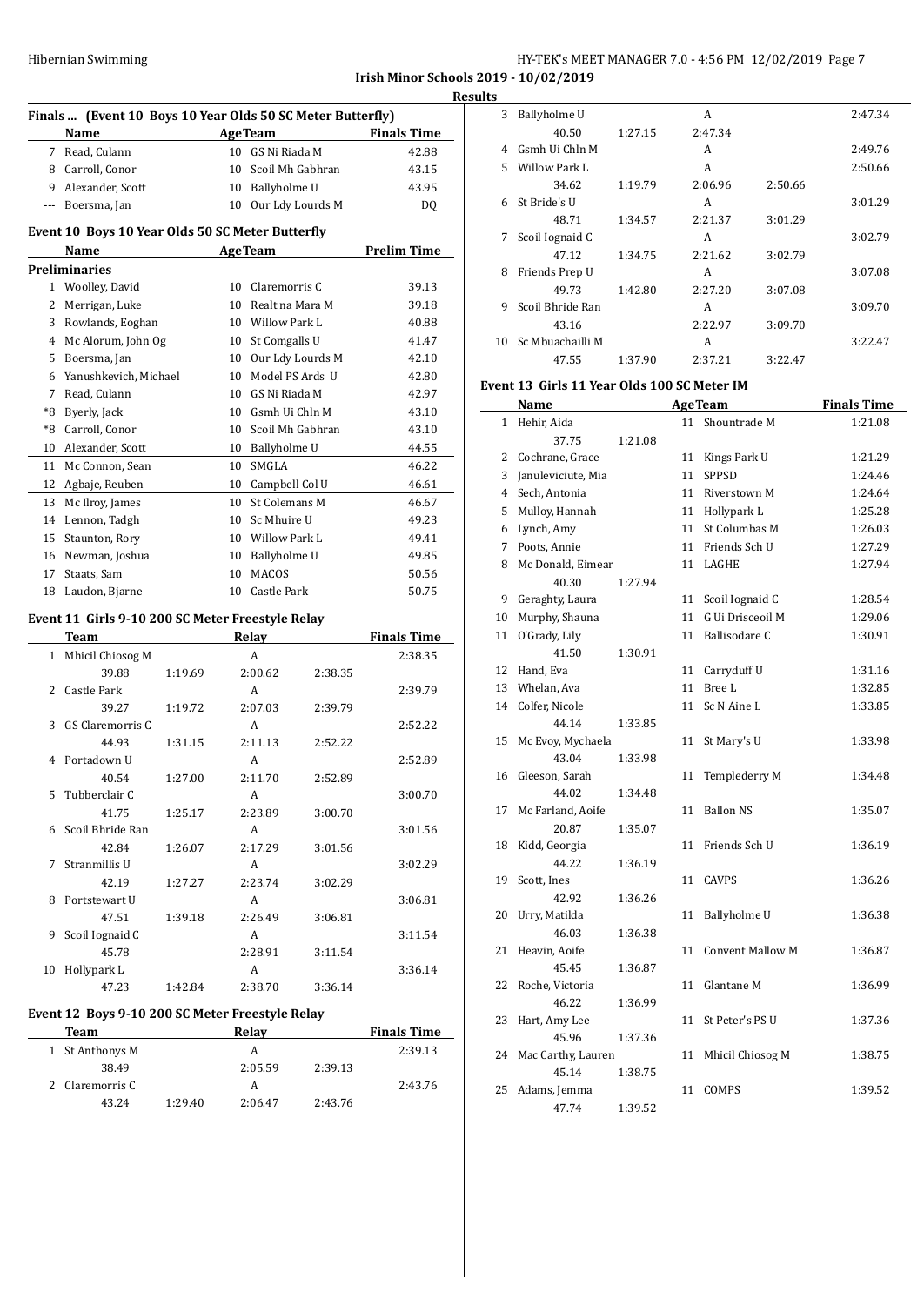**Irish Minor Schools 2019 - 10/02/2019 Results**

# **(Event 13 Girls 11 Year Olds 100 SC Meter IM)**

|    | Name              |         |    | <b>AgeTeam</b>       | <b>Finals Time</b> |
|----|-------------------|---------|----|----------------------|--------------------|
| 26 | Jess, Sophie      |         |    | 11 Dundonald PU      | 1:39.75            |
|    | 45.88             | 1:39.75 |    |                      |                    |
| 27 | Ward, Isabella    |         | 11 | St Bride's U         | 1:39.89            |
|    | 45.10             | 1:39.89 |    |                      |                    |
| 28 | O'Flaherty, Edie  |         | 11 | St Ursulas M         | 1:39.91            |
|    | 51.71             | 1:39.91 |    |                      |                    |
| 29 | Campbell, Beth    |         |    | 11 St Bride's U      | 1:40.83            |
|    | 45.47             | 1:40.83 |    |                      |                    |
| 30 | Richardson, Jodi  |         | 11 | <b>BIRCH</b>         | 1:42.01            |
|    | 47.54             | 1:42.01 |    |                      |                    |
| 31 | Mc Innes, Saoirse |         | 11 | <b>Burrow Sutton</b> | 1:42.46            |
|    | 48.22             | 1:42.46 |    |                      |                    |

#### **Event 13 Girls 12 Year Olds 100 SC Meter IM**

|              | Name                     |         |    | <b>AgeTeam</b>   | <b>Finals Time</b> |
|--------------|--------------------------|---------|----|------------------|--------------------|
| $\mathbf{1}$ | Davison, Grace           |         | 12 | Strathearn U     | 1:10.48            |
|              | 32.54                    | 1:10.48 |    |                  |                    |
| 2            | Mac Farlane, Katie       |         | 12 | Banbridge Acad U | 1:10.67            |
|              | 31.94                    | 1:10.67 |    |                  |                    |
| 3            | Walker, Darcy            |         | 12 | Lughaigh Naofa M | 1:14.72            |
|              | 34.89                    | 1:14.72 |    |                  |                    |
| 4            | Aiken, Keira             |         | 12 | Regent House U   | 1:15.78            |
|              | 35.74                    | 1:15.78 |    |                  |                    |
| 5            | Noble, Amy               |         | 12 | <b>BRITT</b>     | 1:16.56            |
|              | 36.96                    | 1:16.56 |    |                  |                    |
| 6            | Harrington, Eva          |         | 12 | Cloghroe M       | 1:17.18            |
|              | 36.31                    | 1:17.18 |    |                  |                    |
| 7            | Miskelly, Olivia         |         | 12 | Methodist Col U  | 1:19.02            |
|              | 37.47                    | 1:19.02 |    |                  |                    |
| 8            | Rather, Kassie           |         | 12 | GS Mhic Amhl C   | 1:20.31            |
|              | 36.67                    | 1:20.31 |    |                  |                    |
| 9            | Gora, Amelia             |         | 12 | W Ed Together M  | 1:20.43            |
|              | 36.57                    | 1:20.43 |    |                  |                    |
| 10           | Ruddy, Liadan            |         | 12 | <b>URSU</b>      | 1:21.11            |
|              | 36.95                    | 1:21.11 |    |                  |                    |
| 11           | Railton, Michelle        |         | 12 | Pres Tuam C      | 1:21.32            |
|              | 39.26                    | 1:21.32 |    |                  |                    |
| 12           | Mc Cullagh, Joanna       |         |    | 12 GGS           | 1:21.42            |
|              | 35.94                    | 1:21.42 |    |                  |                    |
| 13           | Franklyn-Milller, Sienna |         | 12 | Alexandra Col L  | 1:21.95            |
|              | 37.37                    | 1:21.95 |    |                  |                    |
| 14           | O'Neill, Aine            |         | 12 | Hollypark L      | 1:22.14            |
|              | 37.40                    | 1:22.14 |    |                  |                    |
| 15           | O'Byrne, Ellen           |         | 12 | Scoil Mh Carlow  | 1:22.23            |
|              | 38.46                    | 1:22.23 |    |                  |                    |
| 16           | mc Fadden, Alisha        |         | 12 | <b>MARY</b>      | 1:23.46            |
|              | 37.11                    | 1:23.46 |    |                  |                    |
| 17           | Vennard, Jessica         |         | 12 | <b>CLIHS</b>     | 1:23.68            |
|              | 38.42                    | 1:23.68 |    |                  |                    |
| 18           | Earls, Eve               |         | 12 | Glenlola Col U   | 1:24.18            |
|              | 38.73                    | 1:24.18 |    |                  |                    |
| 19           | Marley, Ruby             |         | 12 | St Pius XL       | 1:24.23            |
|              | 38.48                    | 1:24.23 |    |                  |                    |
| 20           | Hopkins, Chrissy         |         | 12 | Friends Sch U    | 1:24.68            |
|              | 38.44                    | 1:24.68 |    |                  |                    |

|     | 21 Diamond, Megan           |         |    | 12 Regent House U       | 1:24.97 |
|-----|-----------------------------|---------|----|-------------------------|---------|
| 22  | 39.35<br>Finlayson, Eabha   | 1:24.97 | 12 | St Andrews              | 1:25.12 |
|     | 39.94                       | 1:25.12 |    |                         |         |
| 23  | Cunningham, Katie<br>41.39  | 1:25.38 |    | 12 St Patrick's C       | 1:25.38 |
| 24  | Phelan, Ariane              |         | 12 | St Dominics Kena        | 1:25.54 |
|     | 39.70                       | 1:25.54 |    |                         |         |
| 25  | Quigley, Rachel<br>41.36    | 1:26.01 |    | 12 Silvermines M        | 1:26.01 |
| 26  | Whelan Klonowski, Kayla     |         | 12 | <b>Ballylooby M</b>     | 1:28.52 |
|     | 40.15                       | 1:28.52 |    |                         |         |
| 27  | Masterson, Clodagh          |         |    | 12 Melview C            | 1:28.94 |
|     | 40.79                       | 1:28.94 |    |                         |         |
| 28  | King, Kathryn<br>40.47      |         | 12 | St Pius X L             | 1:29.47 |
| 29  | Mc Nulty, Siomha            | 1:29.47 | 12 | GS Claremorris C        | 1:29.58 |
|     | 42.21                       | 1:29.58 |    |                         |         |
|     | 30 Clarke, Amelia           |         |    | 12 Aughnagarron C       | 1:29.62 |
|     | 41.76                       | 1:29.62 |    |                         |         |
| 31  | Vaughan, Nyah               |         | 12 | <b>Bunscoil McAuley</b> | 1:29.73 |
|     | 41.10                       | 1:29.73 |    |                         |         |
| 32  | Boyle, Ellen                |         | 12 | <b>SRONN</b>            | 1:29.98 |
| 33  | 40.78<br>Riddell, Ella      | 1:29.98 | 12 | Ballyholme U            | 1:31.35 |
|     | 42.30                       | 1:31.35 |    |                         |         |
| 34  | Kelly, Eliza                |         | 12 | <b>ETWEX</b>            | 1:31.94 |
|     | 41.52                       | 1:31.94 |    |                         |         |
| 35  | Moore, Sabhbh               |         | 12 | Sc Mh A'Leix L          | 1:32.01 |
|     | 42.06                       | 1:32.01 |    |                         |         |
| 36  | Murray, Lauren              |         | 12 | <b>IRSOC</b>            | 1:32.17 |
|     | 43.07                       | 1:32.17 |    |                         |         |
| 37  | Walsh, Lucia<br>44.42       |         | 12 | Curraghmore L           | 1:32.44 |
| 38  | Robinson, Hannah            | 1:32.44 | 12 | Culleens NS             | 1:32.80 |
|     | 42.98                       | 1:32.80 |    |                         |         |
| 39  | Higgins, Cara               |         |    | 12 GS Claremorris C     | 1:32.82 |
|     | 42.34                       | 1:32.82 |    |                         |         |
|     | 40 O'Toole, Daisy           |         |    | 12 Sc Eoin Naofa M      | 1:33.31 |
|     | 43.76                       | 1:33.31 |    |                         |         |
|     | 41 Armah-Kwantreng, Natasha |         |    | 12 St Andrews           | 1:33.78 |
| 42  | 41.58<br>Birney, Lauren     | 1:33.78 | 12 | St Patricks C           | 1:34.04 |
|     | 42.54                       | 1:34.04 |    |                         |         |
| 43  | Godden, Nessa               |         | 12 | <b>Bunscoil McAuley</b> | 1:34.67 |
|     | 45.94                       | 1:34.67 |    |                         |         |
| 44  | Robinson, Amy               |         | 12 | Culleens NS             | 1:35.33 |
|     | 43.43                       | 1:35.33 |    |                         |         |
| 45  | Purtill, Aoife              |         | 12 | Tubberclair C           | 1:35.54 |
|     | 42.37                       | 1:35.54 |    |                         |         |
| 46  | O'Hanlon, Eve               |         | 12 | SCMBN                   | 1:36.41 |
| --- | 44.08<br>Martin, Lucy       | 1:36.41 | 12 | Moore                   | DQ      |
|     | 38.41                       | DQ      |    |                         |         |
| --- | Baker, Sophie               |         | 12 | Grange M                | DQ      |
|     | 42.26                       | DQ      |    |                         |         |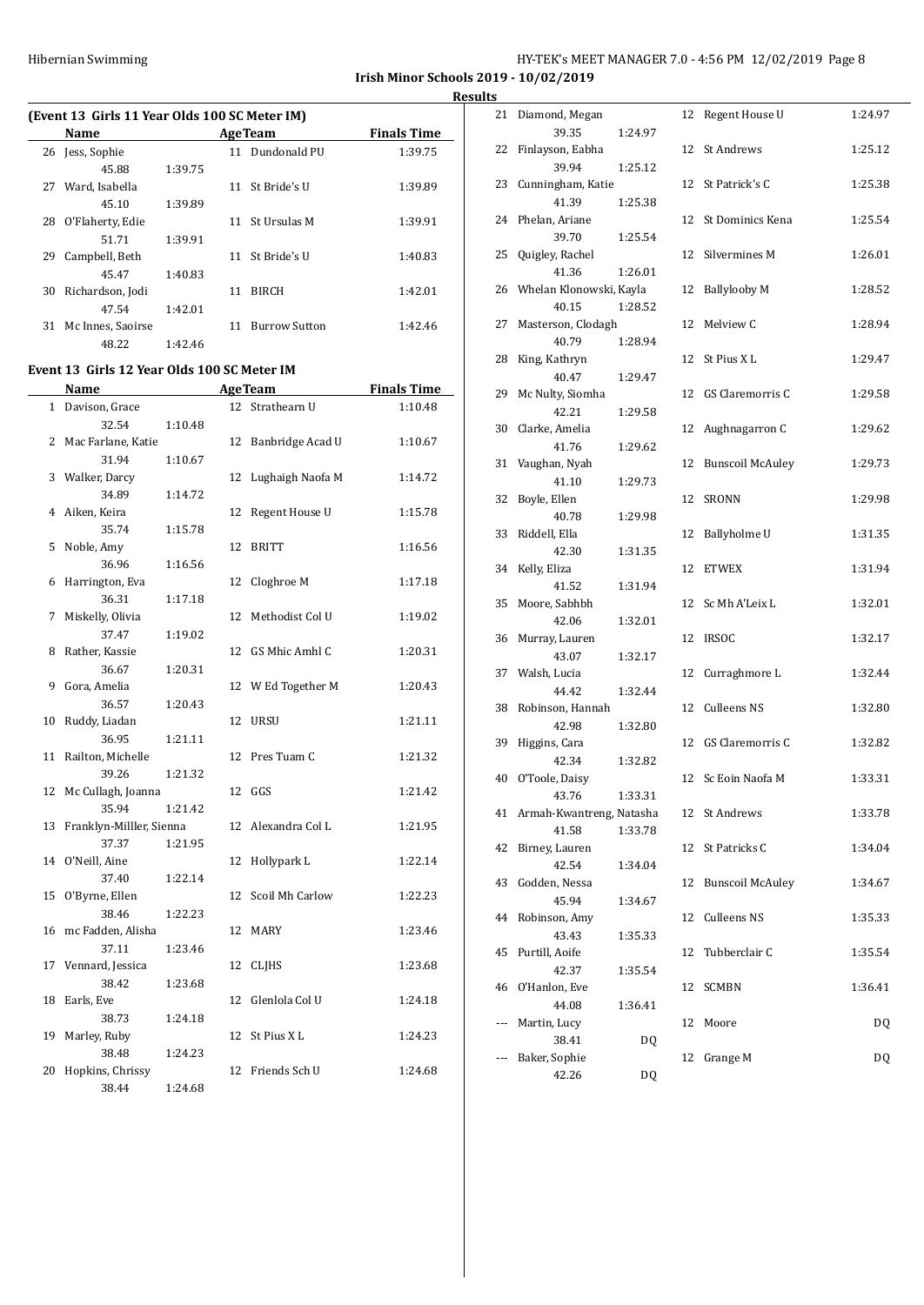| HY-TEK's MEET MANAGER 7.0 - 4:56 PM 12/02/2019 Page 9 |
|-------------------------------------------------------|
|-------------------------------------------------------|

**Irish Minor Schools 2019 - 10/02/2019**

**Results**

|  | Event 14 Boys 11 Year Olds 100 SC Meter IM |  |
|--|--------------------------------------------|--|
|  |                                            |  |

|     | Name                             |         |    | <b>AgeTeam</b>   | <b>Finals Time</b> |
|-----|----------------------------------|---------|----|------------------|--------------------|
|     | 1 Griffin, Ryan                  |         |    | 11 PHOPS         | 1:21.48            |
|     | 36.34                            | 1:21.48 |    |                  |                    |
| 2   | Lannon, Jamie                    |         | 11 | St Mary's U      | 1:23.17            |
|     | 38.46                            | 1:23.17 |    |                  |                    |
| 3   | Martin, Alex                     |         | 11 | St Mochtas NS    | 1:24.79            |
|     | 35.52                            | 1:24.79 |    |                  |                    |
|     | 4 Horgan, Daragh                 |         | 11 | Milford M        | 1:24.90            |
|     | 37.56                            | 1:24.90 |    |                  |                    |
| 5   | Conway, Tadhg                    |         | 11 | Mhicil Chiosog M | 1:26.90            |
|     | 38.61                            | 1:26.90 |    |                  |                    |
| 6   | Duggan, Adam                     |         | 11 | Sc Mhairtin M    | 1:27.36            |
|     | 40.37                            | 1:27.36 |    |                  |                    |
| 7   | Ball, Graham                     |         | 11 | Barefield M      | 1:27.70            |
|     | 39.90                            | 1:27.70 |    |                  |                    |
| 8   | Costello, Jack                   |         | 11 | Scoil Eoin M     | 1:28.35            |
|     | 39.83                            | 1:28.35 |    |                  |                    |
| 9   | Kinnarney, Conor                 |         | 11 | St Colmans L     | 1:28.43            |
|     | 40.71                            | 1:28.43 |    |                  |                    |
|     | 10 Mc Parland, James             |         | 11 | <b>CBSAR</b>     | 1:29.30            |
|     | 41.77                            | 1:29.30 |    |                  |                    |
|     | 11 Mc Donnell Moylett, Charles J |         | 11 | St Michaels L    | 1:30.05            |
|     | 42.43                            | 1:30.05 |    |                  |                    |
| 12  | Caskey, Aaron                    |         | 11 | <b>BMENA</b>     | 1:30.50            |
|     | 41.90                            | 1:30.50 |    |                  |                    |
|     | 13 O'Sullivan, Jack              |         | 11 | Scoil Eoin M     | 1:32.87            |
|     | 41.56                            | 1:32.87 |    |                  |                    |
|     | 14 Dilleen, Jack                 |         | 11 | Barefield M      | 1:32.97            |
|     | 42.57<br>Fulton, Zach            | 1:32.97 | 11 | Dundonald PU     | 1:37.23            |
| 15  | 44.40                            | 1:37.23 |    |                  |                    |
| --- | MC Keon, Evan                    |         | 11 | Creagh C         | DQ                 |
|     | 42.21                            | DQ      |    |                  |                    |
|     | Mc Carroll, James                |         | 11 | Sullivan Upper U | DQ                 |
|     | 43.48                            | DQ      |    |                  |                    |
|     |                                  |         |    |                  |                    |

# **Event 14 Boys 12 Year Olds 100 SC Meter IM**

|    | Name                |         |    | <b>AgeTeam</b>     | <b>Finals Time</b> |
|----|---------------------|---------|----|--------------------|--------------------|
| 1  | Pocevicius, Airidas |         |    | 12 Scoil Phadraig  | 1:15.01            |
|    | 34.00               | 1:15.01 |    |                    |                    |
| 2  | Berryman, Sebastian |         |    | 12 Royal Belfast   | 1:15.09            |
|    | 34.69               | 1:15.09 |    |                    |                    |
| 3  | O'Brien, Denis      |         |    | 12 St Nessans      | 1:16.09            |
|    | 36.03               | 1:16.09 |    |                    |                    |
| 4  | Chan, Jaden         |         |    | 12 Ed Rice L       | 1:16.96            |
|    | 35.65               | 1:16.96 |    |                    |                    |
| 5. | Fane, Ricky         |         |    | 12 Sc Mh Naofa M   | 1:17.11            |
|    | 36.70               | 1:17.11 |    |                    |                    |
| 6  | Green, James        |         | 12 | <b>BMCIP</b>       | 1:17.13            |
|    | 36.16               | 1:17.13 |    |                    |                    |
| 7  | Cousins, Emmet      |         |    | 12 Sc Mhuire L     | 1:18.74            |
|    | 36.50               | 1:18.74 |    |                    |                    |
| 8  | Donnellan, Sean     |         |    | 12 Scoil Lorcain L | 1:19.49            |
|    | 36.16               | 1:19.49 |    |                    |                    |
| 9  | Shortt, John        |         |    | 12 GS de Hide C    | 1:19.90            |
|    | 36.88               | 1:19.90 |    |                    |                    |

| 10 | Hayes, Ferdia         |         |     | 12 Chs Ennis M      | 1:21.26 |
|----|-----------------------|---------|-----|---------------------|---------|
|    | 37.73                 | 1:21.26 |     |                     |         |
| 11 | Viglas, Martin        |         | 12  | <b>STCCM</b>        | 1:21.46 |
|    | 38.17                 | 1:21.46 |     |                     |         |
|    | 12 Lavin, Michael     |         | 12  | Whitehall C         | 1:21.77 |
|    | 38.67                 | 1:21.77 |     |                     |         |
| 13 | Franklyn-Miller, Noah |         |     | 12 St Michaels L    | 1:22.11 |
|    | 38.18                 | 1:22.11 |     |                     |         |
| 14 | Murphy, Jamie         |         |     | 12 G Ui Drisceoil M | 1:22.38 |
|    | 39.77                 | 1:22.38 |     |                     |         |
| 15 | Beggs, Daniel         |         | 12  | Royal Belfast       | 1:24.69 |
|    | 39.23                 | 1:24.69 |     |                     |         |
| 16 | Doyle, Peter          |         | 12. | GS Mhic Easman M    | 1:25.75 |
|    | 21.99                 | 1:25.75 |     |                     |         |

# **Event 15 Girls 11 Year Olds 50 SC Meter Freestyle**

|               | Name               |    | <b>AgeTeam</b>        | <b>Finals Time</b> |
|---------------|--------------------|----|-----------------------|--------------------|
| <b>Finals</b> |                    |    |                       |                    |
|               | Freeman, Sinead    | 11 | Tarmon C              | 31.40              |
| 2             | Flanagan, Keela    | 11 | Tang NS               | 31.69              |
| 3             | Hehir, Aida        | 11 | Shountrade M          | 31.93              |
| 4             | Van Wijnen, Anna   | 11 | Rinn Chablaigh M      | 32.77              |
| 5.            | Cochrane, Grace    | 11 | Kings Park U          | 32.84              |
| 6             | Potts, Laura       | 11 | <b>St Pius XL</b>     | 32.90              |
|               | Mc Clelland, Isla  | 11 | Damhead U             | 33.04              |
| 8             | O'Connell, Aisling | 11 | Chs Tralee M          | 33.06              |
| 9             | Stack, Sophia      | 11 | <b>Ballintemple M</b> | 34.79              |
| 10            | Tarbatt, Sarah     | 11 | <b>Ballintemple M</b> | 35.24              |

#### **Event 15 Girls 11 Year Olds 50 SC Meter Freestyle**

|              | <b>AgeTeam</b><br>Name        |    |                       | <b>Prelim Time</b> |
|--------------|-------------------------------|----|-----------------------|--------------------|
|              | <b>Preliminaries</b>          |    |                       |                    |
| $\mathbf{1}$ | Freeman, Sinead               | 11 | Tarmon C              | 31.83              |
| 2            | Flanagan, Keela               | 11 | Tang NS               | 31.85              |
| 3            | Potts, Laura                  | 11 | St Pius X L           | 32.76              |
| 4            | Hehir, Aida                   | 11 | Shountrade M          | 32.86              |
| 5            | Cochrane, Grace               | 11 | Kings Park U          | 32.96              |
| 6            | Van Wijnen, Anna              | 11 | Rinn Chablaigh M      | 33.17              |
| 7            | O'Connell, Aisling            | 11 | Chs Tralee M          | 33.49              |
| 8            | Mc Clelland, Isla             | 11 | Damhead U             | 33.59              |
| *9           | Tarbatt, Sarah                | 11 | <b>Ballintemple M</b> | 34.00              |
| $*9$         | Stack, Sophia                 | 11 | <b>Ballintemple M</b> | 34.00              |
| 11           | Poynton, Hannah               | 11 | St Andrews            | 34.04              |
| 12           | <b>Buckland Morris, Kerry</b> | 11 | <b>BMONN</b>          | 34.08              |
| 13           | Smyth, Naomi                  | 11 | Ballyholme U          | 34.12              |
| 14           | Mulloy, Hannah                | 11 | Hollypark L           | 34.14              |
| 15           | Laffin, Rebekah               | 11 | <b>TVIEW</b>          | 34.21              |
| 16           | Stuart-Trainer, Kate          | 11 | Baylin C              | 34.34              |
| 17           | Noble, Tasha                  | 11 | Dundonald PU          | 34.51              |
| 18           | Ryan, Jane                    | 11 | <b>BALMW</b>          | 34.53              |
| 19           | Rowan, Mia                    | 11 | St Dominics Kena      | 34.68              |
| 20           | Bowden, Dulcie                | 11 | Stranmillis U         | 34.76              |
| 21           | Wilson, Holly                 | 11 | <b>TVIEW</b>          | 34.78              |
| 22           | Huggard, Ava                  | 11 | St John Bptst M       | 34.94              |
| 23           | Mc Elevey, Kate               | 11 | St Angela's C         | 35.04              |
| 24           | Mc Intosh, Philippa           | 11 | G Chn Tsaile M        | 35.14              |
| 25           | Dunne, Molly                  | 11 | Mt Bruis M            | 35.28              |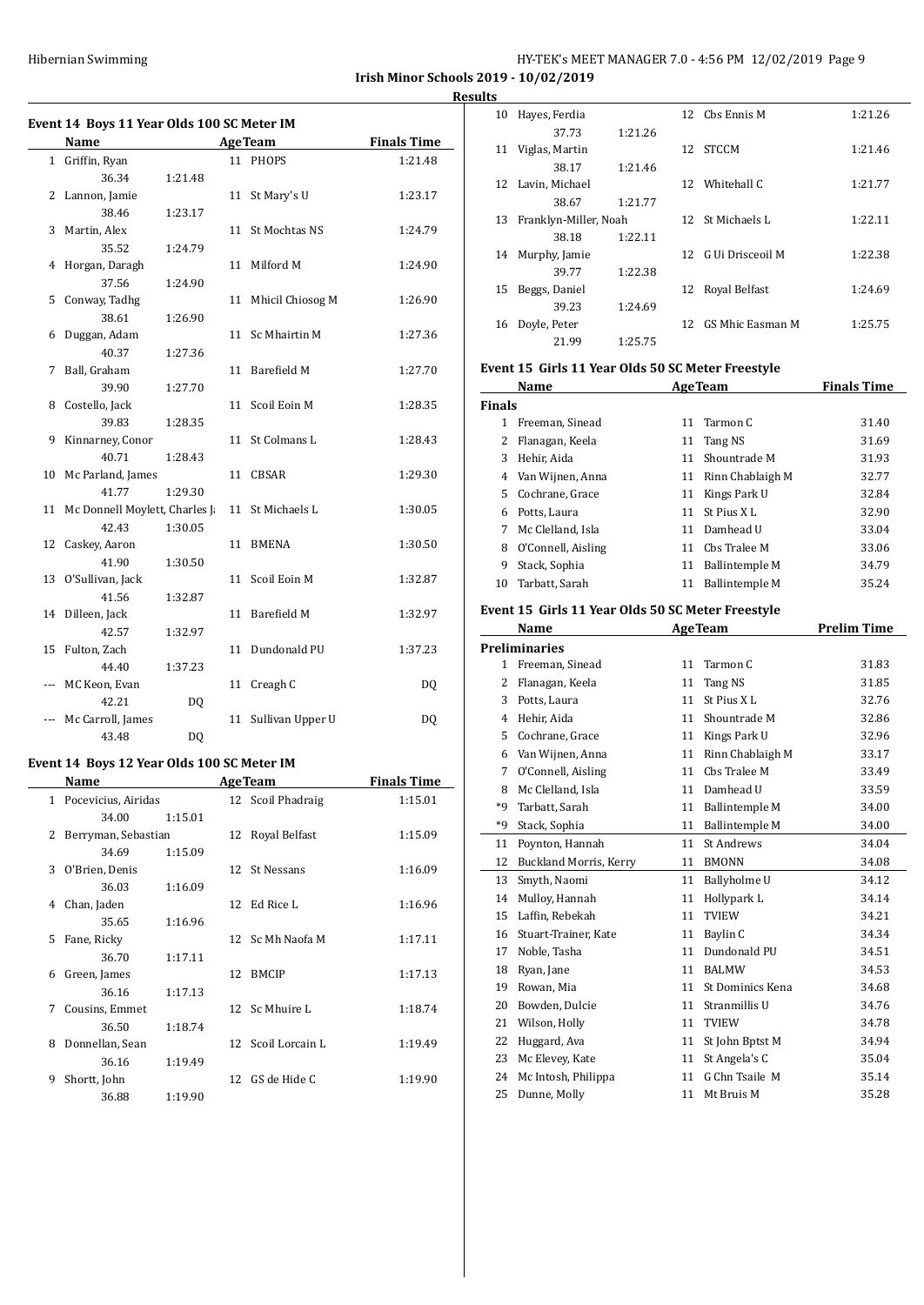**Irish Minor Schools 2019 - 10/02/2019 Results**

| Preliminaries  (Event 15 Girls 11 Year Olds 50 SC Meter Freestyle) |  |  |  |
|--------------------------------------------------------------------|--|--|--|
|                                                                    |  |  |  |

| Preminialies  (Event I5 GHTs II fear Olds 50 SC Meter Preestyle) |                      |    |                   |                    |  |  |
|------------------------------------------------------------------|----------------------|----|-------------------|--------------------|--|--|
|                                                                  | Name                 |    | <b>AgeTeam</b>    | <b>Prelim Time</b> |  |  |
| 26                                                               | Whelan, Ava          | 11 | Bree L            | 35.46              |  |  |
| 27                                                               | Mc Conville, Caitlin | 11 | St Francis U      | 35.48              |  |  |
| 28                                                               | Mulvey, Molly        | 11 | GS Riada C        | 35.83              |  |  |
| 29                                                               | Dwane O'Neill, Tess  | 11 | St John Bptst M   | 35.88              |  |  |
| 30                                                               | Mc Keon, Ella M      | 11 | <b>STBRI</b>      | 35.97              |  |  |
| 31                                                               | O'Connor, Katie      | 11 | Kildare ET        | 36.03              |  |  |
| 32                                                               | Lulling, Alannah     | 11 | BAGH              | 36.06              |  |  |
| $*33$                                                            | Carson, Anna         | 11 | <b>CBSAR</b>      | 36.21              |  |  |
| *33                                                              | Schoenfeldt, Brooke  | 11 | Edenderry U       | 36.21              |  |  |
| 35                                                               | Mc Evoy, Mychaela    | 11 | St Mary's U       | 36.39              |  |  |
| 36                                                               | Beattie, Iona        | 11 | Lady & St Moc U   | 36.80              |  |  |
| 37                                                               | Black, Julieanne     | 11 | Scoil Bhride Ran  | 37.40              |  |  |
| 38                                                               | O'Neill, Cara        | 11 | <b>St Francis</b> | 37.50              |  |  |
| 39                                                               | Doyle, Catherine     | 11 | St Bride's U      | 37.55              |  |  |
| 40                                                               | Mc Cartney, Leona    | 11 | St Peter's PS U   | 37.62              |  |  |
| 41                                                               | Fitzpatrick, Leila   | 11 | SRNMA             | 37.66              |  |  |
| 42                                                               | Richardson, Jodi     | 11 | <b>BIRCH</b>      | 37.73              |  |  |
| 43                                                               | Dillon, Kate         | 11 | <b>GEKD</b>       | 37.91              |  |  |
| 44                                                               | Kavanagh, Isabella   | 11 | <b>ETNS</b>       | 38.34              |  |  |
| 45                                                               | Carroll, Annie       | 11 | Sc Eanna          | 38.57              |  |  |
| 46                                                               | Gleeson, Sarah       | 11 | Templederry M     | 38.73              |  |  |
| 47                                                               | Martin, Evie         | 11 | St Finian's U     | 39.19              |  |  |
| 48                                                               | Savage, Jasmine      | 11 | <b>LEAPS</b>      | 39.37              |  |  |
| 49                                                               | Buckina, Olga        | 11 | MtAnville Junior  | 40.35              |  |  |
|                                                                  |                      |    |                   |                    |  |  |

# **Event 15 Girls 12 Year Olds 50 SC Meter Freestyle**

| Name<br><b>AgeTeam</b> |                   |    | <b>Finals Time</b>  |       |
|------------------------|-------------------|----|---------------------|-------|
| Finals                 |                   |    |                     |       |
|                        | Whitten, Rosie    | 12 | - Methodist Col U   | 29.38 |
| 2                      | Quigley, Zophia   |    | 12 Strathearn U     | 29.45 |
| 3                      | Mc Gahon, Alannah |    | 12 Sc Naomh Eanna U | 30.67 |
| 4                      | Harrington, Eva   |    | 12 Cloghroe M       | 30.81 |
| 5                      | Deasy, Laoise     |    | 12 S Pdrg Naofa M   | 31.22 |
| 6                      | Miskelly, Olivia  |    | 12 Methodist Col U  | 31.29 |
| 7                      | O'Neill, Aine     |    | 12 Hollypark L      | 31.31 |
| 8                      | Bailey, Leagh     |    | 12 CUS              | 31.61 |
| 9                      | Aylward, Alegra   | 12 | DKILL               | 31.69 |
| 10                     | Moran, Lorraine   | 12 | Rahara C            | 31.74 |

#### **Event 15 Girls 12 Year Olds 50 SC Meter Freestyle**

| Name                     | <b>AgeTeam</b> |                  | <b>Prelim Time</b>  |
|--------------------------|----------------|------------------|---------------------|
| Preliminaries            |                |                  |                     |
| Quigley, Zophia          | 12.            | Strathearn II    | 29.81               |
| Whitten, Rosie           | 12             | Methodist Col U  | 29.96               |
| Mc Gahon, Alannah        |                |                  | 30.49               |
| Harrington, Eva          | 12             | Cloghroe M       | 30.66               |
| Miskelly, Olivia         | 12             | Methodist Col U  | 30.91               |
| O'Neill, Aine            | 12             | Hollypark L      | 31.12               |
| Deasy, Laoise            | 12             | S Pdrg Naofa M   | 31.17               |
| Moran, Lorraine          | 12             | Rahara C         | 31.26               |
| Aylward, Alegra          | 12             | DKILL            | 31.41               |
| Bailey, Leagh            | 12             | CUS              | 31.57               |
| Mc Clean, Maeve          | 12             | SMMIL.           | 31.61               |
| Franklyn-Milller, Sienna | 12             | Alexandra Col L  | 31.79               |
| Waters, Niamh            | 12             | GS Chill Mhainta | 31.82               |
|                          |                |                  | 12 Sc Naomh Eanna U |

| 14                       | Byrnes, Aoife     | 12 | Sp Naoimh M            | 31.89 |
|--------------------------|-------------------|----|------------------------|-------|
| 15                       | Ruddy, Liadan     | 12 | <b>URSU</b>            | 32.09 |
| 16                       | Gallagher, Sinead | 12 | GS Chrg Lgn M          | 32.14 |
| 17                       | Mc Cusker, Edie   | 12 | Banbridge Acad U       | 32.35 |
| $*18$                    | Golden, Sophie    | 12 | Mount Anville NS       | 32.42 |
| $*18$                    | O'Brien, Grace    | 12 | Newtownforbes C        | 32.42 |
| 20                       | O'Byrne, Ellen    | 12 | <b>Scoil Mh Carlow</b> | 32.44 |
| 21                       | Earls, Eve        | 12 | Glenlola Col U         | 32.54 |
| 22                       | Gunning, Sarah    | 12 | St Josephs C           | 32.60 |
| 23                       | Fox, Ella         | 12 | <b>SMDUN</b>           | 32.73 |
| 24                       | Millar, Freya     | 12 | GS Inbhear Mh L        | 32.86 |
| 25                       | Marley, Ruby      | 12 | St Pius XL             | 33.01 |
| $*26$                    | O'Driscoll, Ellen | 12 | Scoil Bhride Ran       | 33.35 |
| $*26$                    | Olusanya, Summer  | 12 | GS na Lochanna L       | 33.35 |
| 28                       | Mc Ginley, Ellen  | 12 | St Louis L             | 33.52 |
| 29                       | Carney, Ruby      | 12 | St Louis L             | 33.53 |
| 30                       | Kelly, Sienna     | 12 | GS Claremorris C       | 33.71 |
| 31                       | Phelan, Ariane    | 12 | St Dominics Kena       | 33.79 |
| 32                       | Doherty, Clara    | 12 | Carrick U              | 33.91 |
| 33                       | Croke, Charlotte  | 12 | MtAnville Junior       | 33.94 |
| 34                       | Meehan, Niamh     | 12 | <b>URSU</b>            | 33.99 |
| 35                       | O'Shea, Michelle  | 12 | Rathduff M             | 34.01 |
| 36                       | Mannion, Gemma    | 12 | Coosan C               | 34.07 |
| 37                       | Hegarty, Niamh    | 12 | St Dominics Kena       | 34.21 |
| 38                       | Stafford, Aoife   | 12 | Strathearn U           | 34.26 |
| 39                       | Mc Clorey, Aoibhe | 12 | St Ronan's             | 34.34 |
| 40                       | Morrow, Kaitlin   | 12 | LAURE                  | 34.39 |
| 41                       | O'Flanagan, Norah | 12 | Scoil Bhride Ran       | 34.55 |
| 42                       | Bunn, Charlotte   | 12 | Victoria Col U         | 34.61 |
| 43                       | Mc Cann, Eva      | 12 | Glenlola Col U         | 34.67 |
| 44                       | Hanna, Laura      | 12 | <b>KKEEL</b>           | 34.74 |
| 45                       | Beagon, Siona     | 12 | Mount Anville NS       | 34.80 |
| 46                       | Murray, Lauren    | 12 | <b>IRSOC</b>           | 35.03 |
| 47                       | Mc Carthy, Lily   | 12 | Glasheen M             | 35.49 |
| 48                       | Byrne, Grace      | 12 | GS an Mhuilinn L       | 35.88 |
| 49                       | Walsh, Lucia      | 12 | Curraghmore L          | 36.39 |
| $\overline{\phantom{a}}$ | Leahy, Orla       | 12 | SS Treasa              | DQ    |
|                          |                   |    |                        |       |

#### **Event 16 Boys 11 Year Olds 50 SC Meter Freestyle**

| <b>Name</b>         | <b>AgeTeam</b> |                  | <b>Finals Time</b>                                                                                |
|---------------------|----------------|------------------|---------------------------------------------------------------------------------------------------|
| <b>Finals</b>       |                |                  |                                                                                                   |
| O'Rourke, Tom       |                |                  | 30.95                                                                                             |
| Mc Alinden, Daniel  |                |                  | 31.90                                                                                             |
| Gartley, Oliver     |                | Methodist Col U  | 32.57                                                                                             |
| Mc Carthy, Donnacha |                |                  | 33.05                                                                                             |
| Murphy, Cillian     |                | St Pius X L      | 33.46                                                                                             |
| O'Leary, David<br>6 |                |                  | 33.67                                                                                             |
| Kinnarney, Conor    |                | St Colmans L     | 33.97                                                                                             |
| Lannon, Jamie       |                | St Mary's U      | 34.27                                                                                             |
| Costello, Jack      | 11             | Scoil Eoin M     | 34.58                                                                                             |
| Lynch, Philip       | 11             | Scoil Bhride Ran | 35.11                                                                                             |
|                     |                |                  | 11 St Colmans L<br>11 Tannaghmore U<br>11<br>11 Sc N Aine L<br>11<br>11 St Anthonys M<br>11<br>11 |

#### **Event 16 Boys 11 Year Olds 50 SC Meter Freestyle**

| Name                 | <b>AgeTeam</b>     | <b>Prelim Time</b> |
|----------------------|--------------------|--------------------|
| <b>Preliminaries</b> |                    |                    |
| 1 O'Rourke, Tom      | 11 St Colmans L    | 31.82              |
| 2 Mc Alinden, Daniel | 11 Tannaghmore U   | 32.24              |
| 3 Gartley, Oliver    | 11 Methodist Col U | 32.31              |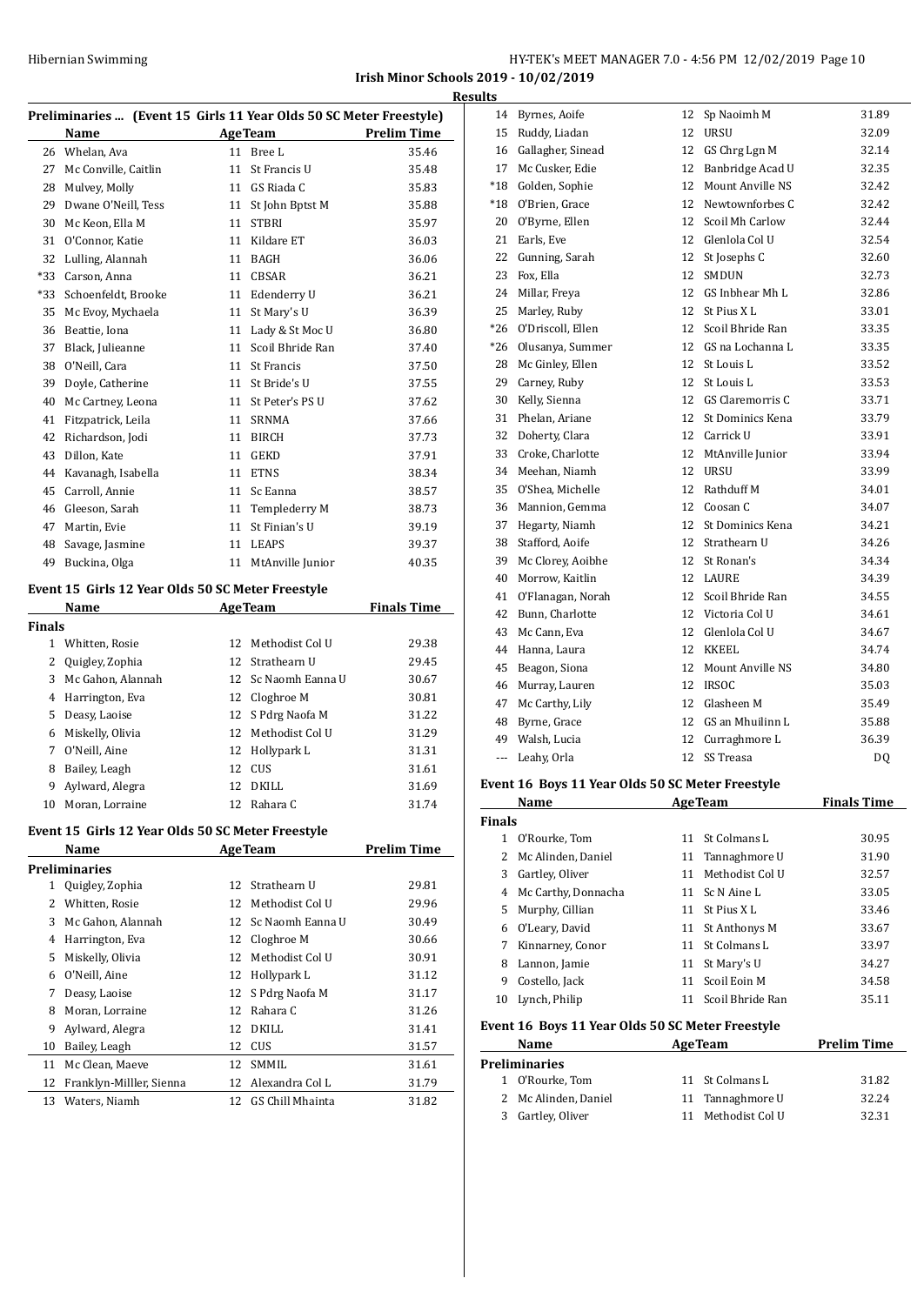**Irish Minor Schools 2019 - 10/02/2019**

| Preliminaries  (Event 16 Boys 11 Year Olds 50 SC Meter Freestyle) |                     |    |                  |                    |  |  |
|-------------------------------------------------------------------|---------------------|----|------------------|--------------------|--|--|
|                                                                   | Name                |    | <b>AgeTeam</b>   | <b>Prelim Time</b> |  |  |
| 4                                                                 | Mc Carthy, Donnacha | 11 | Sc N Aine L      | 33.03              |  |  |
| 5                                                                 | Murphy, Cillian     | 11 | St Pius XL       | 33.26              |  |  |
| 6                                                                 | Lynch, Philip       | 11 | Scoil Bhride Ran | 34.10              |  |  |
| 7                                                                 | Kinnarney, Conor    | 11 | St Colmans L     | 34.12              |  |  |
| 8                                                                 | O'Leary, David      | 11 | St Anthonys M    | 34.25              |  |  |
| 9                                                                 | Costello, Jack      | 11 | Scoil Eoin M     | 34.64              |  |  |
| 10                                                                | Bradley, Mark       | 11 | Highpark C       | 34.98              |  |  |
| 11                                                                | Lannon, Jamie       | 11 | St Mary's U      | 35.14              |  |  |
| 12                                                                | Townsley, Shaun     | 11 | Ballyholme U     | 35.47              |  |  |
| 13                                                                | Little, Kioni       | 11 | Portstewart U    | 35.88              |  |  |
| 14                                                                | Ball, Graham        | 11 | Barefield M      | 36.00              |  |  |
| 15                                                                | Leane, Donnacha     | 11 | S Pdrg Naofa M   | 36.04              |  |  |
| 16                                                                | Eakin, Daniel       | 11 | Portstewart U    | 36.27              |  |  |
| 17                                                                | Magill, Charlie     | 11 | SRONN            | 36.88              |  |  |
| 18                                                                | Gunn, Dylan         | 11 | John Baptist M   | 37.20              |  |  |
| 19                                                                | Starks, Ruan        | 11 | <b>HWOOD</b>     | 37.45              |  |  |
|                                                                   |                     |    |                  |                    |  |  |

#### **Event 16 Boys 12 Year Olds 50 SC Meter Freestyle**

| Name          |                       |    | <b>AgeTeam</b>     | <b>Finals Time</b> |  |  |
|---------------|-----------------------|----|--------------------|--------------------|--|--|
| <b>Finals</b> |                       |    |                    |                    |  |  |
| 1             | Ball, Darragh         | 12 | Barefield M        | 29.63              |  |  |
|               | 2 Sherry, Oliver      | 12 | <b>STSEA</b>       | 29.73              |  |  |
| 3             | Shortt, John          | 12 | GS de Hide C       | 30.20              |  |  |
| 4             | Merrigan, Ben         |    | 12 Realt na Mara M | 30.75              |  |  |
| 5.            | O'Brien, Denis        | 12 | St Nessans         | 30.90              |  |  |
| 6             | Crilly, Daragh        | 12 | <b>STPKR</b>       | 30.93              |  |  |
| 7             | Ward, Conor           |    | 12 St Pius X L     | 30.98              |  |  |
| 8             | O'Donoghue, Sean      | 12 | GS Athlone C       | 31.22              |  |  |
| 9             | Franklyn-Miller, Noah | 12 | St Michaels L      | 31.25              |  |  |
| 10            | Barrett, Alex         |    | 12 S Pdrg Naofa M  | 31.86              |  |  |

#### **Event 16 Boys 12 Year Olds 50 SC Meter Freestyle**

|              | Name<br><b>AgeTeam</b>  |    | <b>Prelim Time</b>   |       |
|--------------|-------------------------|----|----------------------|-------|
|              | <b>Preliminaries</b>    |    |                      |       |
| $\mathbf{1}$ | Sherry, Oliver          | 12 | <b>STSEA</b>         | 29.85 |
| 2            | Ball, Darragh           | 12 | <b>Barefield M</b>   | 30.09 |
| 3            | Shortt, John            | 12 | GS de Hide C         | 30.65 |
| $*4$         | O'Brien, Denis          | 12 | St Nessans           | 30.79 |
| $*4$         | Merrigan, Ben           | 12 | Realt na Mara M      | 30.79 |
| 6            | Crilly, Daragh          | 12 | <b>STPKR</b>         | 30.87 |
| 7            | Ward, Conor             | 12 | St Pius XL           | 31.02 |
| 8            | Barrett, Alex           | 12 | S Pdrg Naofa M       | 31.13 |
| 9            | Franklyn-Miller, Noah   | 12 | St Michaels L        | 31.20 |
| 10           | O'Donoghue, Sean        | 12 | GS Athlone C         | 31.22 |
| 11           | Monaghan, James         | 12 | Creevy U             | 31.57 |
| 12           | O'Connor, Sean          | 12 | <b>Barefield M</b>   | 31.79 |
| 13           | Henson, Andrew          | 12 | Tubberclair C        | 32.28 |
| 14           | Buchanan, Frank         | 12 | St Michaels U        | 32.39 |
| 15           | O'Sullivan, Johnny      | 12 | <b>Willow Park L</b> | 32.41 |
| 16           | Mc Grath, Cian          | 12 | St Brigids L         | 32.52 |
| 17           | Shawe, Alfie            | 12 | Friends Sch U        | 32.71 |
| 18           | Harvey, Daniel          | 12 | <b>BHS</b>           | 32.72 |
| 19           | Counihan, Ciaran        | 12 | Dromclough M         | 33.21 |
| 20           | Cunningham-Smyth, Paddy | 12 | Scoil Iognaid C      | 33.31 |
| 21           | Molyneaux, Andrew       | 12 | <b>BGS</b>           | 33.56 |

| <b>Results</b> |                      |    |                    |       |  |  |
|----------------|----------------------|----|--------------------|-------|--|--|
|                | *22 Fry, Jacob       |    | 12 St Francis      | 33.73 |  |  |
|                | *22 Rynn, Eoghan     |    | 12 Arigna C        | 33.73 |  |  |
|                | 24 Weafer, Jared     |    | 12 St Marys C      | 33.76 |  |  |
|                | 25 Hart, Eoghan      |    | 12 Scoil Iognaid C | 34.01 |  |  |
|                | 26 Mc Dowell, Daniel |    | 12 KICOM           | 34.64 |  |  |
| 27             | Shannon, C I         | 12 | CLIHS              | 35.33 |  |  |

#### **Event 17 Girls 11 Year Olds 50 SC Meter Breaststroke**

|               | Name                | <b>AgeTeam</b> | <b>Finals Time</b> |       |
|---------------|---------------------|----------------|--------------------|-------|
| <b>Finals</b> |                     |                |                    |       |
| 1             | Connell, Leah       | 11             | Ballymore C        | 41.11 |
| 2             | Campbell, Ellen     | 11             | Rathdown L         | 41.26 |
| 3             | Bayley, Eva         | 11             | St Marys Ennisco   | 41.41 |
| 4             | Van Wijnen, Anna    | 11             | Rinn Chablaigh M   | 43.76 |
| 5.            | Poots, Annie        | 11             | Friends Sch U      | 43.81 |
| 6.            | Coleman, Sasha      | 11             | High St BelmontC   | 44.34 |
|               | Mc Keown, Eve       | 11             | <b>SNICP</b>       | 44.64 |
| 8             | Burns-Atkin, Lauren | 11             | St Mary's U        | 44.74 |
| 9             | Smylie, Hannah      | 11             | St Johns U         | 44.89 |
| 10            | Holmes, Amber       | 11             | Methodist Col U    | 46.36 |

# **Event 17 Girls 11 Year Olds 50 SC Meter Breaststroke**

|    | Name                 |    | <b>AgeTeam</b>        | <b>Prelim Time</b> |
|----|----------------------|----|-----------------------|--------------------|
|    | <b>Preliminaries</b> |    |                       |                    |
|    | 1 Connell, Leah      | 11 | Ballymore C           | 40.48              |
| 2  | Campbell, Ellen      | 11 | Rathdown L            | 40.91              |
| 3  | Bayley, Eva          | 11 | St Marys Ennisco      | 42.78              |
|    | 4 Coleman, Sasha     | 11 | High St BelmontC      | 43.82              |
| 5  | Mc Keown, Eve        | 11 | <b>SNICP</b>          | 44.17              |
| 6  | Poots, Annie         | 11 | Friends Sch U         | 44.39              |
| 7  | Burns-Atkin, Lauren  | 11 | St Mary's U           | 44.75              |
| 8  | Van Wijnen, Anna     | 11 | Rinn Chablaigh M      | 44.79              |
| 9  | Holmes, Amber        | 11 | Methodist Col U       | 44.83              |
| 10 | Smylie, Hannah       | 11 | St Johns U            | 45.02              |
| 11 | Ibarz, Myriam        | 11 | Greystones ET         | 45.08              |
| 12 | Catney, Beth         | 11 | St Francis U          | 45.62              |
| 13 | Keane, Erin          | 11 | ScMhuire Moon         | 45.81              |
| 14 | Rock, Ava            | 11 | BallyshannonNS        | 46.03              |
| 15 | Noble, Tasha         | 11 | Dundonald PU          | 46.11              |
| 16 | Sech, Antonia        | 11 | Riverstown M          | 46.20              |
| 17 | Ennis, Ava           | 11 | Mt Anville JS         | 46.27              |
| 18 | Quinn, Grace         | 11 | Kilronain C           | 46.68              |
|    | 19 Pittam. Amelie    | 11 | Camphill U            | 46.77              |
| 20 | O'Flaherty, Edie     | 11 | St Ursulas M          | 46.82              |
| 21 | Colfer, Nicole       | 11 | Sc N Aine L           | 46.86              |
| 22 | Tarbatt, Sarah       | 11 | <b>Ballintemple M</b> | 46.92              |
| 23 | Mc Closkey, Emily    | 11 | St Pius XL            | 46.99              |
| 24 | Carroll, Annie       | 11 | Sc Eanna              | 47.71              |
| 25 | Dwane O'Neill, Tess  | 11 | St John Bptst M       | 48.06              |
| 26 | O'Connor, Blaithnaid | 11 | Rathregan             | 48.08              |
| 27 | Cummings Bell, Amy   | 11 | Methodist Col U       | 48.20              |
| 28 | Given, Mai           | 11 | Scoil Iognaid C       | 48.51              |
| 29 | Gray, Erin           | 11 | Whiteabbey PS U       | 48.88              |
| 30 | Mc Intosh, Philippa  | 11 | G Chn Tsaile M        | 48.93              |
| 31 | Fitzpatrick, Leila   | 11 | <b>SRNMA</b>          | 48.98              |
| 32 | Lulling, Alannah     | 11 | <b>BAGH</b>           | 49.32              |
| 33 | Mc Cartney, Leona    | 11 | St Peter's PS U       | 49.39              |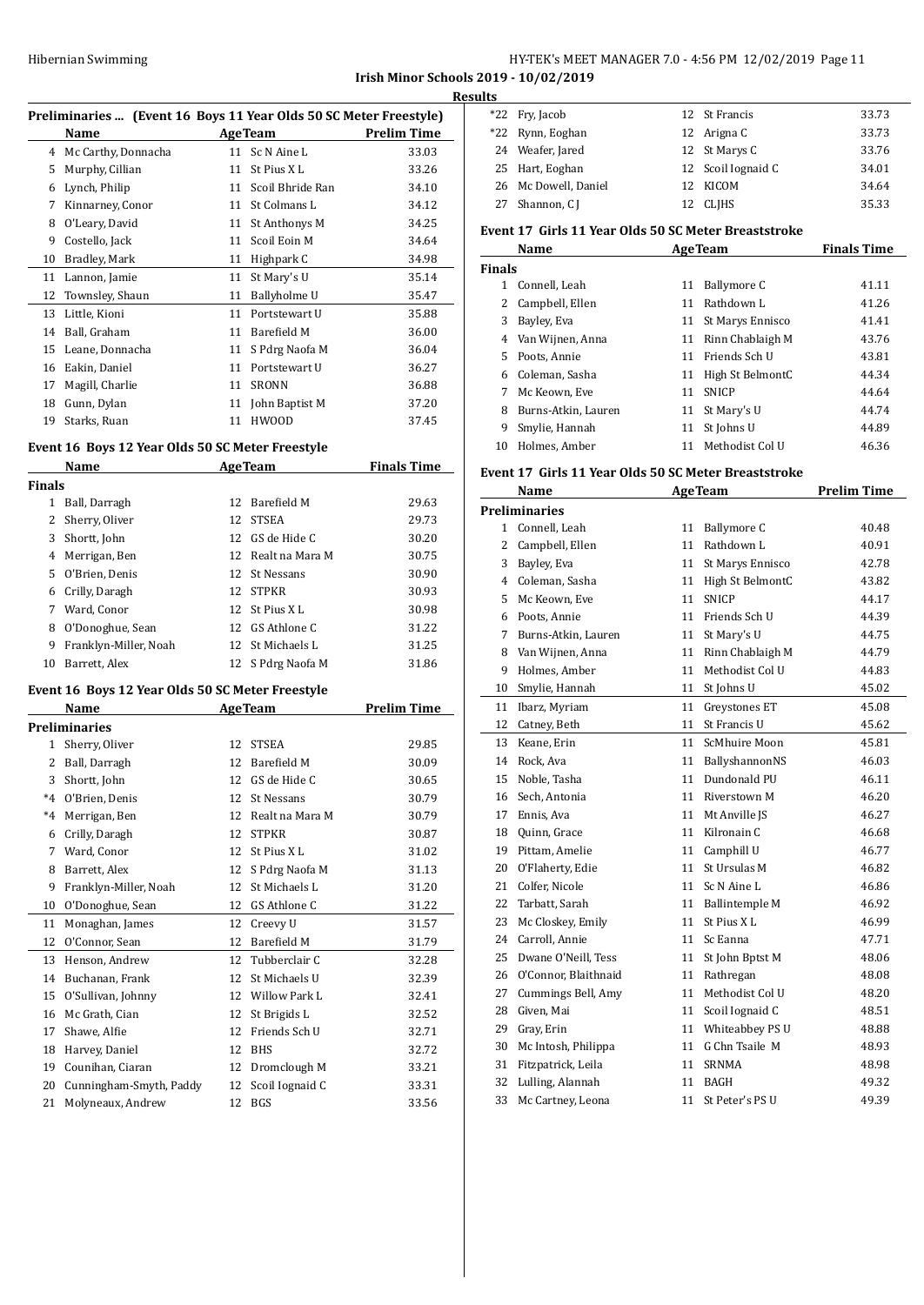**Irish Minor Schools 2019 - 10/02/2019**

|               | Preliminaries  (Event 17 Girls 11 Year Olds 50 SC Meter Breaststroke<br>Name<br><u> 1980 - Johann Barbara, martxa a</u> |          | AgeTeam Prelim Time               |                    |
|---------------|-------------------------------------------------------------------------------------------------------------------------|----------|-----------------------------------|--------------------|
|               | 34 Rice, Molly                                                                                                          |          | 11 St Mary's U                    | 49.48              |
|               | 35 Urry, Matilda                                                                                                        |          | 11 Ballyholme U                   | 49.80              |
|               | 36 Mc Innes, Saoirse                                                                                                    |          | 11 Burrow Sutton                  | 49.87              |
|               | 37 Black, Julieanne                                                                                                     |          | 11 Scoil Bhride Ran               | 50.01              |
|               | 38 Mc Ardle, Nessa                                                                                                      |          | 11 St Catherines M                | 50.79              |
|               | 39 Mac Carthy, Lauren                                                                                                   |          | 11 Mhicil Chiosog M               | 52.15              |
|               | Event 17 Girls 12 Year Olds 50 SC Meter Breaststroke<br>Name                                                            |          | <b>AgeTeam</b>                    | <b>Finals Time</b> |
| <b>Finals</b> |                                                                                                                         |          |                                   |                    |
|               | 1 Kidney, Isabel                                                                                                        | 12       | St Jos Ryrstn M                   | 37.09              |
|               | 2 Jones, Eva                                                                                                            | 12       | Coleraine Gram U                  | 37.34              |
|               | 3 Martin, Lucy                                                                                                          |          | 12 Moore                          | 37.90              |
|               | 4 Walker, Darcy                                                                                                         |          | 12 Lughaigh Naofa M               | 37.99              |
|               | 5 Mc Cormack, Rionagh                                                                                                   |          | 12 Newtownforbes C                | 38.11              |
|               | 6 Aiken, Keira                                                                                                          |          | 12 Regent House U                 | 38.99              |
|               | 7 Railton, Michelle                                                                                                     |          | 12 Pres Tuam C                    | 39.65              |
|               | 8 Noble, Amy                                                                                                            | 12       | <b>BRITT</b>                      | 39.67              |
|               | 9 Chambers, Emma                                                                                                        |          | 12 Royal School U                 | 39.83              |
|               | 10 Black. Annabelle                                                                                                     |          | 12 Scoil Bhride Ran               | 41.37              |
|               | Event 17 Girls 12 Year Olds 50 SC Meter Breaststroke                                                                    |          |                                   |                    |
|               | Name                                                                                                                    |          | <b>AgeTeam</b>                    | <b>Prelim Time</b> |
|               | <b>Preliminaries</b>                                                                                                    |          |                                   |                    |
|               | 1 Kidney, Isabel                                                                                                        | 12       | St Jos Ryrstn M                   | 36.92              |
|               | 2 Jones, Eva                                                                                                            |          | 12 Coleraine Gram U               | 37.21              |
|               | 3 Walker, Darcy                                                                                                         |          | 12 Lughaigh Naofa M               | 37.77              |
|               | 4 Mc Cormack, Rionagh                                                                                                   |          | 12 Newtownforbes C                | 38.01              |
|               | 5 Martin, Lucy                                                                                                          |          | 12 Moore                          | 38.28              |
|               | 6 Aiken, Keira                                                                                                          |          | 12 Regent House U                 | 38.80              |
|               | 7 Noble, Amy                                                                                                            |          | 12 BRITT                          | 39.45              |
|               | 8 Railton, Michelle                                                                                                     |          | 12 Pres Tuam C                    | 39.63              |
| 9             | Chambers, Emma                                                                                                          |          | 12 Royal School U                 | 39.77              |
|               | 10 Black, Annabelle                                                                                                     |          | 12 Scoil Bhride Ran               | 40.23              |
|               | 11 Cunningham, Katie                                                                                                    |          | 12 St Patrick's C                 | 40.26              |
|               | 12 O'Shea, Michelle                                                                                                     |          | 12 Rathduff M                     | 40.65              |
|               | 13 Gilllis, Rebekah                                                                                                     |          | 12 Aughnacloy U                   | 40.71              |
| 14            | Finlayson, Eabha                                                                                                        | 12       | St Andrews                        | 41.09              |
| 15            | Forde, Heather                                                                                                          | 12       | New Inn M                         | 41.65              |
| 16            | O'Rourke, Meabh                                                                                                         | 12       | Lavally C                         | 41.82              |
| 17            | O'Flanagan, Norah                                                                                                       | 12       | Scoil Bhride Ran                  | 41.92              |
| 18            | O'Boyle, Jane                                                                                                           |          | 12 Whitehall C                    | 42.36              |
| 19            | Howard, Saidbh                                                                                                          | 12       | GEKD                              | 42.41              |
| 20            | Mc Ilhenny, Mya                                                                                                         | 12       | GS Oilibheir                      | 42.55              |
| 21            | Baker, Sophie                                                                                                           | 12       | Grange M                          | 42.58              |
| 22            | Fox, Ella                                                                                                               | 12       | SMDUN                             | 42.63              |
| 23            | Hannon, Isolde                                                                                                          | 12       | GS de Hide C                      | 42.73              |
| 24            | Hopkins, Chrissy                                                                                                        | 12       | Friends Sch U                     | 42.88              |
| 25            | Gray, Ruby                                                                                                              | 12       | Ballyclare U                      | 43.53              |
| 26            | Burns, Eve                                                                                                              | 12       | Methodist Col U                   | 44.24              |
| 27            | Mc Polin, Anna                                                                                                          | 12       | SHGSN                             | 44.29              |
| 28            | Doherty, Clara                                                                                                          | 12       | Carrick U                         | 44.49              |
|               | Richmond, Catherine                                                                                                     |          |                                   |                    |
| 29            |                                                                                                                         | 12       | <b>BMONE</b>                      | 44.59              |
| 30            | Quigley, Rachel<br>Mc Nulty, Siomha                                                                                     | 12<br>12 | Silvermines M<br>GS Claremorris C | 44.62<br>44.90     |
| 31            |                                                                                                                         |          |                                   |                    |

| 32 Hennessy, Aine  | 12 St Brigids Gns   | 45.60 |
|--------------------|---------------------|-------|
| 33 Gildea, Orlagh  | 12 Pres Portarlingt | 46.99 |
| 34 Mc Vicar, Jenni | 12 Glenlola Col U   | 47.87 |

# **Event 18 Boys 11 Year Olds 50 SC Meter Breaststroke**

| Name |                               |    | <b>AgeTeam</b>  | <b>Finals Time</b> |  |  |  |  |
|------|-------------------------------|----|-----------------|--------------------|--|--|--|--|
|      | <b>Finals</b>                 |    |                 |                    |  |  |  |  |
|      | Townsley, Shaun               | 11 | Ballyholme U    | 43.82              |  |  |  |  |
| 2    | Mc Combe, Ross                | 11 | Poyntzpass U    | 44.06              |  |  |  |  |
| 3    | Karchenko. Alan               | 11 | <b>PRDIX</b>    | 44.25              |  |  |  |  |
| 4    | Mc Parland, James             | 11 | CBSAR           | 45.45              |  |  |  |  |
| 5.   | Mc Donnell Moylett, Charles J | 11 | St Michaels L   | 45.76              |  |  |  |  |
| 6    | Newman, Alex                  | 11 | Ballyholme U    | 45.80              |  |  |  |  |
| 7    | Stewart, Dylan                | 11 | Markethill U    | 47.10              |  |  |  |  |
| 8    | Dilleen, Jack                 | 11 | Barefield M     | 47.36              |  |  |  |  |
| 9    | Hill, Cathal                  | 11 | St Mary's U     | 47.38              |  |  |  |  |
| 10   | Cunningham Smyth, Michael     | 11 | Scoil Iognaid C | 48.94              |  |  |  |  |

#### **Event 18 Boys 11 Year Olds 50 SC Meter Breaststroke**

|    | Name                          |    | <b>AgeTeam</b>  | <b>Prelim Time</b> |
|----|-------------------------------|----|-----------------|--------------------|
|    | <b>Preliminaries</b>          |    |                 |                    |
| 1  | Townsley, Shaun               | 11 | Ballyholme U    | 43.61              |
|    | Mc Combe, Ross                | 11 | Poyntzpass U    | 44.44              |
| 3  | Karchenko, Alan               | 11 | <b>PRDIX</b>    | 45.48              |
| 4  | Newman, Alex                  | 11 | Ballyholme U    | 46.27              |
| 5. | Dilleen, Jack                 | 11 | Barefield M     | 46.77              |
| 6  | Mc Donnell Moylett, Charles J | 11 | St Michaels L   | 46.87              |
| 7  | Hill. Cathal                  | 11 | St Mary's U     | 46.92              |
| 8  | Stewart, Dylan                | 11 | Markethill U    | 47.13              |
| 9  | Cunningham Smyth, Michael     | 11 | Scoil Iognaid C | 47.54              |
| 10 | Mc Parland, James             | 11 | <b>CBSAR</b>    | 47.70              |
| 11 | O'Connor. Ben                 | 11 | <b>CROGH</b>    | 50.09              |

# **Event 18 Boys 12 Year Olds 50 SC Meter Breaststroke**

| Name<br><b>AgeTeam</b> |                 |     | <b>Finals Time</b>  |                |
|------------------------|-----------------|-----|---------------------|----------------|
| <b>Finals</b>          |                 |     |                     |                |
|                        | Sherry, Oliver  |     | 12 STSEA            | 37.13          |
|                        | Allen, Frank    |     | 12 BGS              | 38.32          |
| 3                      | Mulligan, Oran  |     | 12 SPPSL            | 39.27          |
| 4                      | Chan, Jaden     | 12. | - Ed Rice L         | 39.65          |
| 5.                     | Green, James    | 12. | <b>BMCIP</b>        | 39.76          |
| 6                      | Fane, Ricky     |     | 12 Sc Mh Naofa M    | 39.96          |
| 7                      | Whelan, Killian |     | 12 St Pter & Paul M | 40.23          |
| 8                      | Black, Zachary  |     | 12 Banbridge Acad U | 41.32          |
| 9                      | Johnston, Ryan  | 12  | Orchard County U    | 41.36          |
|                        | Lavin. Michael  | 12  | Whitehall C         | D <sub>0</sub> |

#### **Event 18 Boys 12 Year Olds 50 SC Meter Breaststroke**

|                      | Name              |     | <b>AgeTeam</b>      |       |  |  |
|----------------------|-------------------|-----|---------------------|-------|--|--|
| <b>Preliminaries</b> |                   |     |                     |       |  |  |
| 1                    | Sherry Oliver     | 12  | <b>STSEA</b>        | 37.03 |  |  |
|                      | 2 Allen, Frank    | 12  | BGS                 | 38.75 |  |  |
| 3                    | Green, James      | 12  | <b>BMCIP</b>        | 39.49 |  |  |
| 4                    | Mulligan, Oran    |     | 12 SPPSL            | 39.75 |  |  |
|                      | 5 Whelan, Killian |     | 12 St Pter & Paul M | 39.90 |  |  |
| 6                    | Chan, Jaden       | 12. | Ed Rice L           | 40.08 |  |  |
|                      | Fane, Ricky       |     | 12 Sc Mh Naofa M    | 40.55 |  |  |
| 8                    | Johnston, Ryan    | 12  | Orchard County U    | 41.21 |  |  |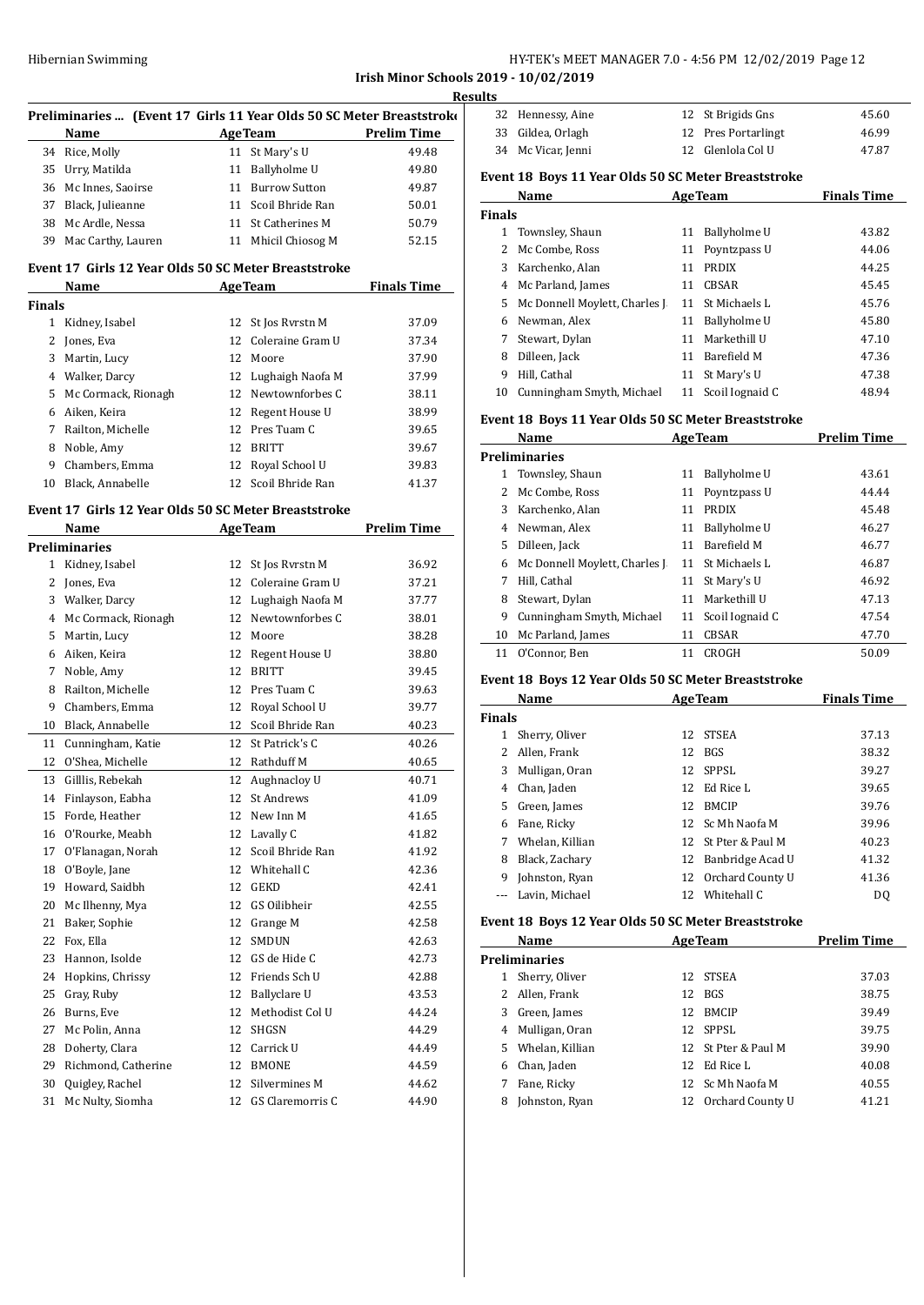|                                              | HY-TEK's MEET MANAGER 7.0 - 4:56 PM 12/02/2019 Page 13 |  |  |
|----------------------------------------------|--------------------------------------------------------|--|--|
| <b>Irish Minor Schools 2019 - 10/02/2019</b> |                                                        |  |  |

**Results**

|       |                                                                     |    |                        | м           |  |  |  |
|-------|---------------------------------------------------------------------|----|------------------------|-------------|--|--|--|
|       | Preliminaries  (Event 18 Boys 12 Year Olds 50 SC Meter Breaststroke |    |                        |             |  |  |  |
|       | Name                                                                |    | <b>AgeTeam</b>         | Prelim Time |  |  |  |
| 9     | Black, Zachary                                                      | 12 | Banbridge Acad U       | 41.45       |  |  |  |
| 10    | Lavin, Michael                                                      | 12 | Whitehall C            | 41.91       |  |  |  |
| 11    | Hudson, James                                                       | 12 | Willow Park L          | 42.11       |  |  |  |
| 12    | Hayes, Ferdia                                                       | 12 | Cbs Ennis M            | 42.20       |  |  |  |
| 13    | Doyle, Peter                                                        |    | 12 GS Mhic Easman M    | 42.46       |  |  |  |
| 14    | Vaughan, Alan                                                       | 12 | Creevy U               | 42.98       |  |  |  |
| $*15$ | Murphy, Jamie                                                       | 12 | G Ui Drisceoil M       | 43.24       |  |  |  |
| $*15$ | O'Neill, Sean                                                       | 12 | Tubberclair C          | 43.24       |  |  |  |
| 17    | Molyneaux, Andrew                                                   | 12 | BGS                    | 43.54       |  |  |  |
| $*18$ | Mallett, Aidan                                                      | 12 | SPGSD                  | 43.63       |  |  |  |
| $*18$ | Gil, Mark                                                           | 12 | <b>Brigids Foxrock</b> | 43.63       |  |  |  |
| 20    | O'Halloran, Cillian                                                 | 12 | Clooney M              | 44.23       |  |  |  |
| 21    | MC Namara, Adam                                                     | 12 | GS Claremorris C       | 45.01       |  |  |  |
| 22    | Dempsey, Oliver                                                     | 12 | Donaghadee U           | 45.66       |  |  |  |
|       |                                                                     |    |                        |             |  |  |  |

# **Event 19 Girls 9-12 200 SC Meter Medley Relay**

|              | <b>Team</b>             |         | <b>Relay</b> |         | <b>Finals Time</b> |
|--------------|-------------------------|---------|--------------|---------|--------------------|
| $\mathbf{1}$ | Strathearn U            |         | A            |         | 2:26.65            |
|              | 39.82                   | 1:17.21 | 1:49.55      | 2:26.65 |                    |
| 2            | Scoil Bhride Ran        |         | A            |         | 2:32.27            |
|              | 40.62                   | 1:21.25 | 1:58.27      | 2:32.27 |                    |
| 3            | Newtownforbes C         |         | A            |         | 2:33.87            |
|              | 43.59                   | 1:21.88 | 1:58.55      | 2:33.87 |                    |
| 4            | Methodist Col U         |         | A            |         | 2:34.72            |
|              | 44.53                   | 1:30.47 | 2:03.44      | 2:34.72 |                    |
| 5            | St Louis L              |         | A            |         | 2:38.22            |
|              | 40.00                   | 1:26.50 | 2:05.17      | 2:38.22 |                    |
| 6            | St Pius XL              |         | A            |         | 2:39.37            |
|              | 39.42                   | 1:27.30 | 2:07.29      | 2:39.37 |                    |
| 7            | Glenlola Col U          |         | A            |         | 2:41.90            |
|              | 43.77                   | 1:29.75 | 2:10.10      | 2:41.90 |                    |
| 8            | Scoil Iognaid C         |         | A            |         | 2:42.65            |
|              | 45.68                   | 1:34.86 | 2:15.83      | 2:42.65 |                    |
| 9            | Friends Sch U           |         | A            |         | 2:43.11            |
|              | 43.78                   | 1:26.76 | 2:07.84      | 2:43.11 |                    |
| 10           | Ballyholme U            |         | A            |         | 2:44.38            |
|              | 39.86                   | 1:28.60 | 2:08.58      | 2:44.38 |                    |
| 11           | Mount Anville NS        |         | A            |         | 2:45.48            |
|              | 41.88                   | 1:29.28 | 2:06.27      | 2:45.48 |                    |
| 12           | <b>St Andrews</b>       |         | A            |         | 2:46.40            |
|              | 48.58                   | 1:29.75 | 2:12.05      | 2:46.40 |                    |
| 13           | GS Claremorris C        |         | A            |         | 2:46.84            |
|              | 40.35                   | 1:33.55 | 2:13.00      | 2:46.84 |                    |
| 14           | Mt Anville JS           |         | A            |         | 2:50.80            |
|              | 48.54                   | 1:37.33 | 2:15.65      | 2:50.80 |                    |
| 15           | <b>Ballintemple M</b>   |         | A            |         | 2:54.12            |
|              | 41.27                   | 1:28.81 | 2:11.47      | 2:54.12 |                    |
| 16           | Creevy U                |         | A            |         | 2:54.21            |
|              | 44.60                   | 1:35.29 | 2:17.18      | 2:54.21 |                    |
| 17           | GS Oilibheir            |         | A            |         | 2:59.29            |
|              | 48.21                   | 1:36.00 | 2:16.14      | 2:59.29 |                    |
| 18           | <b>Bunscoil McAuley</b> |         | A            |         | 3:00.31            |
|              | 41.94                   | 1:30.34 | 2:17.23      | 3:00.31 |                    |
| 19           | St Bride's U            |         | A            |         | 3:01.27            |
|              | 43.26                   | 1:36.61 | 2:00.27      | 3:01.27 |                    |

| 20 | St Dominics Kena |         | A       |         | 3:01.61        |
|----|------------------|---------|---------|---------|----------------|
|    | 46.38            | 1:44.42 | 2:27.25 | 3:01.61 |                |
| 21 | SS Treasa        |         | A       |         | 3:01.67        |
|    | 45.30            | 1:40.70 | 2:20.54 | 3:01.67 |                |
| 22 | Hollypark L      |         | A       |         | 3:02.70        |
|    | 49.69            | 1:33.51 | 2:12.66 | 3:02.70 |                |
| 23 | St Jos Clon M    |         | A       |         | 3:08.78        |
|    | 51.63            | 1:47.59 | 2:30.00 | 3:08.78 |                |
|    | Mhicil Chiosog M |         | A       |         | D <sub>0</sub> |
|    | 41.09            | 1:30.68 | 2:17.00 | DO.     |                |
|    | S Pdrg Naofa M   |         | A       |         | DO.            |
|    | 41.00            | 1:30.25 | 2:20.40 | DO      |                |

# **Event 20 Boys 9-12 200 SC Meter Medley Relay**

|                | Team               |         | Relay   |         | <b>Finals Time</b> |
|----------------|--------------------|---------|---------|---------|--------------------|
|                | 1 Creevy U         |         | A       |         | 2:29.45            |
|                | 35.87              | 1:21.40 | 1:56.97 | 2:29.45 |                    |
| $\overline{2}$ | <b>Barefield M</b> |         | A       |         | 2:35.81            |
|                | 36.60              | 1:24.93 | 2:04.97 | 2:35.81 |                    |
|                | 3 Scoil Iognaid C  |         | A       |         | 2:38.51            |
|                | 41.34              | 1:29.32 | 2:04.98 | 2:38.51 |                    |
|                | 4 Willow Park L    |         | A       |         | 2:38.81            |
|                | 42.83              | 1:26.30 | 2:06.58 | 2:38.81 |                    |
|                | 5 St Pius X L      |         | A       |         | 2:40.40            |
|                | 39.25              | 1:28.63 | 2:03.27 | 2:40.40 |                    |
| 6.             | St Patrick's       |         | A       |         | 2:41.90            |
|                | 39.88              | 1:28.91 | 2:05.30 | 2:41.90 |                    |
| 7              | St Anthonys M      |         | A       |         | 2:42.54            |
|                | 38.40              | 1:22.51 | 2:02.63 | 2:42.54 |                    |
|                | 8 St Michaels L    |         | A       |         | 2:47.84            |
|                | 44.03              | 1:32.45 | 2:10.11 | 2:47.84 |                    |
| 9              | <b>SRONN</b>       |         | A       |         | 2:50.57            |
|                | 40.18              | 1:30.32 | 2:06.90 | 2:50.57 |                    |
|                | 10 Friends Sch U   |         | A       |         | 2:54.32            |
|                | 42.94              | 1:31.46 | 2:08.71 | 2:54.32 |                    |
| 11             | Scoil Bhride Ran   |         | A       |         | 2:55.71            |
|                | 44.79              | 1:32.48 | 2:15.69 | 2:55.71 |                    |
| 12             | Sc Mbuachailli M   |         | A       |         | 2:56.13            |
|                | 42.78              |         | 2:17.47 | 2:56.13 |                    |
| 13             | BGS                |         | A       |         | 2:57.17            |
|                | 36.07              | 1:19.49 | 2:12.18 | 2:57.17 |                    |

#### **Event 21 Girls 11 Year Olds 50 SC Meter Backstroke**

|               | Name                   |    | <b>AgeTeam</b>  | <b>Finals Time</b> |
|---------------|------------------------|----|-----------------|--------------------|
| <b>Finals</b> |                        |    |                 |                    |
|               | Januleviciute, Mia     | 11 | <b>SPPSD</b>    | 36.52              |
| 2             | Buckland Morris, Kerry | 11 | <b>BMONN</b>    | 37.78              |
| 3             | Connell, Leah          | 11 | Ballymore C     | 38.03              |
| 4             | Smyth, Naomi           | 11 | Ballyholme U    | 38.24              |
| 5.            | Rock, Ava              | 11 | BallyshannonNS  | 39.00              |
| 6             | Blanco Morrissey, Enya | 11 | GSCL            | 39.85              |
| 7             | O'Connell, Aisling     | 11 | Chs Tralee M    | 39.96              |
| 8             | Dunne, Molly           | 11 | Mt Bruis M      | 39.99              |
| 9             | Hussey, Louisa         | 11 | Scoil Iognaid C | 40.16              |
| 10            | Dybikowska, Anna       | 11 | St Marys Nen M  | 40.88              |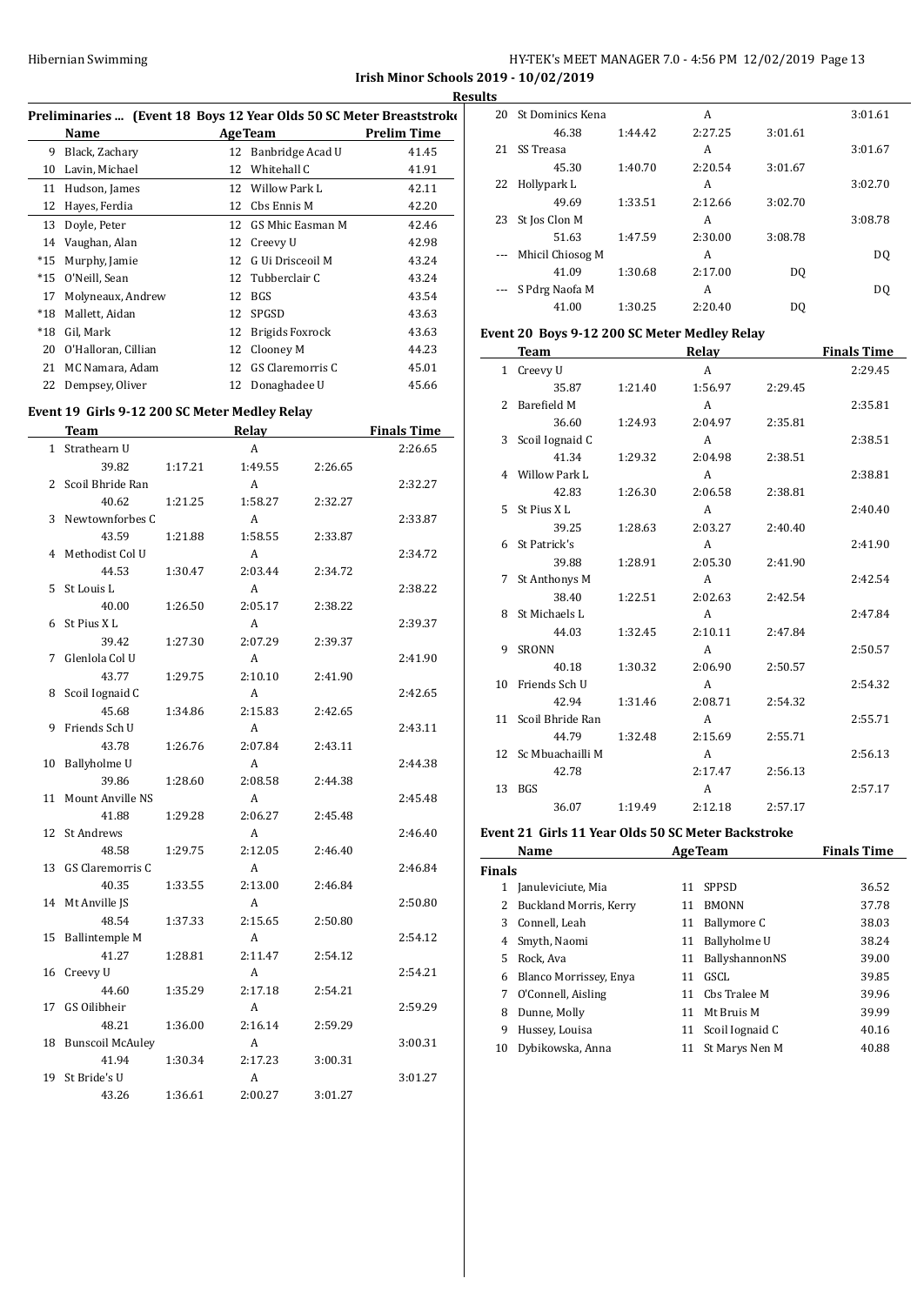|                                              | HY-TEK's MEET MANAGER 7.0 - 4:56 PM 12/02/2019 Page 14 |  |  |
|----------------------------------------------|--------------------------------------------------------|--|--|
| <b>Irish Minor Schools 2019 - 10/02/2019</b> |                                                        |  |  |

**Results**

| Event 21  Girls 11 Year Olds 50 SC Meter Backstroke |                                                    |    |                               |                    |
|-----------------------------------------------------|----------------------------------------------------|----|-------------------------------|--------------------|
|                                                     | Name                                               |    | <b>AgeTeam</b>                | <b>Prelim Time</b> |
|                                                     | Preliminaries                                      |    |                               |                    |
|                                                     | 1 Januleviciute, Mia                               |    | 11 SPPSD                      | 36.88              |
| 2                                                   | <b>Buckland Morris, Kerry</b>                      |    | 11 BMONN                      | 38.34              |
| 3                                                   | Connell, Leah                                      |    | 11 Ballymore C                | 38.66              |
| 4                                                   | Rock, Ava                                          |    | 11 BallyshannonNS             | 38.79              |
| 5                                                   | Dybikowska, Anna                                   |    | 11 St Marys Nen M             | 39.25              |
| 6                                                   | Dunne, Molly                                       |    | 11 Mt Bruis M                 | 39.33              |
| 7                                                   | O'Connell, Aisling                                 |    | 11 Cbs Tralee M               | 39.50              |
| 8                                                   | Blanco Morrissey, Enya                             |    | 11 GSCL                       | 39.58              |
| 9                                                   | Hussey, Louisa                                     |    | 11 Scoil Iognaid C            | 39.88              |
| 10                                                  | Smyth, Naomi                                       |    | 11 Ballyholme U               | 39.93              |
| 11                                                  | Murphy, Shauna                                     |    | 11 G Ui Drisceoil M           | 39.96              |
| 12                                                  | Mc Clelland, Isla                                  |    | 11 Damhead U                  | 40.04              |
| 13                                                  | O'Grady, Lily                                      |    | 11 Ballisodare C              | 40.50              |
| 14                                                  | Geraghty, Laura                                    |    | 11 Scoil Iognaid C            | 40.52              |
| 15                                                  | Potts, Laura                                       |    | 11 St Pius X L                | 40.85              |
| 16                                                  | Hunter, Lauren                                     |    | 11 Carbury C                  | 40.93              |
| 17                                                  | Mc Conville, Caitlin                               |    | 11 St Francis U               | 41.10              |
| 18                                                  | Logue, Isabelle                                    |    | 11 Mhicil Chiosog M           | 41.40              |
| 19                                                  | Coleman, Sasha                                     |    | 11 High St BelmontC           | 41.63              |
| 20                                                  | Carson, Anna                                       |    | 11 CBSAR                      | 41.81              |
| 21                                                  | Mc Elevey, Kate                                    |    | 11 St Angela's C              | 41.90              |
| 22                                                  | Kelly, Katie                                       |    | 11 SCBHR                      | 41.91              |
| 23                                                  | Ryan, Mae                                          |    | 11 St Bride's U               | 41.92              |
| 24                                                  | Beattie, Iona                                      |    | 11 Lady & St Moc U            | 42.02              |
| 25                                                  | Rowan, Mia                                         |    | 11 St Dominics Kena           | 42.19              |
| 26                                                  | Mc Farland, Aoife                                  |    | 11 Ballon NS                  | 42.37              |
| 27                                                  | Rice, Annie                                        |    | 11 CBSAR                      | 42.59              |
| 28                                                  | Robson, Holly                                      |    | 11 Harmony Hill U             | 43.03              |
| 29                                                  | Martin, Evie                                       | 11 | St Finian's U                 | 43.25              |
| 30                                                  | Kavanagh, Isabella                                 |    | 11 ETNS                       | 43.41              |
| 31                                                  | Stuart-Trainer, Kate                               |    | 11 Baylin C                   | 43.53              |
| 32                                                  | Steele, Zara                                       |    | 11 Ballyholme U               | 43.55              |
| 33                                                  | MC Keon, Sophie                                    |    | 11 St Bride's U               | 43.68              |
| 34                                                  | Stack, Sophia                                      |    | 11 Ballintemple M             | 44.69              |
| 35                                                  | Gray, Erin                                         |    | 11 Whiteabbey PS U            | 45.10              |
|                                                     | 36 Kidd, Georgia                                   |    | 11 Friends Sch U              | 45.47              |
|                                                     | --- Huggard, Ava                                   |    | 11 St John Bptst M            | DQ                 |
|                                                     | Event 21 Girls 12 Year Olds 50 SC Meter Backstroke |    |                               |                    |
|                                                     |                                                    |    | <b>AgeTeam</b>                |                    |
|                                                     | Name                                               |    |                               | <b>Finals Time</b> |
| Finals<br>1                                         | Mac Farlane, Katie                                 | 12 | Banbridge Acad U              | 32.17              |
|                                                     | 2 Davison, Grace                                   | 12 | Strathearn U                  | 32.25              |
| 3                                                   | Mc Gahon, Alannah                                  |    |                               |                    |
| 4                                                   |                                                    | 12 | Sc Naomh Eanna U              | 34.20              |
| 5                                                   | Bailey, Leagh<br>Waters, Niamh                     |    | 12 CUS<br>12 GS Chill Mhainta | 35.22              |
|                                                     |                                                    |    | 12 SMMIL                      | 35.26<br>35.33     |
| 6                                                   | Mc Clean, Maeve                                    |    |                               |                    |
| 7                                                   | Deasy, Laoise                                      |    | 12 S Pdrg Naofa M             | 36.58              |
| 8                                                   | Mc Cullagh, Joanna                                 |    | 12 GGS<br>12 Whitehall C      | 37.01              |
| 9                                                   | O'Boyle, Jane                                      |    |                               | 37.22              |
| 10                                                  | O'Connell, Evie                                    |    | 12 G Ui Drisceoil M           | 37.51              |

| Event 21 Girls 12 Year Olds 50 SC Meter Backstroke |                          |    |                         |                    |
|----------------------------------------------------|--------------------------|----|-------------------------|--------------------|
|                                                    | Name                     |    | <b>AgeTeam</b>          | <b>Prelim Time</b> |
|                                                    | <b>Preliminaries</b>     |    |                         |                    |
|                                                    | 1 Davison, Grace         | 12 | Strathearn U            | 32.45              |
| 2                                                  | Mac Farlane, Katie       |    | 12 Banbridge Acad U     | 32.53              |
| 3                                                  | Mc Gahon, Alannah        | 12 | Sc Naomh Eanna U        | 34.51              |
| 4                                                  | Bailey, Leagh            | 12 | CUS                     | 34.60              |
| 5                                                  | Mc Clean, Maeve          | 12 | SMMIL                   | 35.49              |
| 6                                                  | Mc Cullagh, Joanna       | 12 | GGS                     | 35.95              |
| 7                                                  | Waters, Niamh            | 12 | GS Chill Mhainta        | 36.07              |
| 8                                                  | O'Boyle, Jane            |    | 12 Whitehall C          | 36.17              |
| 9                                                  | Deasy, Laoise            | 12 | S Pdrg Naofa M          | 36.49              |
|                                                    | 10 O'Connell, Evie       | 12 | G Ui Drisceoil M        | 36.52              |
| 11                                                 | Smyth, Charlotte         |    | 12 Larne GS             | 36.93              |
| *12                                                | Jones-Bourke, Ella       |    | 12 Castleconnell M      | 37.33              |
| $*12$                                              | Kenny, Shauna            | 12 | ScBhrideKilculle        | 37.33              |
|                                                    | <b>Swim-Off Required</b> |    |                         |                    |
|                                                    | 14 O'Brien, Grace        |    | 12 Newtownforbes C      | 37.40              |
|                                                    | 15 O'Rourke, Meabh       |    | 12 Lavally C            | 37.51              |
|                                                    | 16 Gora, Amelia          |    | 12 W Ed Together M      | 37.75              |
| 17                                                 | Moran, Lorraine          | 12 | Rahara C                | 37.79              |
| 18                                                 | Millar, Freya            | 12 | GS Inbhear Mh L         | 37.91              |
| 19                                                 | Gallagher, Sinead        | 12 | GS Chrg Lgn M           | 37.99              |
|                                                    | 20 Hammel, Lily          | 12 | St Josephs C            | 38.06              |
| 21                                                 | Diamond, Megan           | 12 | Regent House U          | 38.20              |
| 22                                                 | Mc Cusker, Edie          | 12 | Banbridge Acad U        | 38.35              |
| 23                                                 | Bunn, Charlotte          |    | 12 Victoria Col U       | 38.55              |
| 24                                                 | Mannion, Gemma           | 12 | Coosan C                | 38.57              |
| 25                                                 | O'Donnell, Grace         | 12 | Melview C               | 39.14              |
| 26                                                 | Mc Clorey, Aoibhe        | 12 | St Ronan's              | 39.18              |
| 27                                                 | O'Hare, Maeve            | 12 | St Paul's U             | 39.19              |
| 28                                                 | Fitzgerald, Gemma        |    | 12 Rossmore M           | 39.33              |
| 29                                                 | Higgins, Cara            | 12 | GS Claremorris C        | 39.84              |
| 30                                                 | King, Kathryn            | 12 | St Pius X L             | 40.13              |
| 31                                                 | Colleary, Lucy           | 12 | Scoil Bhride Ran        | 40.15              |
| 32                                                 | Mc Namara, Elli          | 12 | Scoil Bhride Ran        | 40.18              |
| *33                                                | Newton, Ellie            | 12 | S Pdrg Naofa M          | 40.41              |
| *33                                                | Stafford, Aoife          | 12 | Strathearn U            | 40.41              |
| 35                                                 | Mc Polin, Anna           | 12 | <b>SHGSN</b>            | 40.44              |
| 36                                                 | Flanagan, Aoibhin        |    | 12 Creevy U             | 40.47              |
| 37                                                 | Mc Carthy, Lily          | 12 | Glasheen M              | 40.98              |
| 38                                                 | Lyons, Matilda           | 12 | Our Ldy Lourds M        | 41.17              |
| 39                                                 | Vaughan, Nyah            | 12 | <b>Bunscoil McAuley</b> | 41.50              |
| 40                                                 | Butcher, Emily           | 12 | LIMHS                   | 41.62              |
| 41                                                 | Diamond, Kate            | 12 | PRIOR                   | 41.94              |
| 42                                                 | Kelly, Eliza             | 12 | ETWEX                   | 41.98              |
| $*43$                                              | Beagon, Siona            | 12 | Mount Anville NS        | 42.34              |
| $*43$                                              | Webb, Emily              | 12 | GS Oilibheir            | 42.34              |
| 45                                                 | Vedernikovs, Alexa       | 12 | Sc Shoca Naofa          | 42.43              |
| 46                                                 | Young, Sophia            | 12 | Victoria Col U          | 42.72              |
| 47                                                 | Gray, Ruby               | 12 | Ballyclare U            | 43.52              |
| 48                                                 | Foy, Lauren              | 12 | Creevy U                | 43.71              |
| 49                                                 | Byrne, Grace             | 12 | GS an Mhuilinn L        | 43.73              |
| 50                                                 | O'Hanlon, Eve            | 12 | <b>SCMBN</b>            | 44.32              |
| 51                                                 | Craig, Abbi              | 12 | LGS                     | 44.46              |
| 52                                                 | Robinson, Hannah         | 12 | Culleens NS             | 44.61              |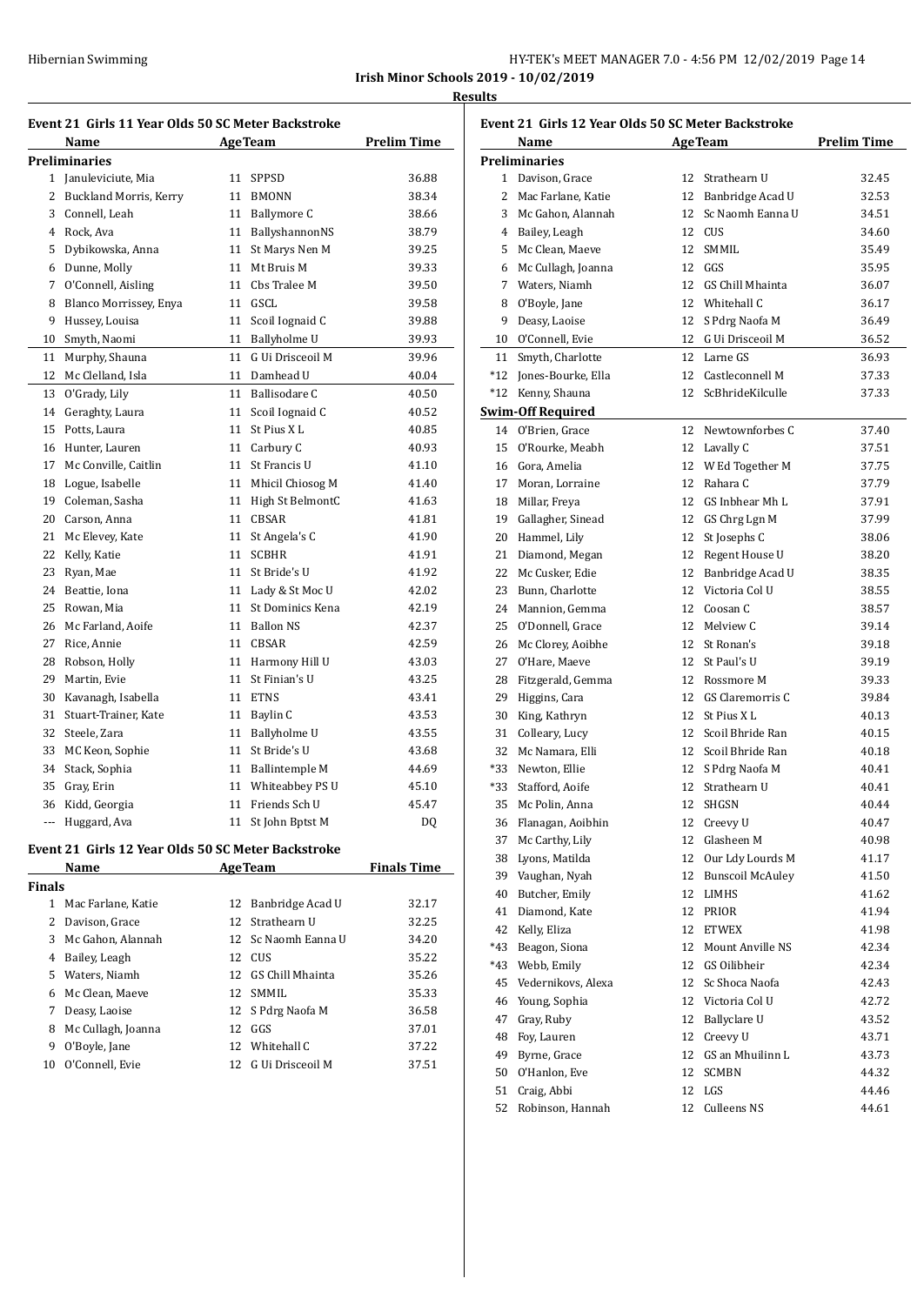**Irish Minor Schools 2019 - 10/02/2019**

**Results**

| <b>Event 22 Boys 11 Year Olds 50 SC Meter Backstroke</b> |                                                   |    |                     |                    |  |
|----------------------------------------------------------|---------------------------------------------------|----|---------------------|--------------------|--|
|                                                          | Name                                              |    | <b>AgeTeam</b>      | <b>Finals Time</b> |  |
| <b>Finals</b>                                            |                                                   |    |                     |                    |  |
|                                                          | 1 Farren, Cormac                                  | 11 | St Comgalls U       | 36.58              |  |
|                                                          | 2 Daniels-Howard, Zach                            | 11 | Sc Bhride M         | 36.87              |  |
| 3                                                        | Horgan, Daragh                                    | 11 | Milford M           | 37.30              |  |
| $\overline{4}$                                           | O'Seachnasaigh, Conall                            |    | 11 GS Oilibheir     | 37.50              |  |
| 5.                                                       | Mc Alinden, Daniel                                |    | 11 Tannaghmore U    | 38.66              |  |
| 6                                                        | Conway, Tadhg                                     |    | 11 Mhicil Chiosog M | 39.15              |  |
| 7                                                        | Gartley, Oliver                                   |    | 11 Methodist Col U  | 39.53              |  |
|                                                          | 8 Bickerstaffe, Ben                               |    | 11 Wallace U        | 39.83              |  |
|                                                          | 9 Dillon, Evan                                    |    | 11 Claremorris Bns  | 40.96              |  |
|                                                          | --- O'Rourke, Tom                                 |    | 11 St Colmans L     | DQ                 |  |
|                                                          | Event 22 Boys 11 Year Olds 50 SC Meter Backstroke |    |                     |                    |  |
| <b>Prelim Time</b><br>Name<br>AgeTeam                    |                                                   |    |                     |                    |  |
|                                                          | Preliminaries                                     |    |                     |                    |  |
| $\mathbf{1}$                                             | Farren, Cormac                                    |    | 11 St Comgalls U    | 35.97              |  |
| $\overline{2}$                                           | Daniels-Howard, Zach                              |    | 11 Sc Bhride M      | 36.12              |  |
| 3                                                        | Horgan, Daragh                                    | 11 | Milford M           | 37.44              |  |
|                                                          | 4 O'Seachnasaigh, Conall                          |    | 11 GS Oilibheir     | 38.07              |  |
| 5                                                        | Bickerstaffe, Ben                                 |    | 11 Wallace U        | 38.84              |  |
| 6                                                        | Conway, Tadhg                                     |    | 11 Mhicil Chiosog M | 39.06              |  |
| 7                                                        | Mc Alinden, Daniel                                |    | 11 Tannaghmore U    | 39.28              |  |
| 8                                                        | O'Rourke, Tom                                     | 11 | St Colmans L        | 39.54              |  |
| 9                                                        | Dillon, Evan                                      |    | 11 Claremorris Bns  | 39.77              |  |
| 10                                                       | Gartley, Oliver                                   |    | 11 Methodist Col U  | 39.80              |  |
| 11                                                       | Eakin, Daniel                                     | 11 | Portstewart U       | 40.68              |  |
| 12                                                       | Mc Carroll, James                                 |    | 11 Sullivan Upper U | 40.85              |  |
| 13                                                       | Halaczkiewicz, Igor                               | 11 | St Conleth&Mary     | 40.89              |  |
| 14                                                       | Webb, Daniel                                      | 11 | GS Oilibheir        | 40.91              |  |
| 15                                                       | Petrauskas, Dovydas                               | 11 | <b>SPPSD</b>        | 41.08              |  |
| 16                                                       | O'Sullivan, Jack                                  | 11 | Scoil Eoin M        | 41.19              |  |
| 17                                                       | Duggan, Adam                                      |    | 11 Sc Mhairtin M    | 41.49              |  |
| 18                                                       | Hill, Cathal                                      | 11 | St Mary's U         | 41.58              |  |
| 19                                                       | Newman, Alex                                      | 11 | Ballyholme U        | 41.91              |  |
| 20                                                       | Laudon, Kjell                                     |    | 11 Castle Park      | 42.04              |  |
| 21                                                       | Kravchenko, Andriy                                | 11 | Glebe               | 42.27              |  |
| 22                                                       | Gunn, Dylan                                       |    | 11 John Baptist M   | 42.56              |  |
| 23                                                       | Karchenko, Alan                                   |    | 11 PRDIX            | 42.78              |  |
| 24                                                       | Mawhinney, Bryn                                   |    | 11 Greenisland U    | 42.92              |  |
| 25                                                       | Stewart, Dylan                                    |    | 11 Markethill U     | 43.03              |  |
| 26                                                       | MC Weeney, Senan                                  | 11 | Melview C           | 43.75              |  |
| 27                                                       | Byrd, Thomas                                      | 11 | Sc Iosagain M       | 44.21              |  |
|                                                          |                                                   |    |                     |                    |  |

# **Event 22 Boys 12 Year Olds 50 SC Meter Backstroke**

| Name                 | <b>AgeTeam</b>      | <b>Finals Time</b> |
|----------------------|---------------------|--------------------|
| <b>Finals</b>        |                     |                    |
| Leetch, Michael<br>1 | <b>DCLUG</b><br>12  | 33.93              |
| 2 Cousins, Emmet     | 12 Sc Mhuire L      | 34.08              |
| 3 Allen, Frank       | BGS<br>12           | 34.30              |
| 4 Merrigan, Ben      | 12 Realt na Mara M  | 34.36              |
| 5 Longmore, Oscar    | 12 St Killians NS U | 34.45              |
| 6 Donnellan, Sean    | 12 Scoil Lorcain L  | 35.83              |
| Vaughan, Alan<br>7   | Creevy U<br>12      | 36.37              |
| Buchanan, Frank<br>8 | 12 St Michaels U    | 36.90              |
|                      |                     |                    |

| uits          |                                                   |    |                     |                    |
|---------------|---------------------------------------------------|----|---------------------|--------------------|
|               | 9 Ball, Darragh                                   |    | 12 Barefield M      | 36.93              |
|               | 10 O'Donoghue, Sean                               |    | 12 GS Athlone C     | 37.03              |
|               | Event 22 Boys 12 Year Olds 50 SC Meter Backstroke |    |                     |                    |
|               | Name                                              |    | <b>AgeTeam</b>      | <b>Prelim Time</b> |
|               | <b>Preliminaries</b>                              |    |                     |                    |
|               | 1 Leetch, Michael                                 |    | 12 DCLUG            | 34.27              |
|               | 2 Allen, Frank                                    | 12 | <b>BGS</b>          | 34.31              |
|               |                                                   |    | 12 Realt na Mara M  | 34.57              |
|               | 3 Merrigan, Ben                                   |    | 12 Sc Mhuire L      |                    |
|               | 4 Cousins, Emmet                                  |    |                     | 34.67              |
|               | 5 Longmore, Oscar                                 |    | 12 St Killians NS U | 35.15              |
|               | 6 Vaughan, Alan                                   |    | 12 Creevy U         | 35.88              |
| 7             | Buchanan, Frank                                   |    | 12 St Michaels U    | 36.77              |
| 8             | Ball, Darragh                                     |    | 12 Barefield M      | 36.99              |
|               | 9 O'Donoghue, Sean                                |    | 12 GS Athlone C     | 37.04              |
|               | 10 Donnellan, Sean                                |    | 12 Scoil Lorcain L  | 37.17              |
|               | 11 O'Connor, Freddie                              |    | 12 Model M          | 37.20              |
|               | 12 Beggs, Daniel                                  |    | 12 Royal Belfast    | 37.27              |
| 13            | O'Neill, Scott                                    | 12 | Knockea M           | 37.49              |
|               | 14 O'Keefe, Jamie                                 |    | 12 St John Baptist  | 37.53              |
|               | 15 Mc Grath, Cian                                 |    | 12 St Brigids L     | 37.62              |
|               | 16 Henson, Andrew                                 | 12 | Tubberclair C       | 37.90              |
|               | 17 Crilly, Daragh                                 | 12 | <b>STPKR</b>        | 38.79              |
|               | 18 Harvey, Daniel                                 |    | 12 BHS              | 38.81              |
|               | 19 Gibbs, John                                    |    | 12 St Patrick's     | 38.97              |
|               | 20 van Dam, Cailim                                |    | 12 Sc Mbuachailli M | 39.27              |
|               | 21 O'Neill, Sean                                  |    | 12 Tubberclair C    | 39.28              |
|               | 22 Magill, Tom                                    |    | 12 SRONN            | 39.57              |
| 23            | Duggan, Jason                                     |    | 12 QUAY             | 39.92              |
|               | 24 Kilbane, David                                 |    | 12 GS Riada C       | 40.12              |
|               | 25 Brennan, Fionn                                 |    | 12 Park M           | 40.17              |
|               | 26 Balashkevych, Artem                            |    | 12 Castle Park      | 40.26              |
|               | 27 Mc Gann, Luke                                  |    | 12 Scoil Lorcain L  | 40.53              |
|               | 28 Dempsey, Oliver                                |    | 12 Donaghadee U     | 40.59              |
|               | 29 Kavanagh, James                                |    | 12 St Marys Bns     | 40.84              |
|               | 30 Verling, Peter                                 |    | 12 GS de Haoide M   | 40.99              |
|               | 31 Mc Dowell, Ryan                                |    | 12 RMORE            | 41.78              |
|               | 32 Carragher, Sean                                | 12 | St Paul's U         | 41.94              |
| $\frac{1}{2}$ | Simpson, Evan                                     |    | 12 Donabate ET L    | DQ                 |
|               | Event 23 Girls 11 Year Olds 50 SC Meter Butterfly |    |                     |                    |
|               | <b>Name</b>                                       |    | <b>AgeTeam</b>      | <b>Finals Time</b> |

| <b>Finals</b> |                     |    |                     |                |
|---------------|---------------------|----|---------------------|----------------|
|               | Bayley, Eva         |    | 11 St Marys Ennisco | 34.68          |
| 2             | Flanagan, Keela     | 11 | Tang NS             | 35.06          |
| 3             | Freeman, Sinead     |    | 11 Tarmon C         | 36.21          |
| 4             | Laffin, Rebekah     |    | 11 TVIEW            | 38.70          |
| 5.            | Mc Donald, Eimear   | 11 | <b>LAGHE</b>        | 38.87          |
| 6             | Robson, Holly       | 11 | Harmony Hill U      | 39.43          |
| 7             | Mc Keon. Ella M     | 11 | STBRI               | 39.51          |
| 8             | Dybikowska, Anna    |    | 11 St Marys Nen M   | 40.01          |
|               | --- Poynton, Hannah |    | 11 St Andrews       | DO.            |
|               | Hunter, Lauren      | 11 | Carbury C           | D <sub>0</sub> |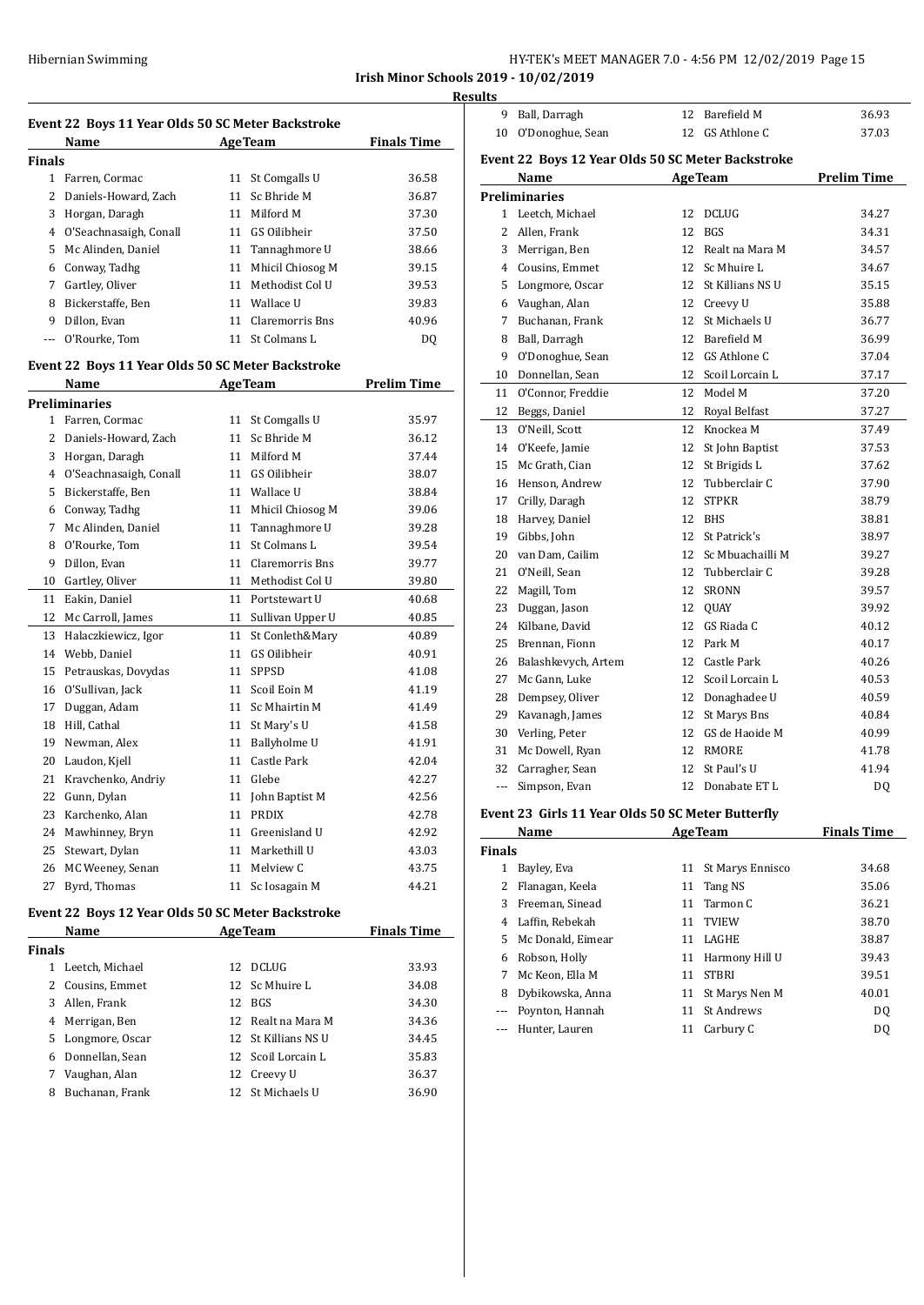|                                              | HY-TEK's MEET MANAGER 7.0 - 4:56 PM 12/02/2019 Page 16 |  |  |
|----------------------------------------------|--------------------------------------------------------|--|--|
| <b>Irish Minor Schools 2019 - 10/02/2019</b> |                                                        |  |  |

**Results**

|    | Event 23 Girls 11 Year Olds 50 SC Meter Butterfly |    |                     |                    |  |
|----|---------------------------------------------------|----|---------------------|--------------------|--|
|    | Name                                              |    | AgeTeam             | <b>Prelim Time</b> |  |
|    | Preliminaries                                     |    |                     |                    |  |
| 1  | Bayley, Eva                                       | 11 | St Marys Ennisco    | 35.55              |  |
| 2  | Flanagan, Keela                                   |    | 11 Tang NS          | 35.97              |  |
| 3  | Freeman, Sinead                                   |    | 11 Tarmon C         | 36.57              |  |
|    | 4 Laffin, Rebekah                                 | 11 | TVIEW               | 38.14              |  |
| 5  | Poynton, Hannah                                   |    | 11 St Andrews       | 38.32              |  |
|    | 6 Mc Donald, Eimear                               |    | 11 LAGHE            | 38.40              |  |
| 7  | Hunter, Lauren                                    |    | 11 Carbury C        | 39.09              |  |
| 8  | Dybikowska, Anna                                  |    | 11 St Marys Nen M   | 39.53              |  |
| 9  | Robson, Holly                                     |    | 11 Harmony Hill U   | 39.97              |  |
| 10 | Mc Keon, Ella M                                   |    | 11 STBRI            | 40.09              |  |
| 11 | Lynch, Amy                                        |    | 11 St Columbas M    | 40.36              |  |
| 12 | Bowden, Dulcie                                    |    | 11 Stranmillis U    | 40.42              |  |
| 13 | Mc Keown, Eve                                     |    | 11 SNICP            | 40.53              |  |
| 14 | O'Connor, Katie                                   |    | 11 Kildare ET       | 41.00              |  |
| 15 | King, Alex                                        |    | 11 Bridge U         | 41.06              |  |
| 16 | Smylie, Hannah                                    | 11 | St Johns U          | 41.34              |  |
| 17 | Scott, Ines                                       |    | 11 CAVPS            | 41.68              |  |
| 18 | Pittam, Amelie                                    |    | 11 Camphill U       | 41.95              |  |
| 19 | Catney, Beth                                      |    | 11 St Francis U     | 41.98              |  |
| 20 | Mulholland, Mia                                   |    | 11 SPPSM            | 42.45              |  |
| 21 | Hand, Eva                                         |    | 11 Carryduff U      | 42.46              |  |
| 22 | Keane, Erin                                       |    | 11 ScMhuire Moon    | 42.50              |  |
| 23 | Warren, Nessa                                     |    | 11 Creevy U         | 42.62              |  |
| 24 | Malley, Alexandria                                |    | 11 St Lukes X M     | 42.83              |  |
| 25 | Hussey, Louisa                                    |    | 11 Scoil Iognaid C  | 42.91              |  |
| 26 | Quinn, Grace                                      |    | 11 Kilronain C      | 43.05              |  |
| 27 | Solaja, Ella                                      |    | 11 Our Lady Wayside | 43.28              |  |
| 28 | Robb, Alannah                                     |    | 11 Rathdown JS      | 44.44              |  |
| 29 | O'Brien, Isabel                                   |    | 11 Scoil Bhride Ran | 44.46              |  |
| 30 | Ryan, Jane                                        |    | 11 BALMW            | 44.77              |  |
| 31 | Mulvey, Molly                                     |    | 11 GS Riada C       | 44.88              |  |
| 32 | Devitt, Keira                                     |    | 11 St Josephs Tip M | 44.92              |  |
| 33 | Dillon, Kate                                      |    | 11 GEKD             | 45.02              |  |
| 34 | Diggins, Isabella                                 |    | 11 Scoil Bhride Ran | 45.24              |  |
| 35 | Rice, Molly                                       |    | 11 St Mary's U      | 45.39              |  |
| 36 | Doyle, Catherine                                  |    | 11 St Bride's U     | 45.42              |  |
| 37 | Mc Ardle, Nessa                                   | 11 | St Catherines M     | 45.50              |  |
| 38 | Diggin, Aisling                                   | 11 | GS de Haoide M      | 45.73              |  |
| 39 | Savage, Jasmine                                   | 11 | LEAPS               | 45.81              |  |
| 40 | Ryan, Mae                                         | 11 | St Bride's U        |                    |  |
|    | Mc Guire, Erin                                    | 11 | Victoria Col U      | 45.92              |  |
| 41 |                                                   |    |                     | 45.93              |  |
| 42 | Aiken, India                                      | 11 | CHUR                | 46.15              |  |
| 43 | Jess, Sophie                                      | 11 | Dundonald PU        | 46.59              |  |
| 44 | Harty, Matilda                                    | 11 | SJPSN               | 47.01              |  |
| 45 | Fahey, Evelyn                                     | 11 | GS Bhride           | 47.46              |  |
| 46 | Mc Govern, Iseult                                 | 11 | Castle Park         | 47.76              |  |
| 47 | Birt, Polly                                       | 11 | St Bride's U        | 47.85              |  |
| 48 | Mc Hale, Olivia                                   | 11 | St Tolas            | 48.04              |  |
| 49 | Freeburn, Naomi                                   | 11 | MARAL               | 48.16              |  |
| 50 | Ibarz, Myriam                                     | 11 | Greystones ET       | 48.67              |  |
| 51 | Jeffers, Katie                                    | 11 | MILEN               | 48.81              |  |
| 52 | Kilduff, Lauren                                   | 11 | Tarmon C            | 52.05              |  |

|               | Name                |     | <b>AgeTeam</b>  | <b>Finals Time</b> |
|---------------|---------------------|-----|-----------------|--------------------|
| <b>Finals</b> |                     |     |                 |                    |
| 1             | Quigley, Zophia     |     | 12 Strathearn U | 31.37              |
|               | Whitten, Rosie      | 12. | Methodist Col U | 32.38              |
| 3             | Aylward, Alegra     | 12  | DKILL           | 33.26              |
| 4             | Byrnes, Aoife       |     | 12 Sp Naoimh M  | 34.90              |
| 5.            | Smyth, Charlotte    | 12  | Larne GS        | 35.12              |
| 6             | Hammel, Lily        |     | 12 St Josephs C | 35.59              |
| 7             | Rather, Kassie      | 12  | GS Mhic Amhl C  | 35.65              |
| 8             | Vennard, Jessica    | 12  | CLIHS           | 36.02              |
| 9             | Mc Cormack, Rionagh | 12  | Newtownforbes C | 36.09              |
| 10            | Mc Keon, Kayla      |     | 12 Creagh C     | 36.18              |

# **Name Age Team Prelim Time**

|           | <b>Preliminaries</b>       |    |                     |       |
|-----------|----------------------------|----|---------------------|-------|
| $1 \quad$ | Quigley, Zophia            |    | 12 Strathearn U     | 32.83 |
|           | 2 Whitten, Rosie           | 12 | Methodist Col U     | 33.04 |
|           | 3 Aylward, Alegra          |    | 12 DKILL            | 33.69 |
|           | 4 Rather, Kassie           |    | 12 GS Mhic Amhl C   | 35.05 |
| 5         | Smyth, Charlotte           |    | 12 Larne GS         | 35.40 |
|           | 6 Byrnes, Aoife            | 12 | Sp Naoimh M         | 35.75 |
|           | 7 Vennard, Jessica         |    | 12 CLJHS            | 35.96 |
|           | 8 Mc Cormack, Rionagh      |    | 12 Newtownforbes C  | 36.61 |
| 9         | Hammel, Lily               | 12 | St Josephs C        | 36.63 |
|           | 10 Mc Keon, Kayla          |    | 12 Creagh C         | 36.68 |
|           | 11 Jones-Bourke, Ella      | 12 | Castleconnell M     | 36.75 |
|           | 12 Golden, Sophie          |    | 12 Mount Anville NS | 36.76 |
| 13        | Gilllis, Rebekah           |    | 12 Aughnacloy U     | 37.23 |
| 14        | Hennessy, Aine             | 12 | St Brigids Gns      | 37.55 |
| 15        | Carney, Ruby               | 12 | St Louis L          | 37.59 |
|           | 16 O'Driscoll, Ellen       |    | 12 Scoil Bhride Ran | 37.65 |
|           | 17 Jones, Eva              |    | 12 Coleraine Gram U | 38.29 |
|           | 18 Chambers, Emma          |    | 12 Royal School U   | 38.62 |
| 19        | Croke, Charlotte           |    | 12 MtAnville Junior | 38.93 |
| 20        | Olusanya, Summer           |    | 12 GS na Lochanna L | 39.18 |
| 21        | Taggart, Lucy              |    | 12 CLIHS            | 39.62 |
| 22        | Duff, Amelia               | 12 | St Pius XL          | 39.74 |
| 23        | O'Connell, Evie            | 12 | G Ui Drisceoil M    | 39.79 |
|           | 24 Whelan Klonowski, Kayla |    | 12 Ballylooby M     | 39.80 |
| 25        | Hanna, Laura               |    | 12 KKEEL            | 39.96 |
|           | 26 Gunning, Sarah          |    | 12 St Josephs C     | 40.02 |
| 27        | Clarke, Amelia             |    | 12 Aughnagarron C   | 40.04 |
| 28        | O'Donnell, Grace           | 12 | Melview C           | 40.20 |
|           | 29 Leahy, Orla             | 12 | SS Treasa           | 40.32 |
| *30       | Kelly, Sienna              | 12 | GS Claremorris C    | 40.54 |
|           | *30 Hannon, Isolde         |    | 12 GS de Hide C     | 40.54 |
| 32        | Moore, Sabhbh              |    | 12 Sc Mh A'Leix L   | 40.94 |
| 33        | Armah-Kwantreng, Natasha   |    | 12 St Andrews       | 41.16 |
| 34        | Fitzgerald, Gemma          |    | 12 Rossmore M       | 41.27 |
| 35        | Mc Cann, Eva               | 12 | Glenlola Col U      | 41.37 |
| 36        | Morrow, Kaitlin            |    | 12 LAURE            | 41.66 |
| 37        | Riddell, Ella              | 12 | Ballyholme U        | 41.75 |
| 38        | Finlay, Jessica            | 12 | Glenlola Col U      | 41.95 |
| 39        | Purtill, Aoife             | 12 | Tubberclair C       | 41.98 |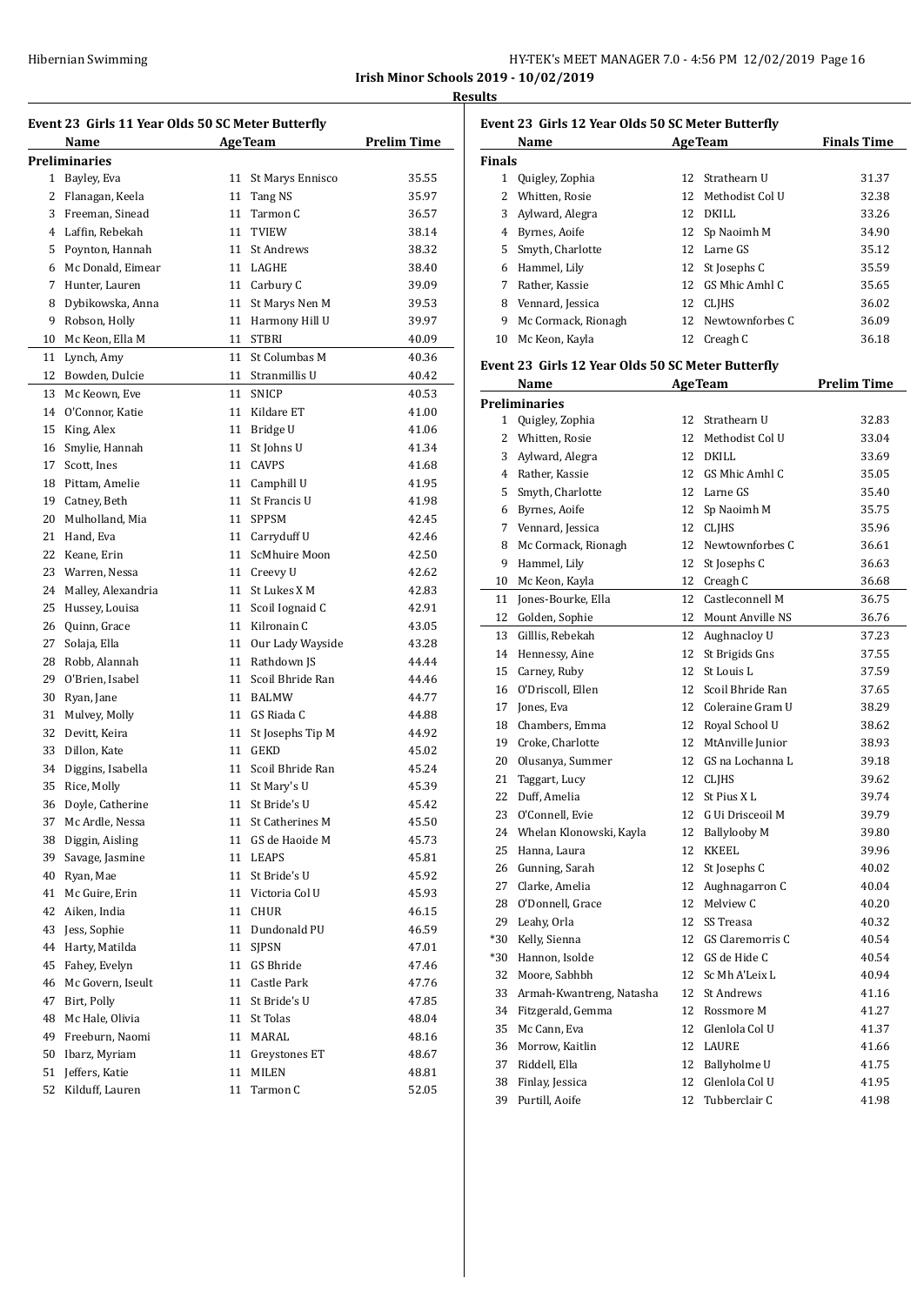**Irish Minor Schools 2019 - 10/02/2019 Results**

 $\overline{a}$ 

 $\overline{a}$ 

| Preliminaries  (Event 23 Girls 12 Year Olds 50 SC Meter Butterfly) |                                                  |    |                     |                    |
|--------------------------------------------------------------------|--------------------------------------------------|----|---------------------|--------------------|
|                                                                    | Name                                             |    | <b>AgeTeam</b>      | <b>Prelim Time</b> |
| 40                                                                 | O'Sullivan, Ella                                 | 12 | St Jos Clon M       | 42.33              |
|                                                                    | 41 Butcher, Emily                                |    | 12 LIMHS            | 42.55              |
|                                                                    | 42 Bartley, Eibhlis                              |    | 12 Ballyneale M     | 42.94              |
|                                                                    | 43 Redden, Ciara                                 |    | 12 Marys/Gerards    | 43.98              |
|                                                                    | --- Robinson, Amy                                |    | 12 Culleens NS      | DQ                 |
|                                                                    | Event 24 Boys 11 Year Olds 50 SC Meter Butterfly |    |                     |                    |
|                                                                    | <b>AgeTeam</b><br>Name                           |    |                     | <b>Finals Time</b> |
| <b>Finals</b>                                                      |                                                  |    |                     |                    |
|                                                                    | 1 Bickerstaffe, Ben                              |    | 11 Wallace U        | 34.96              |
|                                                                    | 2 Griffin, Ryan                                  |    | 11 PHOPS            | 35.13              |
|                                                                    | 3 Farren, Cormac                                 |    | 11 St Comgalls U    | 35.45              |
|                                                                    | 4 Martin, Alex                                   |    | 11 St Mochtas NS    | 36.12              |
|                                                                    | 5 Daniels-Howard, Zach                           |    | 11 Sc Bhride M      | 37.59              |
|                                                                    | 6 Murphy, Cillian                                |    | 11 St Pius X L      | 37.85              |
|                                                                    | 7 O'Seachnasaigh, Conall                         |    | 11 GS Oilibheir     | 37.87              |
|                                                                    | 8 Mc Carthy, Donnacha                            |    | 11 Sc N Aine L      | 39.28              |
|                                                                    | 9 Kravchenko, Andriy                             |    | 11 Glebe            | 39.55              |
| 10                                                                 | Halaczkiewicz, Igor                              |    | 11 St Conleth&Mary  | 40.34              |
|                                                                    |                                                  |    |                     |                    |
|                                                                    | Event 24 Boys 11 Year Olds 50 SC Meter Butterfly |    |                     |                    |
|                                                                    | Name                                             |    | <b>AgeTeam</b>      | <b>Prelim Time</b> |
|                                                                    | <b>Preliminaries</b>                             |    |                     |                    |
|                                                                    | 1 Bickerstaffe, Ben                              |    | 11 Wallace U        | 36.04              |
|                                                                    | 2 Farren, Cormac                                 |    | 11 St Comgalls U    | 36.16              |
|                                                                    | 3 Griffin, Ryan                                  |    | 11 PHOPS            | 36.84              |
|                                                                    | 4 Martin, Alex                                   |    | 11 St Mochtas NS    | 36.97              |
|                                                                    | 5 Daniels-Howard, Zach                           |    | 11 Sc Bhride M      | 37.57              |
|                                                                    | 6 Mc Carthy, Donnacha                            |    | 11 Sc N Aine L      | 38.65              |
| 7                                                                  | O'Seachnasaigh, Conall                           |    | 11 GS Oilibheir     | 38.90              |
| 8                                                                  | Murphy, Cillian                                  |    | 11 St Pius X L      | 38.94              |
| 9                                                                  | Halaczkiewicz, Igor                              |    | 11 St Conleth&Mary  | 39.31              |
| 10                                                                 | Kravchenko, Andriy                               |    | 11 Glebe            | 39.83              |
| 11                                                                 | Healy, Tom                                       | 11 | Scoil Iognaid C     | 39.94              |
| 12                                                                 | Caskey, Aaron                                    |    | 11 BMENA            | 40.27              |
| 13                                                                 | Mc Gurgan, Cahir                                 | 11 | <b>SPPSA</b>        | 40.44              |
| 14                                                                 | MC Weeney, Senan                                 | 11 | Melview C           | 41.88              |
| 15                                                                 | Little, Kioni                                    | 11 | Portstewart U       | 41.91              |
| 16                                                                 | Magorrian, Callum                                | 11 | <b>BWEST</b>        | 42.20              |
| 17                                                                 | Lamont, Harry                                    | 11 | <b>BMENA</b>        | 42.61              |
| 18                                                                 | O'Shaugnessy, Hugh                               | 11 | <b>KINA</b>         | 42.69              |
| 19                                                                 | Lynch, Philip                                    | 11 | Scoil Bhride Ran    | 42.71              |
| 20                                                                 | Magill, Charlie                                  | 11 | <b>SRONN</b>        | 42.86              |
| 21                                                                 | Nolan, Emmet                                     | 11 | Sc Mbuachailli M    | 43.73              |
| 22                                                                 | Rochford, James                                  |    | 11 Mhicil Chiosog M | 44.04              |
| 23                                                                 | Devlin, Shane                                    | 11 | <b>SPLUR</b>        | 44.06              |
| 24                                                                 | Mc Combe, Ross                                   | 11 | Poyntzpass U        | 44.09              |
| 25                                                                 | Leane, Donnacha                                  | 11 | S Pdrg Naofa M      | 44.31              |
| 26                                                                 |                                                  |    |                     |                    |
|                                                                    | Buchanan, Tom                                    | 11 | St Mary's U         | 44.72              |
| 27                                                                 | Mawhinney, Bryn                                  | 11 | Greenisland U       | 44.79              |
|                                                                    | Event 24 Boys 12 Year Olds 50 SC Meter Butterfly |    |                     |                    |
|                                                                    | Name                                             |    | <b>AgeTeam</b>      | <b>Finals Time</b> |
| <b>Finals</b>                                                      |                                                  |    |                     |                    |
| 1                                                                  | Simpson, Evan                                    | 12 | Donabate ET L       | 32.58              |

| э  |                       |    |                     |       |
|----|-----------------------|----|---------------------|-------|
| 2  | Berryman, Sebastian   |    | 12 Royal Belfast    | 33.29 |
| 3  | Ward, Conor           |    | 12 St Pius X L      | 33.85 |
|    | 4 Pocevicius, Airidas |    | 12 Scoil Phadraig   | 34.04 |
| 5. | Langan, Conor         |    | 12 Carrick U        | 34.30 |
| 6. | Leetch, Michael       | 12 | DCLUG               | 34.44 |
|    | Longmore, Oscar       |    | 12 St Killians NS U | 34.78 |
| 8  | O'Connor, Freddie     | 12 | Model M             | 35.78 |
| 9  | Mallett, Aidan        | 12 | SPGSD               | 36.71 |
| 10 | Barrett, Alex         |    | 12 S Pdrg Naofa M   | 36.93 |

# **Event 24 Boys 12 Year Olds 50 SC Meter Butterfly**

|                | Name                | <b>AgeTeam</b> |                        | <b>Prelim Time</b> |
|----------------|---------------------|----------------|------------------------|--------------------|
|                | Preliminaries       |                |                        |                    |
| 1              | Simpson, Evan       | 12             | Donabate ET L          | 32.74              |
| 2              | Berryman, Sebastian | 12             | Royal Belfast          | 33.48              |
| 3              | Pocevicius, Airidas | 12             | Scoil Phadraig         | 34.07              |
| 4              | Leetch, Michael     | 12             | <b>DCLUG</b>           | 34.13              |
| 5              | Ward, Conor         | 12             | St Pius XL             | 34.58              |
| 6              | Longmore, Oscar     | 12             | St Killians NS U       | 35.41              |
| 7              | Langan, Conor       |                | 12 Carrick U           | 35.56              |
| 8              | Mallett, Aidan      |                | 12 SPGSD               | 36.06              |
| 9              | Barrett, Alex       | 12             | S Pdrg Naofa M         | 36.22              |
| 10             | O'Connor, Freddie   | 12             | Model M                | 36.31              |
| 11             | Lewandowski, Julian | 12             | <b>ETBEL</b>           | 37.67              |
| 12             | Mc Grath, Cathal    | 12             | Scoil Iognaid C        | 37.68              |
| 13             | Mulligan, Oran      | 12             | <b>SPPSL</b>           | 37.75              |
| 14             | Curran, Eanna       | 12             | Sc Eanna               | 37.85              |
| 15             | Gil, Mark           | 12             | <b>Brigids Foxrock</b> | 37.86              |
| 16             | Shawe, Alfie        | 12             | Friends Sch U          | 38.17              |
| 17             | Martin, Liam        | 12             | Creagh C               | 38.28              |
| 18             | O'Keefe, Jamie      | 12             | St John Baptist        | 38.29              |
| 19             | van Dam, Cailim     | 12             | Sc Mbuachailli M       | 38.65              |
| 20             | Fennell, Conan      |                | 12 Ouin M              | 39.82              |
| 21             | O'Neill, Scott      | 12             | Knockea M              | 40.11              |
| 22             | O'Brien, Conor      | 12             | Barnacarroll C         | 40.24              |
| 23             | Flynn, Rhys         |                | 12 Cbs Ennis M         | 40.81              |
| 24             | Bickerstaffe, Josh  |                | 12 Wallace U           | 41.16              |
| 25             | Carragher, Sean     | 12             | St Paul's U            | 41.39              |
| 26             | Coleman, John       | 12             | St Patrick's C         | 41.67              |
| 27             | Phillips, Ben       | 12             | Grange M               | 41.70              |
| 28             | Watterson, Kieran   | 12             | GS de Hide C           | 41.79              |
| 29             | Fox, Tom            | 12             | SMALA                  | 41.93              |
| 30             | Cronin, Finn        | 12             | St Jsphs Cobh M        | 42.75              |
| 31             | Fry, Jacob          |                | 12 St Francis          | 42.93              |
| 32             | Murphy, Jake        |                | 12 Greystones ET       | 43.21              |
| 33             | Moynihan, Conor     | 12             | St Anthonys M          | 43.56              |
| 34             | Kavanagh, James     | 12             | St Marys Bns           | 44.69              |
| $---$          | Viglas, Martin      | 12             | <b>STCCM</b>           | DQ                 |
| $---$          | Whiteside, Alex     | 12             | <b>LIMHS</b>           | DQ                 |
| $\overline{a}$ | Counihan, Ciaran    | 12             | Dromclough M           | DQ                 |
|                |                     |                |                        |                    |

# **Event 25 Girls 9-12 200 SC Meter Freestyle Relay**

| Team               |         | Relav   |         | <b>Finals Time</b> |
|--------------------|---------|---------|---------|--------------------|
| 1 Strathearn U     |         | А       |         | 2:12.60            |
| 30.72              | 1:08.18 | 1:42.53 | 2:12.60 |                    |
| 2 Scoil Bhride Ran |         | А       |         | 2:16.78            |
| 32.54              | 1:06.72 | 1:43.20 | 2:16.78 |                    |